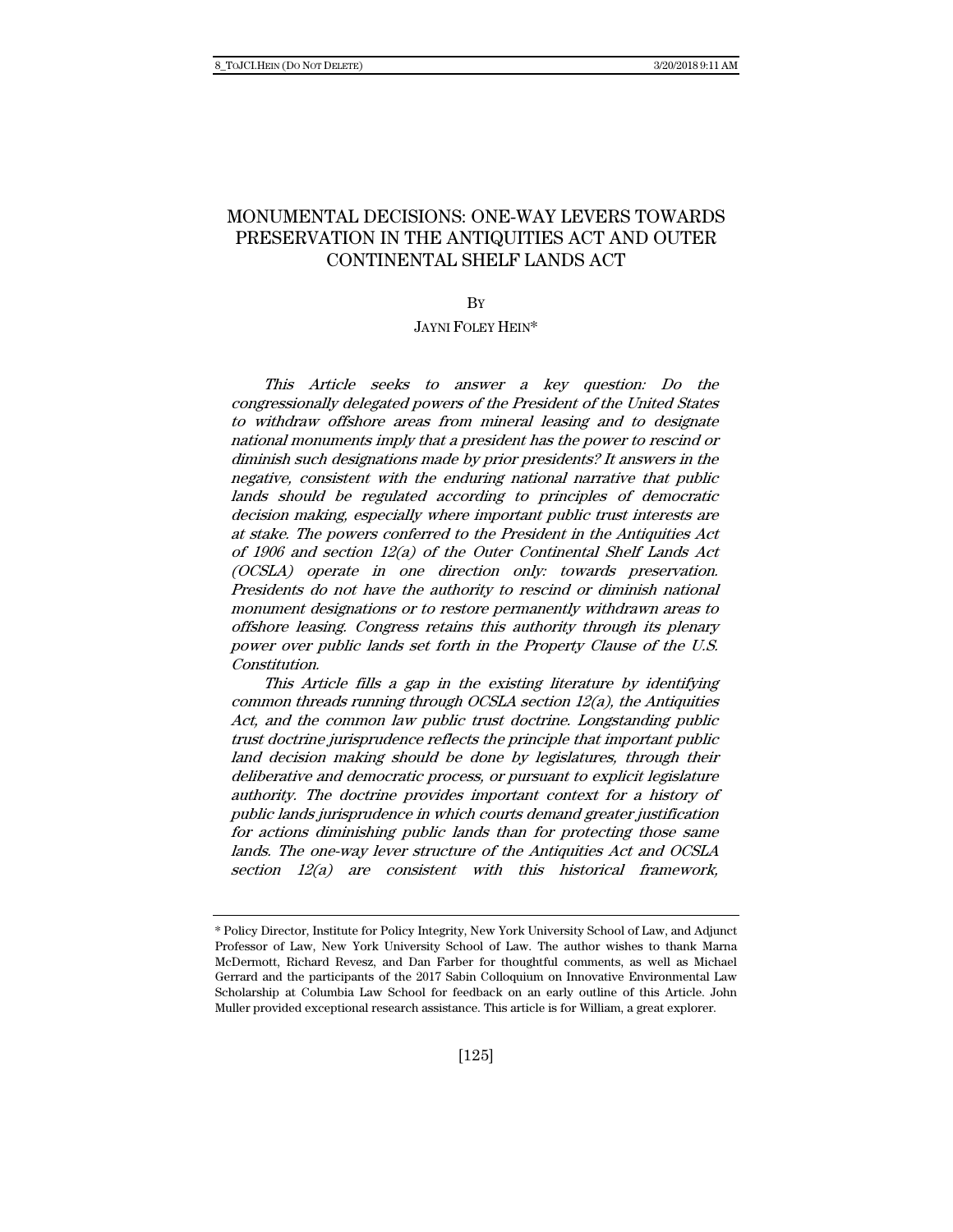empowering the President to take unencumbered action to protect natural resources, but leaving the more "monumental" question of whether to remove such public land protections up to Congress, alone.

Furthermore, this Article argues that the public trust doctrine should serve as a background principle or canon of interpretation for public land statutes. Where, as here, a statute is silent as to whether the President can diminish public land protections, courts should presume that Congress retained such power exclusively for itself.

| I.          |                                                                                     |  |
|-------------|-------------------------------------------------------------------------------------|--|
| II.         | OF MONUMENTS AND MEN: PAST DESIGNATIONS AND PRESENT                                 |  |
|             |                                                                                     |  |
|             | The Outer Continental Shelf and OCSLA Section 12(a)<br>$\mathcal{A}_{\cdot}$        |  |
|             |                                                                                     |  |
|             | National Monument Designations Pursuant to the<br>В.                                |  |
|             |                                                                                     |  |
| III.        | THE CONSTITUTIONAL AND STATUTORY FRAMEWORK 141                                      |  |
|             | The Property Clause: Congress as Caretaker of Public Lands141<br>$\boldsymbol{A}$ . |  |
|             | OCSLA Section 12(a): Plain Text, Legislative History, and<br>В.                     |  |
|             |                                                                                     |  |
|             | The Antiquities Act: Plain Text, Legislative History, and<br>$\mathcal{C}$          |  |
|             |                                                                                     |  |
| IV.         | THE PUBLIC TRUST DOCTRINE: PROTECTING PUBLIC LANDS THROUGH                          |  |
|             |                                                                                     |  |
|             | The Public Trust Doctrine in Roman and English Common<br>$A_{\cdot}$                |  |
|             |                                                                                     |  |
|             | The Public Trust Doctrine in the United States151<br>$B_{\cdot}$                    |  |
|             | The Public Trust Doctrine as a Theory of Public Land<br>$\mathcal{C}$               |  |
|             | Management Best Effectuated by Legislatures 153                                     |  |
| $V_{\cdot}$ | THE PUBLIC TRUST DOCTRINE AS A CANON OF STATUTORY                                   |  |
|             |                                                                                     |  |
| VI.         | THE WISDOM OF ONE-WAY EXECUTIVE BRANCH LEVERS IN THE                                |  |
|             |                                                                                     |  |
| VII.        |                                                                                     |  |

#### I. INTRODUCTION

The Antiquities Act of  $1906<sup>1</sup>$  is one of the most important conservation tools available to Presidents of the United States. Frequently invoked to preserve cultural, historical, scientifically valuable, and scenic areas on federal lands, sixteen presidents have designated 157 national monuments

<sup>1</sup> Pub. L. No. 59-209, 34 Stat. 225 (codified as amended at 54 U.S.C. §§ 320301–320303 (Supp. II 2015)).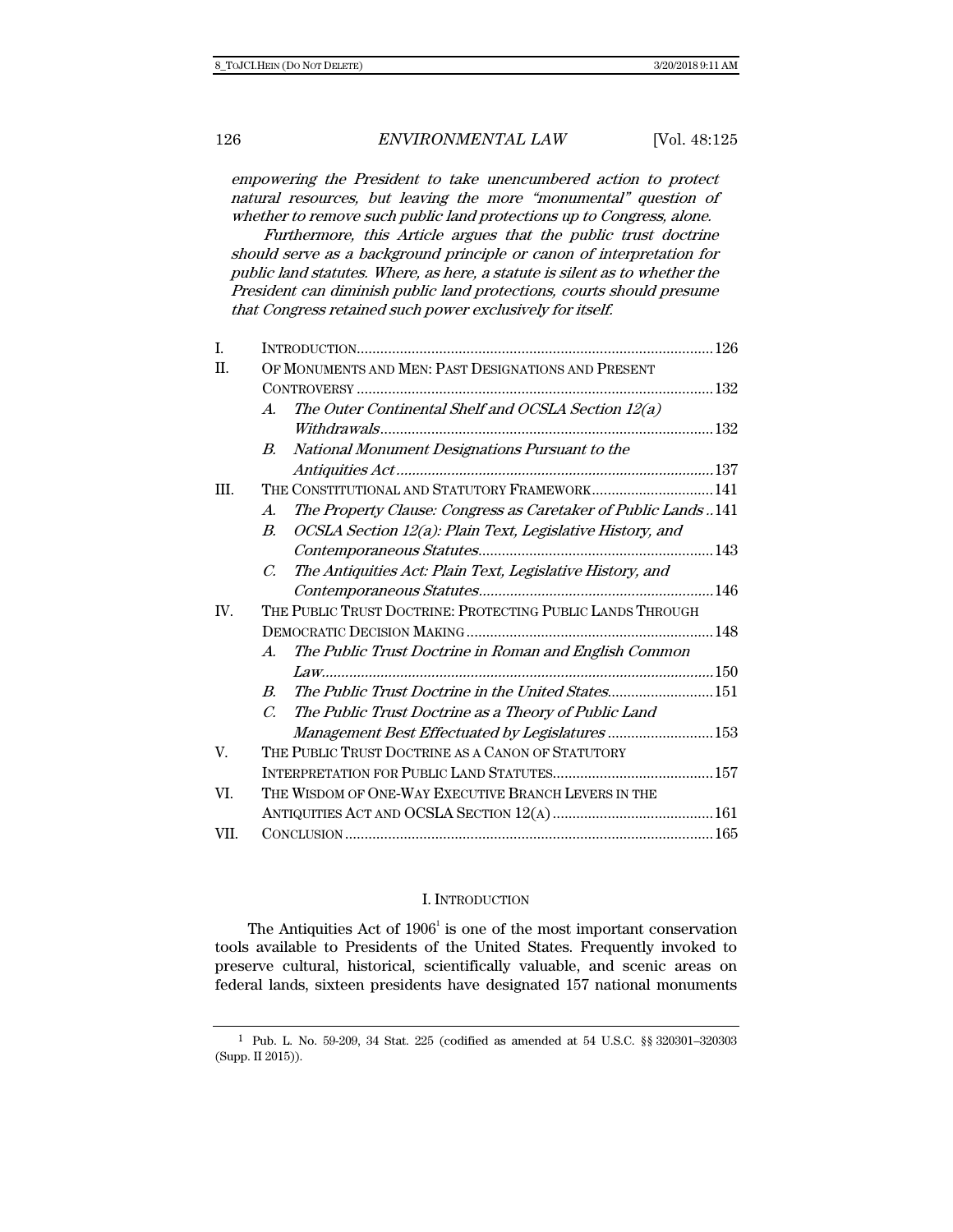under Antiquities Act authority, totaling more than 800 million acres.<sup>2</sup> While President Bill Clinton was known for his prodigious use of Antiquities Act authority, President Barack Obama surpassed Clinton and well-known conservationist President Theodore Roosevelt by protecting more than 550 million acres of federal lands and waters pursuant to Antiquities Act authority.<sup>3</sup> President Obama also availed himself of a less-utilized federal statutory provision, section  $12(a)$  of the Outer Continental Shelf Lands Act<sup>4</sup> (OCSLA), to withdraw several large areas of the Outer Continental Shelf from future mineral leasing, indefinitely.<sup>5</sup>

While President Obama's preservation agenda was largely applauded by environmentalists, it was criticized by some opponents as a "federal land grab."6 Framing these actions as a "federal land grab" misstates the issue, as the land in question was owned by the federal government when it was designated as a national monument or withdrawn from mineral leasing.<sup>7</sup> From a law and policy perspective, the more interesting and pressing questions concern not the ownership of the land but the permissible bounds of executive power over this federal land. The durability of presidential preservation decisions—specifically, actions withdrawing offshore areas from future mineral leasing and designating certain federal lands as national monuments—has received limited attention in the courts and in academic literature, until now. President Obama's multiple, large-scale designations, which in some cases attracted robust state and local opposition,<sup>8</sup> and President Trump's unprecedented actions purporting to undo these designations, has drawn increased attention to this executive authority.

On April 26, 2017, President Trump signed an executive order directing the Secretary of the Department of the Interior, Ryan Zinke, to review

<sup>&</sup>lt;sup>2</sup> See Ani Kame'enui, Monuments Protected Under the Antiquities Act, NAT'L PARKS CONSERVATION ASS'N (Jan. 13, 2017), https://perma.cc/9VC4-8LSQ; Archeology Program, NAT'L PARK SERV., https://perma.cc/37UU-VQEE (last updated May 8, 2017).

<sup>3</sup> See Juliet Eilperin & Brady Dennis, With New Monuments in Nevada, Utah, Obama Adds to His Environmental Legacy, WASH. POST (Dec. 28, 2016), https://perma.cc/8FV2-KBRU; Dana Varinsky, Here's Every Piece of Land Obama Has Put Under Protection During His Presidency, BUS. INSIDER (Jan. 16, 2017), https://perma.cc/83SR-CVUW.

<sup>4 43</sup> U.S.C. §§ 1331–1356a (2012).

<sup>5</sup> Memorandum on Withdrawal of Certain Portions of the United States Arctic Outer Continental Shelf from Mineral Leasing, 2016 DAILY COMP. PRES. DOC. 1 (Dec. 20, 2016) [hereinafter Arctic Offshore Drilling Rule]; Memorandum on Withdrawal of Certain Areas of the United States Outer Continental Shelf Offshore Alaska from Leasing Disposition, 2015 DAILY COMP. PRES. DOC. 1 (Jan. 27, 2015) [hereinafter Arctic Withdrawal Rule].

<sup>6</sup> Alessandra Potenza, Trump Signs Executive Order That Threatens National Monuments, VERGE (Apr. 26, 2017), https://perma.cc/TZC2-B5GY ("Trump said the executive order would end an abuse of power that's resulted in a 'massive federal land grab.'").

<sup>7</sup> National monuments may be reserved only upon the lands "owned or controlled by the Federal Government." Antiquities Act of 1906, 54 U.S.C. § 320301(a) (Supp. II 2015). And, the OCSLA applies to offshore lands and waters under federal jurisdiction, only. 43 U.S.C. §§ 1331, 1333(a) (2012).

<sup>8</sup> For instance, the Bears Ears National Monument designation was opposed by State of Utah elected officials and the congressional delegation. Coral Davenport, Obama Designates Two New National Monuments, Protecting 1.65 Million Acres, N.Y. TIMES (Dec. 28, 2016), https://perma.cc/S8E6-XP3Y.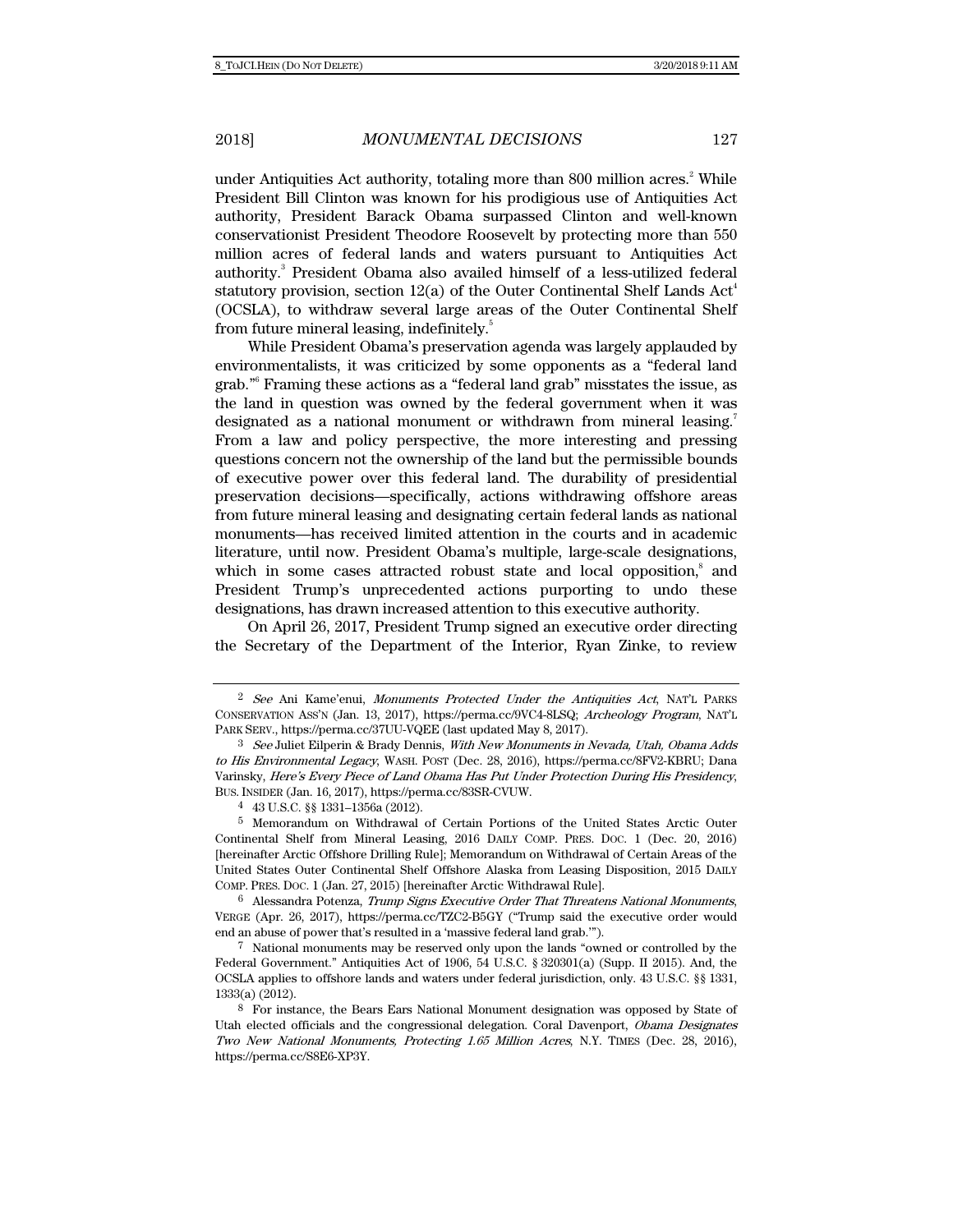national monuments designated by previous presidents under the Antiquities Act, and assess whether to rescind or reduce the boundaries of some of these national monuments.<sup>9</sup> In December 2017, President Trump issued two proclamations, downsizing Bears Ears National Monument by 85% and Grand Staircase-Escalante National Monument by nearly 50%.<sup>10</sup> Native American tribes and conservation groups sued, challenging these actions under the Antiquities Act, the U.S. Constitution, and the Administrative Procedure Act<sup>11</sup> (APA).<sup>12</sup> On April 28, 2017, President Trump issued a separate executive order, rescinding President Obama's offshore leasing withdrawals made pursuant to OCSLA section  $12(a)$ .<sup>13</sup> Environmental groups sued, challenging the legality of the offshore leasing executive order.<sup>14</sup>

The key question presented by both the OCSLA and Antiquities Act controversies is not whether these federal lands can ever be converted to other uses; but whether it would take an act of Congress to rescind or diminish these protective designations, as opposed to a mere flick of the President's pen. This question, with respect to both statutes, is a matter of first impression. No court has ever decided whether a president can rescind or diminish an existing national monument designation or reverse an offshore leasing withdrawal that was established "for a time period without specific expiration."<sup>15</sup>

This Article argues that both OCSLA section 12(a) and the Antiquities Act are structured such that protected offshore areas and national monuments endure across presidential administrations, and that Congress, alone, has the power to rescind or modify these designations. Existing scholarship cogently makes the case that based on its plain language and legislative history, the Antiquities Act grants a one-direction power to the President to designate national monuments, but not to rescind or diminish existing monuments.<sup>16</sup> This Article does not repeat the detailed and

<sup>9</sup> Exec. Order No. 13,792, 82 Fed. Reg. 20,429, 20,429 (May 1, 2017) (signed April 26, 2017).

<sup>10</sup> See Proclamation No. 9681, 82 Fed. Reg. 58,081, 58,087 (Dec. 8, 2017) (signed December 4, 2017); Proclamation No. 9682, 82 Fed. Reg. 58,089, 58,096 (Dec. 8, 2017) (signed December 4, 2017); see also Nicholas Bryner et al., President Trump's National Monument Rollback Is Illegal and Likely To Be Reversed in Court, CONVERSATION (Dec. 4, 2017), https://perma.cc/T73Q-SLKT.

<sup>11 5</sup> U.S.C. §§ 551–559, 701–706, 1305, 3105, 3344, 4301, 5335, 5372, 7521 (2012).

<sup>12</sup> Complaint for Declaratory & Injunctive Relief, Nat. Res. Def. Council v. Trump, No. 1:17 cv-02606 (D.D.C. filed Dec. 7, 2017); Complaint for Injunctive & Declaratory Relief, Hopi Tribe v. Trump, No. 1:17-cv-02590 (D.D.C. filed Dec. 4, 2017).

<sup>13</sup> Exec. Order No. 13,795, 82 Fed. Reg. 20,815, 20,815–16 (May 3, 2017) (signed April 28, 2017).

<sup>14</sup> Complaint for Declaratory & Injunctive Relief at 2, League of Conservation Voters v. Trump, No. 3:17-cv-00101-SLG (D. Alaska filed May 3, 2017) (alleging that President Trump's executive order violates the Constitution and is unlawful because the OCSLA provides presidents with the power to protect territory, only, and not to overturn those protections and increase development).

<sup>&</sup>lt;sup>15</sup> Arctic Offshore Drilling Rule, *supra* note 5; see ALEXANDRA M. WYATT, CONG. RESEARCH SERV., R44687, ANTIQUITIES ACT: SCOPE OF AUTHORITY FOR MODIFICATION OF NATIONAL MONUMENTS 3 (2016), https://perma.cc/6YKX-EGWC.

 $16$  WYATT, supra note 15, at 4; see, e.g., Mark Squillace et al., Presidents Lack the Authority to Abolish or Diminish National Monuments, 103 VA. L. REV. ONLINE 55, 70–71 (2017) [hereinafter Squillace et al., Presidents Lack Authority]; see also ROBERT ROSENBAUM ET AL.,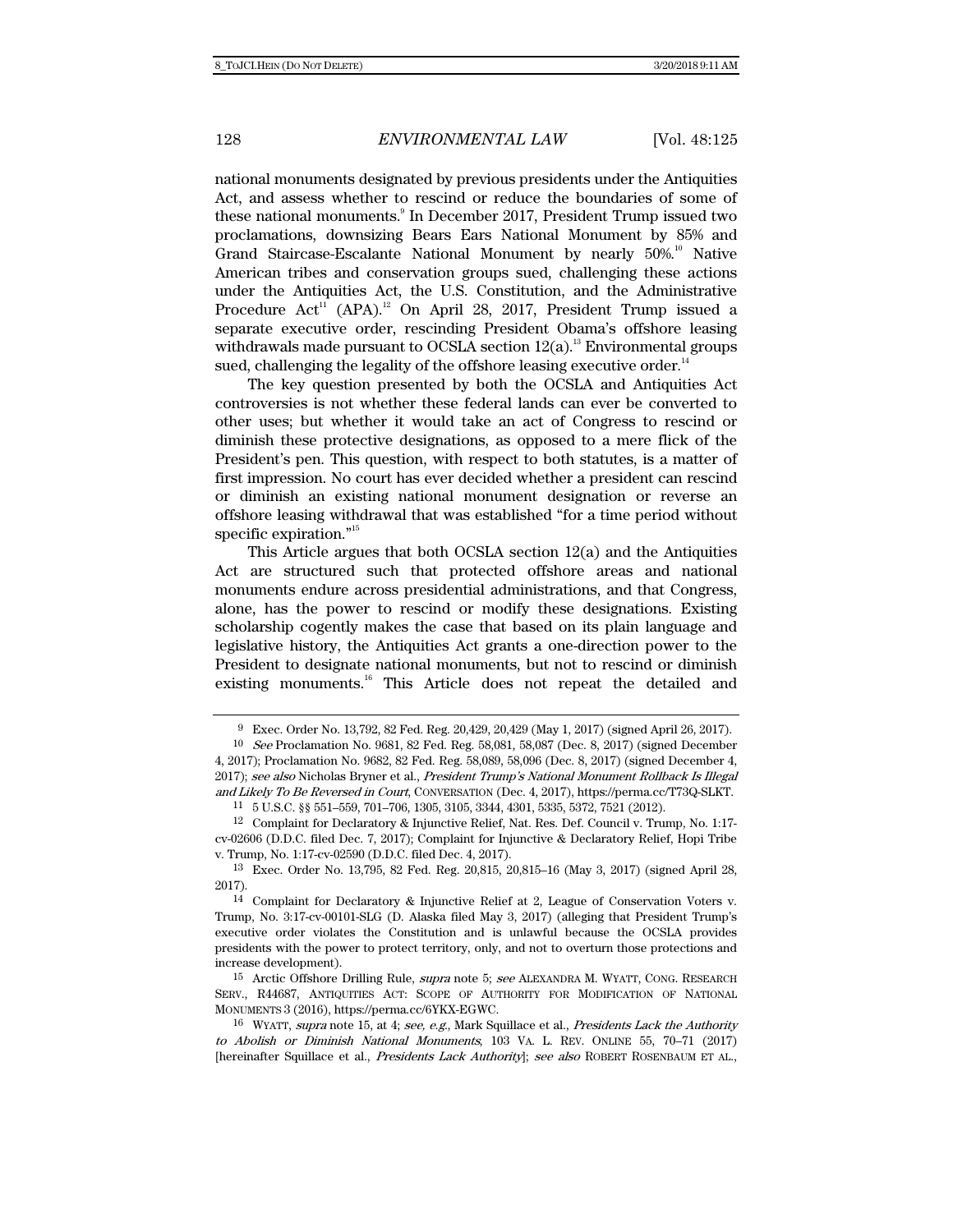persuasive analysis contained in other articles, but it builds upon this scholarship and examines the plain text and legislative history of a similar provision, OCSLA section 12(a). Furthermore, this Article illuminates how the restraints imposed on the executive branch by both OCSLA and the Antiquities Act—in the form of one-way levers to protect special places, but not to rescind those protections—are not novel. Rather, common law public trust doctrine jurisprudence developed with a distinction between the role of legislatures and non-legislative actors with respect to public land protections. As such, the longstanding public trust doctrine should serve as a background principle to frame the interpretation and understanding of OCSLA section 12(a) and the Antiquities Act.

First, the constitutional and statutory framework for OCSLA section 12(a) and the Antiquities Act strongly support the interpretation that Congress granted the President a one-way power to preserve public lands, but not to remove those protections. A limited role for the executive branch in public lands decision making is embedded in the Property Clause of the U.S. Constitution, which vests Congress with plenary authority over public lands.<sup>17</sup> While Congress explicitly delegated to the President the power to designate national monuments and to withdraw areas from offshore leasing in these two statutes, it did not explicitly delegate the power to lift these protections once in place, instead reserving the authority to undo such protections for itself. The plain text and legislative history of the Antiquities Act, as well as attorney general opinions interpreting the provision, support the interpretation that it confers a one-way power to the President.<sup>18</sup> This structure maintains the traditional separation of powers between Congress and the President with respect to public lands, vesting Congress, the most democratic of the three branches, with decision-making power over our widely shared public lands.

Second, interpreting OCSLA section 12(a) and the Antiquities Act to confer a one-direction power to the President is consistent with the enduring national narrative that public lands should be managed and regulated according to principles of democratic decision making, especially where important public trust interests are at stake. In several U.S. states, a long line of common law public trust jurisprudence elucidates the principle that government actions diminishing, impairing, or alienating public trust lands, such as the seabed, tidelands, and public parks, $19$  should be made through a democratic, deliberative process, such as legislative action, or at least through explicitly delegated authority.<sup>20</sup> This is especially so when an

ARNOLD & PORTER KAYE SCHOLER, THE PRESIDENT HAS NO POWER UNILATERALLY TO ABOLISH OR MATERIALLY CHANGE A NATIONAL MONUMENT DESIGNATION UNDER THE ANTIQUITIES ACT OF 1906, at 9 (2017), https://perma.cc/662C-TXF7.

<sup>17</sup> See U.S. CONST. art. IV § 3, cl. 2.

<sup>18</sup> See, e.g., Squillace et al., Presidents Lack Authority, supra note 16, at 56–59.

 $19$  Certain states, like New York, extend the public trust doctrine to public parks. See discussion infra Part IV.C.

<sup>20</sup> See Joseph L. Sax, The Public Trust Doctrine in Natural Resource Law: Effective Judicial Intervention, 68 MICH. L. REV. 471, 485–91 (1970) [hereinafter Sax, The Public Trust Doctrine].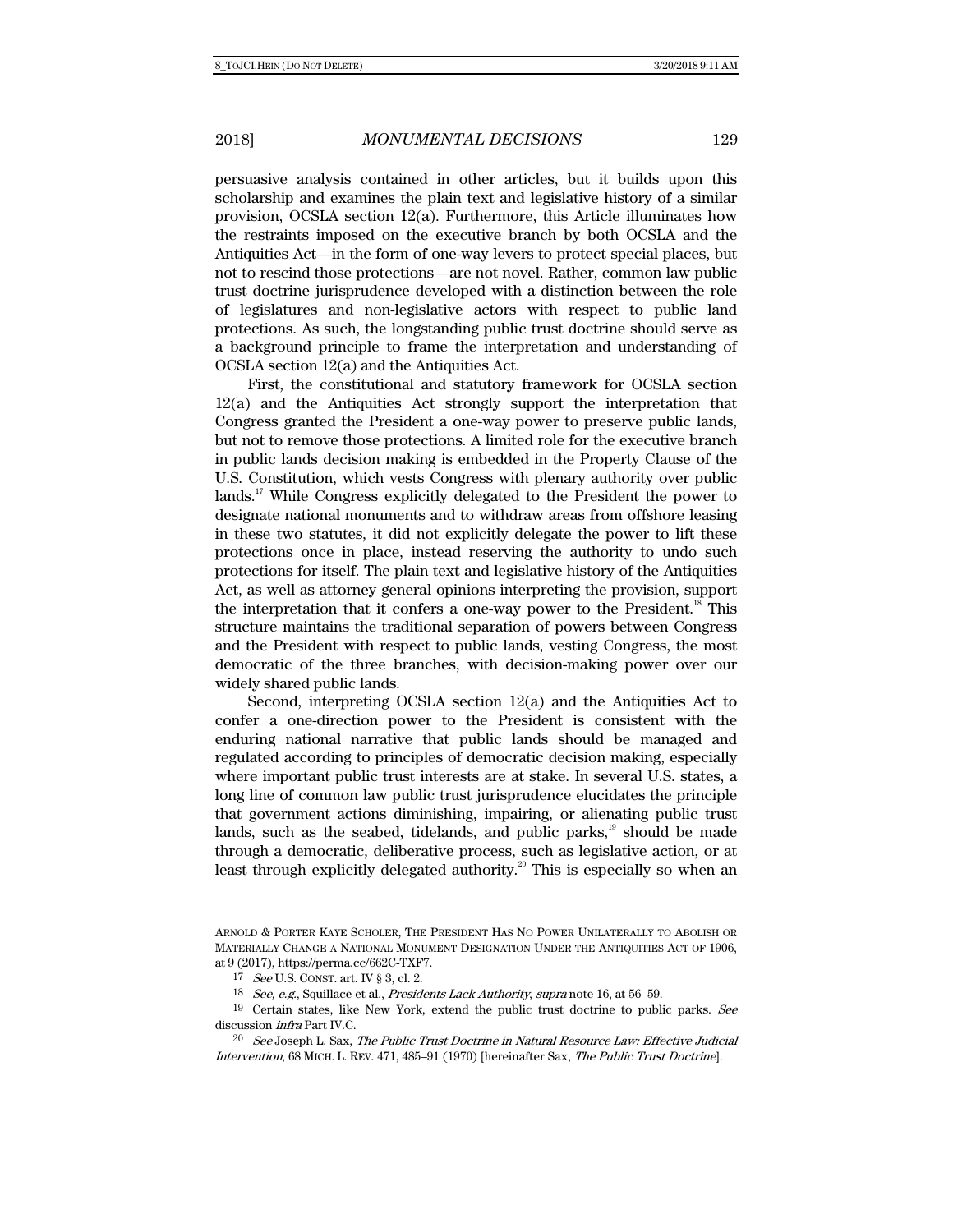action would open public trust lands to exploitation or development by private parties. The theory underlying this principle is that legislatures answer to a broader constituency than municipal actors and undertake a more deliberative, open process that guards against rash, ill-informed, or corrupt decisions with respect to public lands and resources.<sup>21</sup> OCSLA section 12(a) and the Antiquities Act, in effect, place an analogous procedural restraint on the President by reserving to Congress the authority to undo protected land status.

Beyond providing an illuminating analogy, the public trust doctrine should serve as a background principle or canon of statutory construction for public land statutes. As a canon of statutory interpretation, the public trust doctrine would function as a "clear statement" rule, requiring Congress to be explicit when granting a power to act contrary to public trust principles. Thus, in the absence of a "clear statement" by Congress providing a multi-directional power to the President to both designate and remove public land protections, courts should presume that Congress retained this power for itself.

This Article also serves, in part, to refute the arguments made by John Yoo and Todd Gaziano that the conventional relationship between the executive branch and Congress supports the argument that President Trump "has the right to reverse national monuments created by previous presidents without an act of Congress."<sup>22</sup> In their view, presidents are free to volley national monument status back and forth, according to their opinion as to what qualifies as an object of "historic or scientific interest."<sup>23</sup> But this argument overstates the amount of power delegated to the President in the Antiquities Act. Further, their arguments ignore relevant legislative history and the overarching purpose behind these two statutory provisions: to protect certain lands and resources for the benefit of current and future generations.

The structures of the Antiquities Act and OCSLA section 12(a) impose restraints upon the executive branch in accordance with the constitutional separation of powers and a long line of laws and judicial decisions recognizing a system of checks and balances for public land decision making.<sup>24</sup> These statutes reflect the wisdom of their drafters in delegating a one-way executive power to preserve public lands, leaving the more

<sup>&</sup>lt;sup>21</sup> See id. at 490–92; see also Carol M. Rose, Joseph Sax and the Idea of the Public Trust, 25 ECOLOGY L.Q. 351, 355 (1998) [hereinafter Rose, Joseph Sax].

 $22$  Todd Gaziano & John Yoo, Opinion, It's Magical Legal Thinking To Say Trump Can't Reverse Obama's National Monuments, L.A. TIMES (July 6, 2017), https://perma.cc/KS9T-GKGA [hereinafter Gaziano & Yoo, Magical Legal Thinking]; see also JOHN YOO & TODD GAZIANO, AM. ENTER. INST., PRESIDENTIAL AUTHORITY TO REVOKE OR REDUCE NATIONAL MONUMENT DESIGNATIONS (2017), https://perma.cc/NG4K-DK9Z [hereinafter YOO & GAZIANO, PRESIDENTIAL AUTHORITY].

<sup>&</sup>lt;sup>23</sup> YOO & GAZIANO, PRESIDENTIAL AUTHORITY, *supra* note 22, at 13–14; see Antiquities Act of 1906, 54 U.S.C. § 320301 (Supp. II 2015) ("The President may . . . declare by public proclamation historic landmarks, historic and prehistoric structures, and other objects of historic or scientific interest . . . to be national monuments.").

 $24$  See discussion *infra* Part III.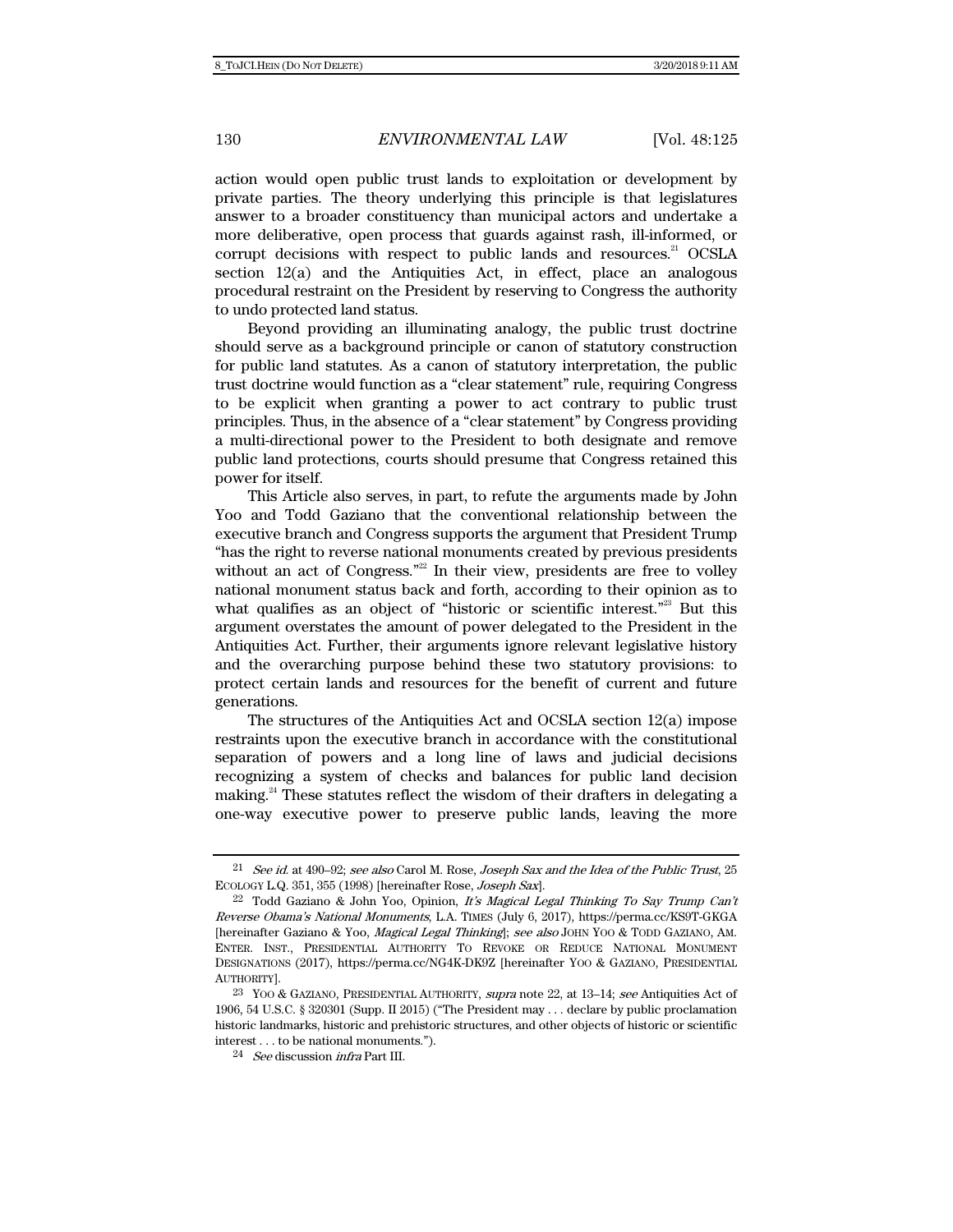consequential decision of whether to lift such protections up to Congress, alone.

This Article proceeds as follows. Part II sets the stage by highlighting the national monument and OCSLA section 12(a) designations made by President Obama and some of his predecessors, and the more recent actions by the Trump Administration purporting to undo them. It shines a light on what is at stake both on the ground, in terms of protected lands, and from a legal perspective, in defining the bounds of delegated executive power over public lands.

Part III describes the constitutional and statutory framework for OCSLA section 12(a) and the Antiquities Act. In both provisions, Congress delegated specific powers to the executive branch. A careful reading of these statutory provisions reveals that Congress granted to the President a one-way power to preserve federal lands in both provisions, and reserved for itself the authority to rescind or modify these reservations once in place, pursuant to its plenary authority over public lands set forth in the Property Clause of the U.S. Constitution.

Part IV introduces the public trust doctrine, including its Roman and English common law origins. Common resources like the sea, tidelands, and submerged lands beneath navigable waters have been recognized as public trust resources for centuries.25 The public trust doctrine also has a procedural component. In the United States, the doctrine has long been interpreted by several states to limit actions by non-legislative actors that threaten to diminish public trust resources, such as allowing non-public trust uses within public trust lands, or transferring public trust resources to private parties.<sup>26</sup> The public trust doctrine supports the interpretation of OCSLA section 12(a) and the Antiquities Act as conferring a one-way power to the President, consistent with the long-standing precept that public lands should be protected and managed according to principles of democratic decision making.

Part V argues that the public trust doctrine should serve as a canon of statutory interpretation to aid the interpretation of public land statutes, including the Antiquities Act and OCSLA section  $12(a)$ .<sup>27</sup> The doctrine can serve as an effective canon of statutory interpretation for public land statutes, particularly as a "clear statement" canon requiring Congress to be explicit if it intends to delegate authority to remove public land protections.28 The doctrine would thus frame the inquiry with a presumption of conservation in the public interest. So applied, the canon would confirm that these two statutes confer a one-direction power to the President, consistent with their plain text, legislative history, and relevant Attorney General opinions.

<sup>25</sup> Sax, The Public Trust Doctrine, supra note 20, at 524 n.158.

<sup>&</sup>lt;sup>26</sup> See id. at 491-92, 494.

<sup>&</sup>lt;sup>27</sup> See Charles F. Wilkinson, *The Public Trust Doctrine in Public Land Law*, 14 U.C. DAVIS L. REV. 269, 311–13 (1980) [hereinafter Wilkinson, The Public Trust]; see also William D. Araiza, The Public Trust Doctrine as an Interpretive Canon, 45 U.C. DAVIS L. REV. 693, 721–23 (2012).

<sup>&</sup>lt;sup>28</sup> Araiza, *supra* note 27, at 721.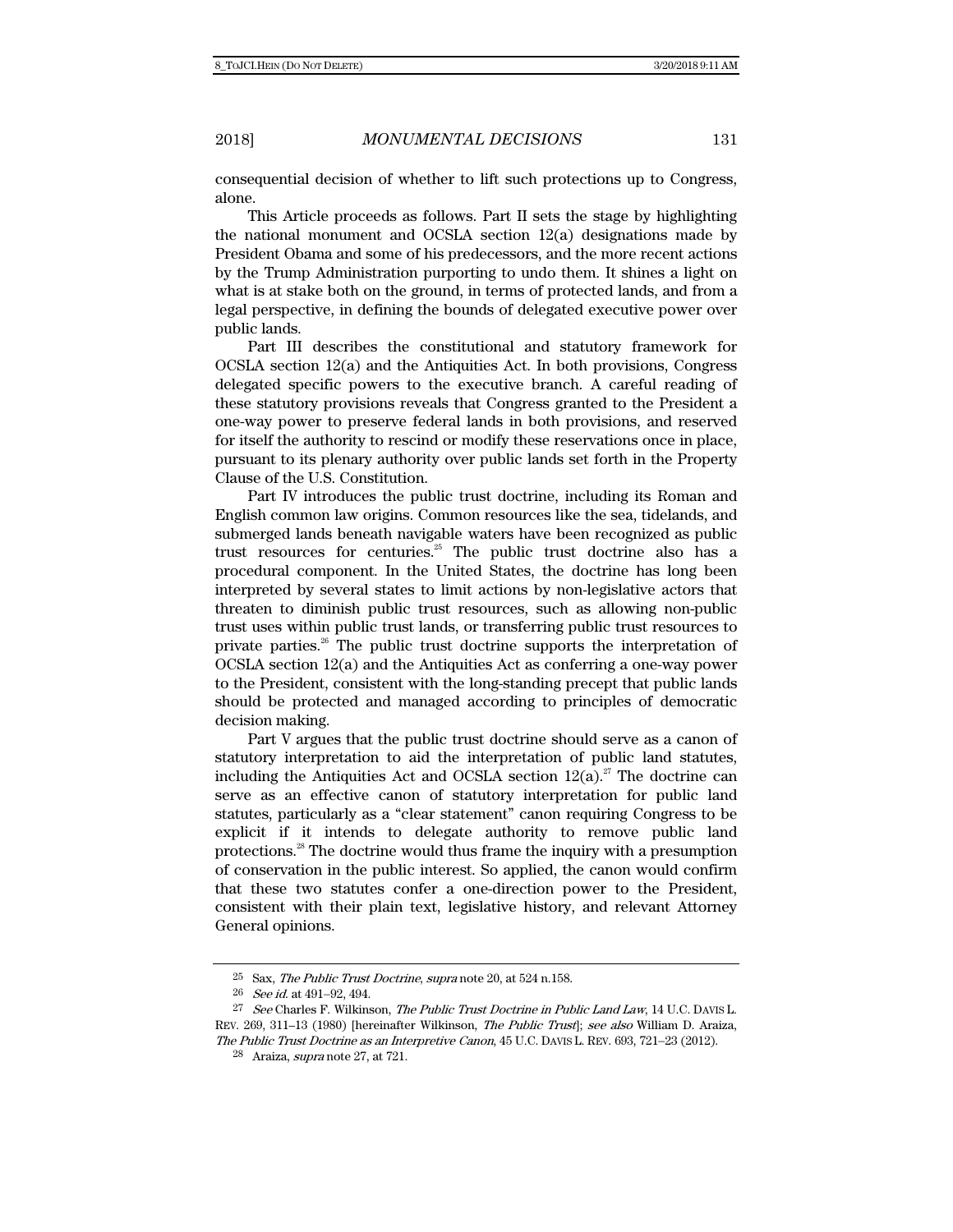Part VI analyzes the common threads connecting the Antiquities Act, OCSLA, and the public trust doctrine. It concludes that the Antiquities Act and OCSLA section 12(a) reflect the wisdom of their drafters in conferring a one-way presidential power to preserve federal lands. While allowing unencumbered presidential actions to protect special places and natural resources, they reserve to Congress the more "monumental" power to modify or abolish national monuments and to return withdrawn lands to disposition by leasing.

#### II. OF MONUMENTS AND MEN: PAST DESIGNATIONS AND PRESENT CONTROVERSY

President Obama and many of his predecessors invoked the Antiquities Act and OCSLA section 12(a) to designate national monuments and offshore protected areas, respectively, for environmental, historical, and cultural reasons.<sup>29</sup> The vast majority of these designations were intended to endure across presidential administrations, with the exception of certain timelimited offshore leasing moratoria areas, as evidenced in the proclamations announcing their creation.<sup>30</sup> No president has ever reversed a withdrawal of Outer Continental Shelf areas from oil and gas leasing, other than one with an express end date, prior to the Trump Administration. And no president has ever rescinded or reduced the boundaries of an existing national monument designated by a prior president subsequent to the passage of the Federal Land Policy and Management  $Act<sub>31</sub><sup>31</sup>$  which made clear that such actions are reserved to Congress, alone. $\frac{32}{2}$  In both respects, the Trump Administration's actions removing protected public land status wade into legally untested waters.

#### A. The Outer Continental Shelf and OCSLA Section 12(a) Withdrawals

The Outer Continental Shelf Lands Act (OCSLA) governs all activities on the Outer Continental Shelf, including mineral leasing. Section 12(a) of OCSLA has been used by six presidents spanning sixty-seven years, including to withdraw as much as several hundred million acres at a time.<sup>33</sup> Section 12(a) withdrawals can be time-limited, or, as President Obama and other presidents have used the provision, "for a time period without specific expiration."<sup>34</sup> President Trump's 2017 executive order rescinding President

<sup>&</sup>lt;sup>29</sup> See John Freemuth & Mackenzie Case, What History Tells Us About Obama's Antiquities Act Legacy, LAW360 (Nov. 22, 2016), https://perma.cc/KY8T-FT8N.

<sup>30</sup> See, e.g., Proclamation No. 9558, 3 C.F.R. § 402 (2017); Proclamation No. 9234, 3 C.F.R. § 21 (2016) ("The management plan shall ensure that the monument fulfills the following purposes for the benefit of present and future generations . . . .").

<sup>31</sup> Federal Land Policy and Management Act of 1976, 43 U.S.C. §§ 1701–1787 (2012).

 $32$  See discussion *infra* Parts II.B and III.C.

<sup>33</sup> NAT. RES. DEF. COUNCIL & EARTHJUSTICE, BRIEFER ON PRESIDENTIAL WITHDRAWAL UNDER OCSLA SEC. 12(A), at i (2016), https://perma.cc/2Z3X-F2H9.

 $34$  E.g., Arctic Offshore Drilling Rule, *supra* note 5; Arctic Withdrawal Rule, *supra* note 5.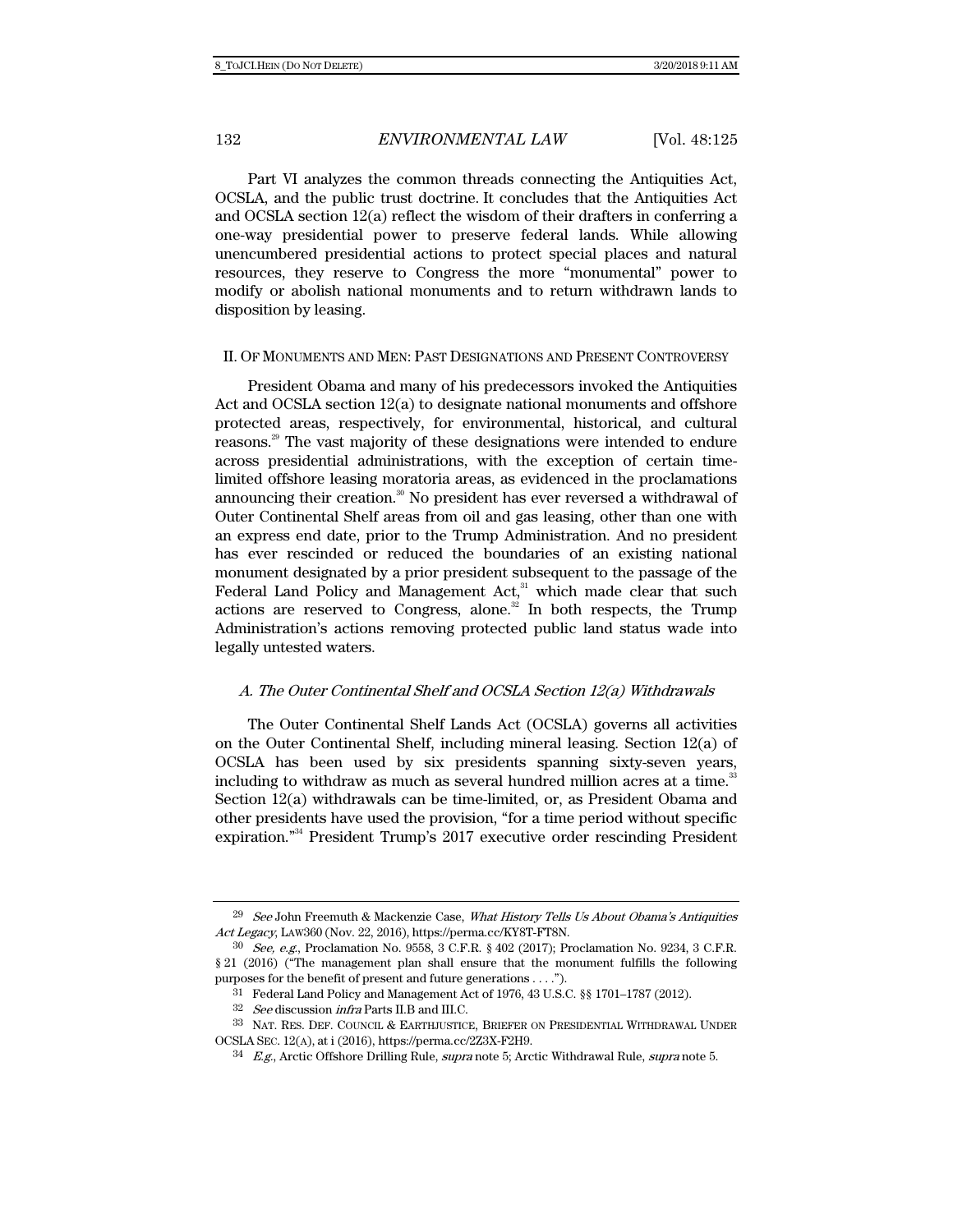Obama's offshore reservations is an unprecedented action with the intended effect of opening these areas to oil and natural gas development.<sup>3</sup>

The Outer Continental Shelf of the United States is the submerged land, subsoil, and seabed lying within exclusive federal jurisdiction.<sup>36</sup> The United States asserts sovereignty over the Outer Continental Shelf within its 200 mile "exclusive economic zone."<sup>37</sup> Governance of offshore minerals and activities is split between states and the federal government. Generally, states have primary authority in the three-nautical-mile area extending from their coasts.38 The federal government has exclusive jurisdiction over the remaining 197 nautical miles of the Outer Continental Shelf within its exclusive economic zone, an area almost one-tenth that of the continental United States.<sup>39</sup>

The Outer Continental Shelf contains abundant oil, natural gas, and other mineral resources. Federal offshore oil reserves represent about 11% of all oil reserves in the United States.<sup>40</sup> Developing and managing these fossil fuel reserves was a primary motivation behind the passage of OCLSA in  $1953.^{41}$ 

In addition to providing valuable energy resources, oil and gas activities conducted on the Outer Continental Shelf have the potential to affect the sea floor, water, and coastal areas. One of the greatest risks of offshore oil and gas development is the risk of an oil spill, with its attendant effects on wildlife, fishing stocks, water quality, and coastal economies.<sup> $42$ </sup> Aside from

39 See Warren M. Christopher, The Outer Continental Shelf Lands Act: Key to A New Frontier, 6 STAN. L. REV. 23, 23 (1953); Outer Continental Shelf, supra note 36.

40 MARC HUMPHRIES, CONG. RESEARCH SERV., R42432, U.S. CRUDE OIL AND NATURAL GAS PRODUCTION IN FEDERAL AND NONFEDERAL AREAS 2 (2016). "Taken together, U.S. federal oil reserves equal about 24% of all U.S. crude oil (and condensate) reserves, which are estimated at 39.9 billion barrels, according to the [United States Energy Information Administration]." Id.

[T]here are an estimated 5.3 billion barrels of proved oil reserves located on federal acreage onshore and . . . 4.3 billion barrels of proved reserves offshore.

. . . .

 U.S. dry gas proved reserves are estimated at about 388.8 trillion cubic feet (tcf) . . . , of which the federal share is about 22% (69 tcf onshore, 16 tcf offshore).

Id. at 2, 4.

41 See Robin Kundis Craig, Treating Offshore Submerged Lands as Public Lands: A Historical Perspective, 34 PUB. LAND & RESOURCES L. REV. 51, 53 (2013).

 $35$  See generally Exec. Order No. 13,792, 82 Fed. Reg. 20,429 (May 1, 2017).

<sup>36</sup> Outer Continental Shelf, BUREAU OCEAN ENERGY MGMT., https://perma.cc/8NXR-DTND (last visited Jan. 27, 2018); see also OCSLA, 43 U.S.C. §§ 1331(a), 1333(a)(3) (2012).

<sup>&</sup>lt;sup>37</sup> Proclamation No. 5030, 3 C.F.R. § 22 (1984), *reprinted as amended in* 16 U.S.C. § 1453 (2012).

<sup>38</sup> Three nautical miles is equivalent to 3.452 miles or 5.556 kilometers. Texas and the Gulf Coast of Florida have jurisdiction extending approximately nine nautical miles seaward from their coastlines. See Outer Continental Shelf, supra note 36.

<sup>42</sup> BUREAU OF OCEAN ENERGY MGMT., 2017–2022 OUTER CONTINENTAL SHELF OIL AND GAS LEASING PROPOSED FINAL PROGRAM 2-2 (2016), https://perma.cc/RW8W-N5BT; see also Arctic Offshore Drilling Rule, supra note 5 (citing as justification for the withdrawal "the unique logistical, operational, safety, and scientific challenges and risks of oil extraction and spill response in these Arctic waters").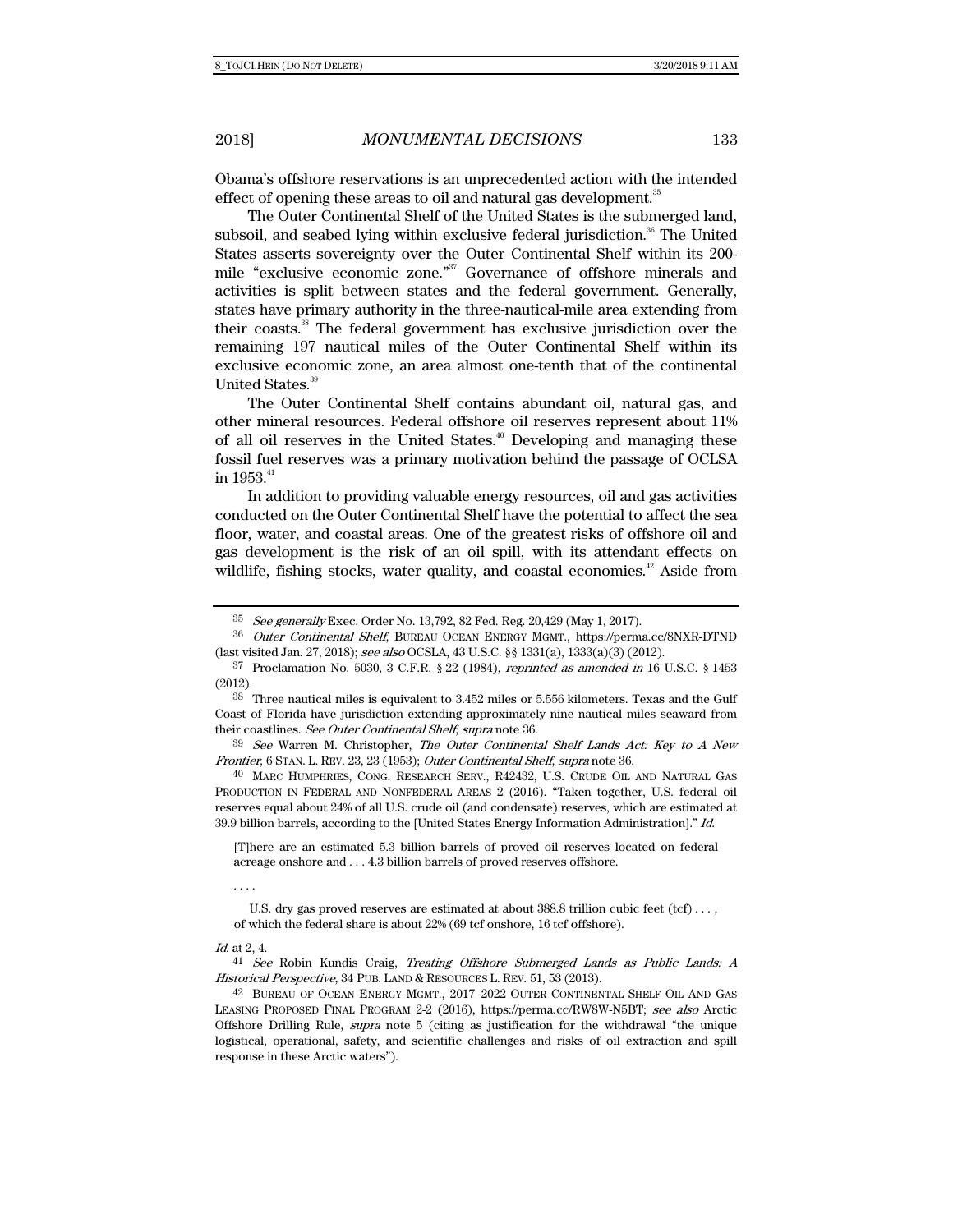the catastrophic risk of an oil spill, more common effects include discharge of oil, wastewater, and debris; air pollution, including greenhouse gas emissions; infrastructure impacts such as pipeline trenching on the seafloor; and increased vessel traffic to and from production and exploration sites all of which can negatively affect aquatic wildlife and ecosystems.<sup>43</sup>

Congress was mindful of protecting the environmental resources of the Outer Continental Shelf when it passed OCSLA in 1953. OCSLA provides that the Secretary of the Interior can "at any time prescribe and amend such rules and regulations as he determines to be necessary and proper in order to provide for the prevention of waste and conservation of the natural resources of the Outer Continental Shelf, and the protection of correlative rights therein."44 In addition, Congress delegated separate authority to the President in OCSLA section 12(a), allowing him or her to "withdraw from disposition any of the unleased lands of the outer Continental Shelf."45

From the beginning, presidents invoked section 12(a) in the name of environmental protection and conservation, and signaled that certain withdrawals were intended to be permanent. In 1960, President Eisenhower first used OCSLA section  $12(a)$  to withdraw offshore areas to create the Key Largo Coral Reef Preserve, "for the purpose of preserving the scenic and scientific values of this area unimpaired for the benefit of future generations."46 In 1969, the Secretary of the Interior, presumably acting pursuant to authority delegated by the President, invoked OCSLA section 12(a) following the Santa Barbara oil spill to withdraw 21,000 acres of unleased offshore lands and designate them as an "Ecological Preserve."<sup>47</sup>

Other presidents have withdrawn offshore areas from oil and gas leasing pursuant to OCSLA section  $12(a)$ , many of which covered large areas. In 1990, President George H.W. Bush removed a number of areas from potential leasing for a set time period,<sup>48</sup> and in 1998, President Clinton extended this order through  $2012$ .<sup>49</sup> In addition, President Clinton withdrew all of the areas of the Outer Continental Shelf designated as marine sanctuaries under the Marine Protection, Research, and Sanctuaries Act of  $1972^{50}$  from disposition by leasing for a time period without specific

 $43$  See BUREAU OF OCEAN ENERGY MGMT., supra note 42, at S-9.  $44$  OCSLA, 43 U.S.C. § 1334(a) (2012).

<sup>45</sup>  $Id.$  § 1341(a).

<sup>46</sup> Proclamation No. 3339, 3 C.F.R. § 20 (Supp. 1960) (signed March 19, 1960), reprinted in 54 U.S.C. § 320101 (Supp. II 2015).

<sup>47</sup> Establishment of Santa Barbara Channel Ecological Preserve, 34 Fed. Reg. 5655, 5655 (Mar. 26, 1969).

<sup>48</sup> Statement on Outer Continental Shelf Oil and Gas Development, 26 WEEKLY COMP. PRES. DOC. 1006 (June 26, 1990).

<sup>49</sup> Memorandum on Withdrawal of Certain Areas of the United States Outer Continental Shelf from Leasing Disposition, 34 WEEKLY COMP. PRES. DOC. 1111 (June 12, 1998) [hereinafter Clinton's Withdrawal].

<sup>50</sup> Pub. L. No. 92-532, 86 Stat. 1052 (codified as amended in scattered sections of 16 and 33 U.S.C.).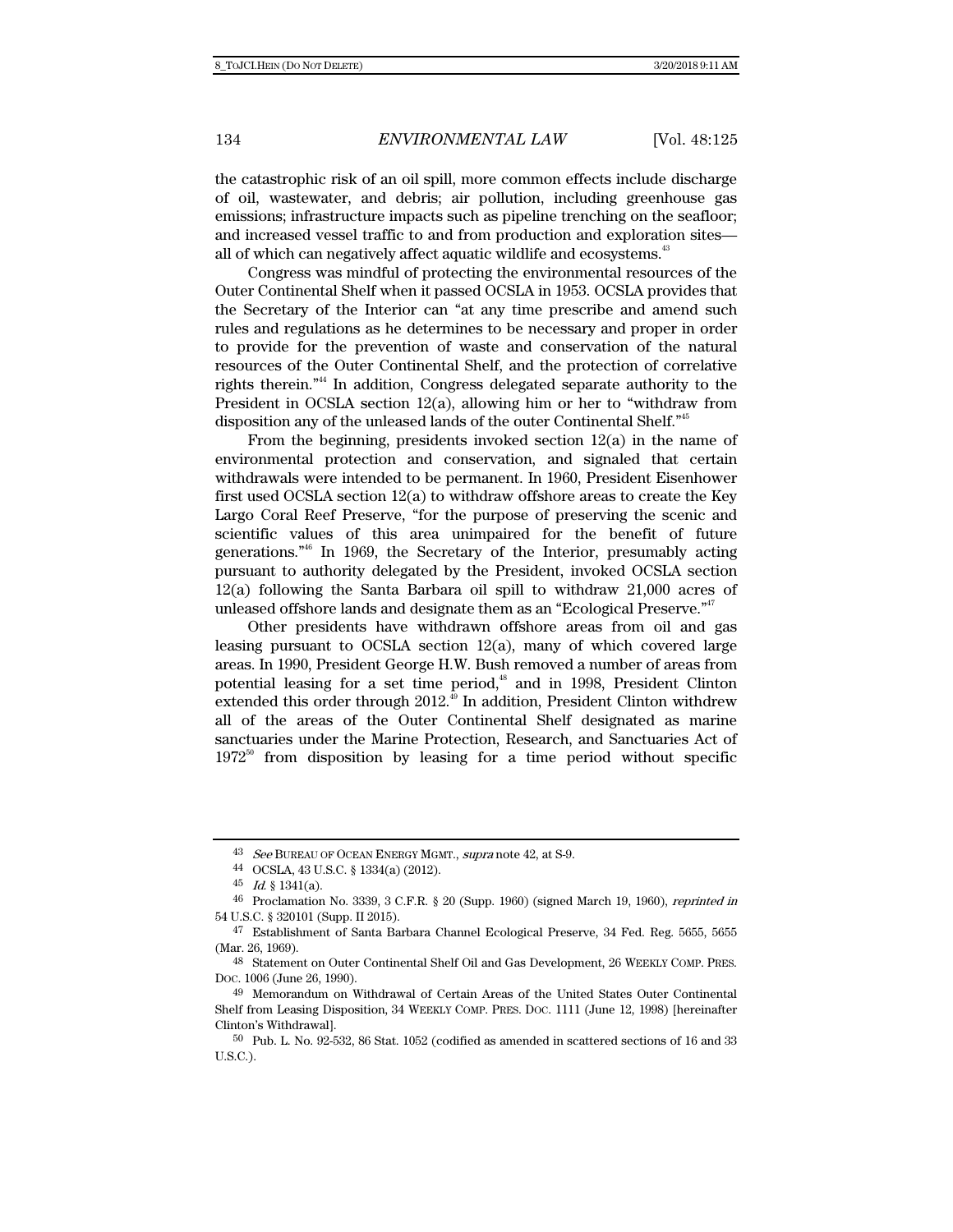expiration.<sup>51</sup> In total, President Clinton's section  $12(a)$  reservations covered 300 million acres.<sup>52</sup> President George W. Bush eliminated President Clinton's time-limited reservation, but left in place the designations that were not time-limited.<sup>53</sup> The legality of this action was never tested in court.

On January 27, 2015, President Obama, acting pursuant to the authority vested in him by Congress through OCSLA section 12(a), withdrew areas in the Arctic's Beaufort and Chukchi Seas from oil and gas leasing "for a time period without specific expiration."54 On December 20, 2016, President Obama withdrew additional areas of the U.S. Arctic Ocean and Atlantic Ocean from future oil and gas "leasing for a time period without specific expiration."55 In total, President Obama's Arctic reservations protected an additional 115 million offshore acres from oil and gas leasing.<sup>56</sup> In his proclamations announcing these actions, President Obama cited the importance of these areas to "subsistence use by Alaska Natives as well as for marine mammals, other wildlife, and wildlife habitat."57 He also stated his intention "to ensure that the unique resources of these areas remain available for future generations."58 In the Atlantic, President Obama withdrew thirty-one offshore canyons and canyon complexes comprising 3.8 million acres.<sup>59</sup> The President noted "the critical importance of canyons along the edge of the Atlantic continental shelf for marine mammals, deep water corals, other wildlife, and wildlife habitat," and the need "to ensure that the unique resources associated with these canyons remain available for future generations."60

While environmental preservation is not the only permissible motive for withdrawal under section  $12(a)$ , every exercise of the clause to date has been for a preservation-related purpose.<sup>61</sup> OCSLA section  $12(a)$  prohibits oil and gas leasing in withdrawn areas. As a practical matter, withdrawing offshore areas from mineral leasing through OCSLA section  $12(a)$  helps to protect marine wildlife and habitat, and provide long-term opportunities for

<sup>51</sup> President Clinton's withdrawals added the language: "Each of these withdrawals is subject to revocation by the President in the interest of national security." Clinton's Withdrawal, supra note 49.

 $52$  NAT. RES. DEF. COUNCIL & EARTHJUSTICE, supra note  $33,$  at i.

<sup>53</sup> Memorandum on Modification of the Withdrawal of Areas of the United States Outer Continental Shelf from Leasing Disposition, 44 WEEKLY COMP. PRES. DOC. 986 (July 14, 2008).

<sup>54</sup> Arctic Withdrawal Rule, *supra* note 5.

<sup>55</sup> Arctic Offshore Drilling Rule, supra note 5.

<sup>56</sup> Press Release, U.S. Dep't of the Interior, Secretary Jewell Applauds President's Withdrawal of Atlantic and Arctic Ocean Areas from Future Oil and Gas Leasing (Dec. 20, 2016), https://perma.cc/QQ5B-E2VN.

<sup>57</sup> See Arctic Offshore Drilling Rule, supra note 5.

<sup>58</sup> Id.

<sup>59</sup> U.S. DEP'T OF THE INTERIOR, FACT SHEET: UNIQUE ATLANTIC CANYONS PROTECTED FROM OIL AND GAS ACTIVITY, https://perma.cc/6NJG-GZ3D (last visited Jan. 27, 2018).

<sup>60</sup> Memorandum on Withdrawal of Certain Areas off the Atlantic Coast on the Outer Continental Shelf from Mineral Leasing, 2016 DAILY COMP. PRES. DOC. 1 (Dec. 20, 2016).

 $61$  See generally NAT. RES. DEF. COUNCIL & EARTHJUSTICE, supra note 33.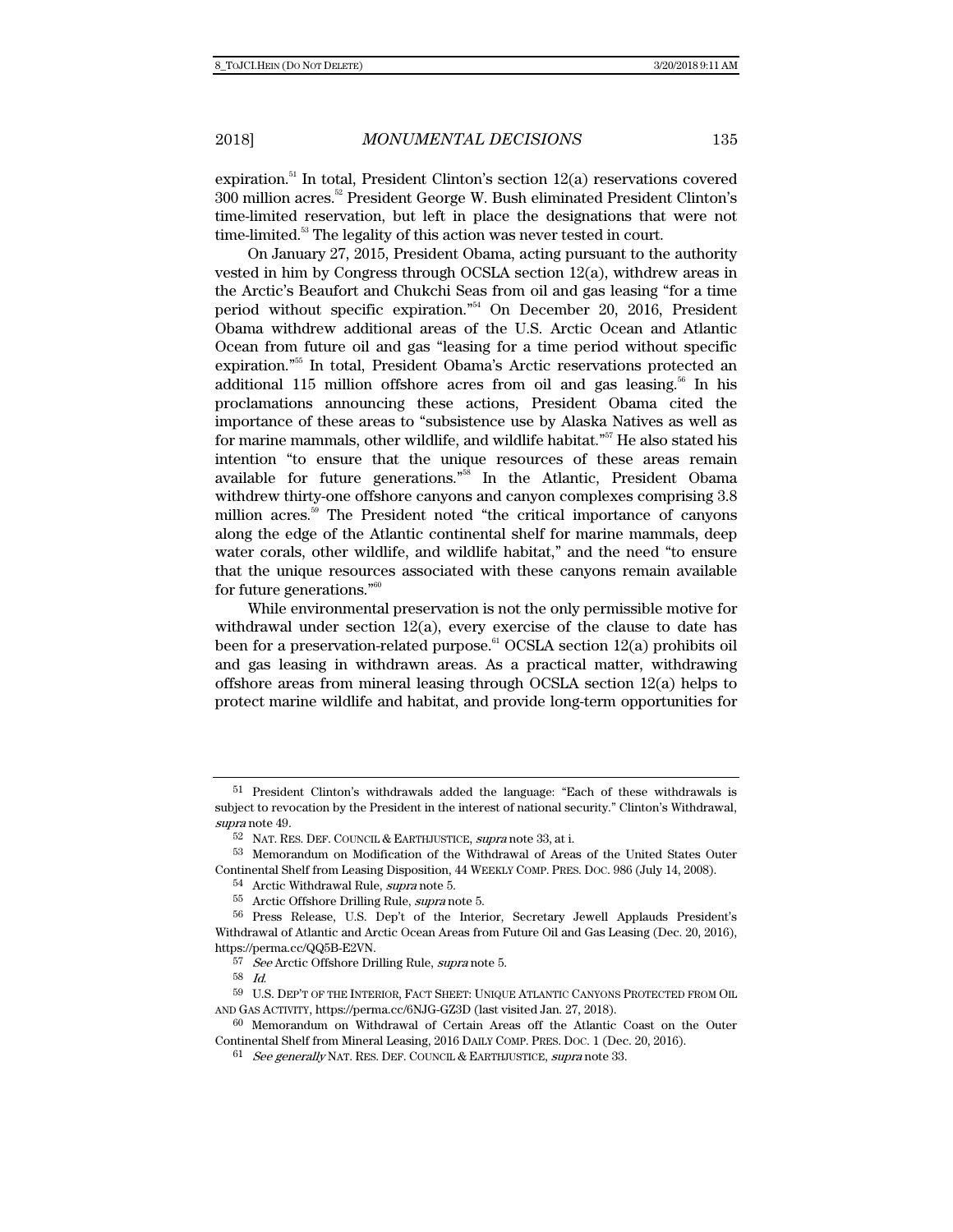research, recreation, and exploration.<sup>62</sup> The risk of catastrophic oil spills in withdrawn areas is greatly reduced. And while the precise effects depend on the global energy market, withholding large offshore areas from fossil fuel leasing and development has the potential to reduce aggregate greenhouse gas emissions.<sup>63</sup>

On April 28, 2017, President Trump issued an executive order rescinding President Obama's withdrawals made pursuant to OCSLA section  $12(a)$ .<sup>64</sup> No president has ever rescinded a section  $12(a)$  withdrawal made for "a time period without specific expiration." The executive order was challenged in court by environmental groups, as beyond the President's authority.<sup>65</sup> In January 2018, the Department of the Interior released a new draft program for offshore drilling on the Outer Continental Shelf, to replace the program prepared during the Obama Administration.<sup>66</sup> The Trump Administration's draft program proposes to make over 90% of federal offshore lands available for future exploration and development, and to hold the largest number of lease sales in U.S. history.<sup>67</sup> This is an enormous expansion—the current program offers roughly 6% of available offshore acreage for lease—and it contemplates leasing in areas previously withdrawn by President Obama pursuant to his section  $12(a)$  authority.<sup>68</sup> Governors and members of Congress from several coastal states, on both sides of the aisle, have voiced their opposition to the proposal, as coastal states dependent on tourism and fishing face serious risks from offshore oil spills.<sup>69</sup>

 $67$  Press Release, U.S. Dep't of the Interior, Secretary Zinke Announces Plan for Unleashing America's Offshore Oil and Gas Potential (Jan. 4, 2018), https://perma.cc/JC3C-W6LV.

68 Lisa Friedman, Trump Moves to Open Nearly All Offshore Waters to Drilling, N.Y. TIMES (Jan. 4, 2018), https://perma.cc/34BF-22U4 ("The Obama administration blocked drilling on about 94 percent of the outer continental shelf, the submerged offshore area between state coastal waters and the deep ocean. Mr. Zinke charged that those restrictions had cost the United States billions of dollars in lost revenue and said the new proposal would make about 90 percent of those waters available for leasing.").

 $69$  See id.; Michael Livermore & Jayni Hein, Opinion, The Keys to Our Coastal Kingdom, U.S. NEWS & WORLD REP. (Jan. 10, 2018), https://perma.cc/2MUM-6HQH.

 $62$  BUREAU OF OCEAN ENERGY MGMT., *supra* note 42, at xi ("The greatest concern related to oil and gas development . . . is that of an accidental oil spill.").

<sup>63</sup> See, e.g., Peter Erickson, Final Obama Administration Analysis Shows Expanding Oil Supply Increases CO2, STOCKHOLM ENV'T INST. (Jan. 30, 2017), https://perma.cc/A3NH-3KBN.

<sup>64</sup> See generally Exec. Order No. 13,795, 82 Fed. Reg. 20,815 (May 3, 2017).

<sup>&</sup>lt;sup>65</sup> See generally Complaint for Declaratory & Injunctive Relief, League of Conservation Voters v. Trump, No. 3:17-cv-00101-SLG (D. Alaska filed May 3, 2017).

<sup>66</sup> Preparation of a new five-year leasing program also requires compliance with the National Environmental Policy Act of 1969 (NEPA). 43 U.S.C. § 1344(b)(3) (2012). The existing program, prepared by the Obama Administration, does not contain any scheduled lease sales in the Atlantic and only one lease sale in a small area of the Arctic that has a history of offshore oil production. BUREAU OF OCEAN ENERGY MGMT., supra note 42, at S-7, 4-11 & tbl.4-3.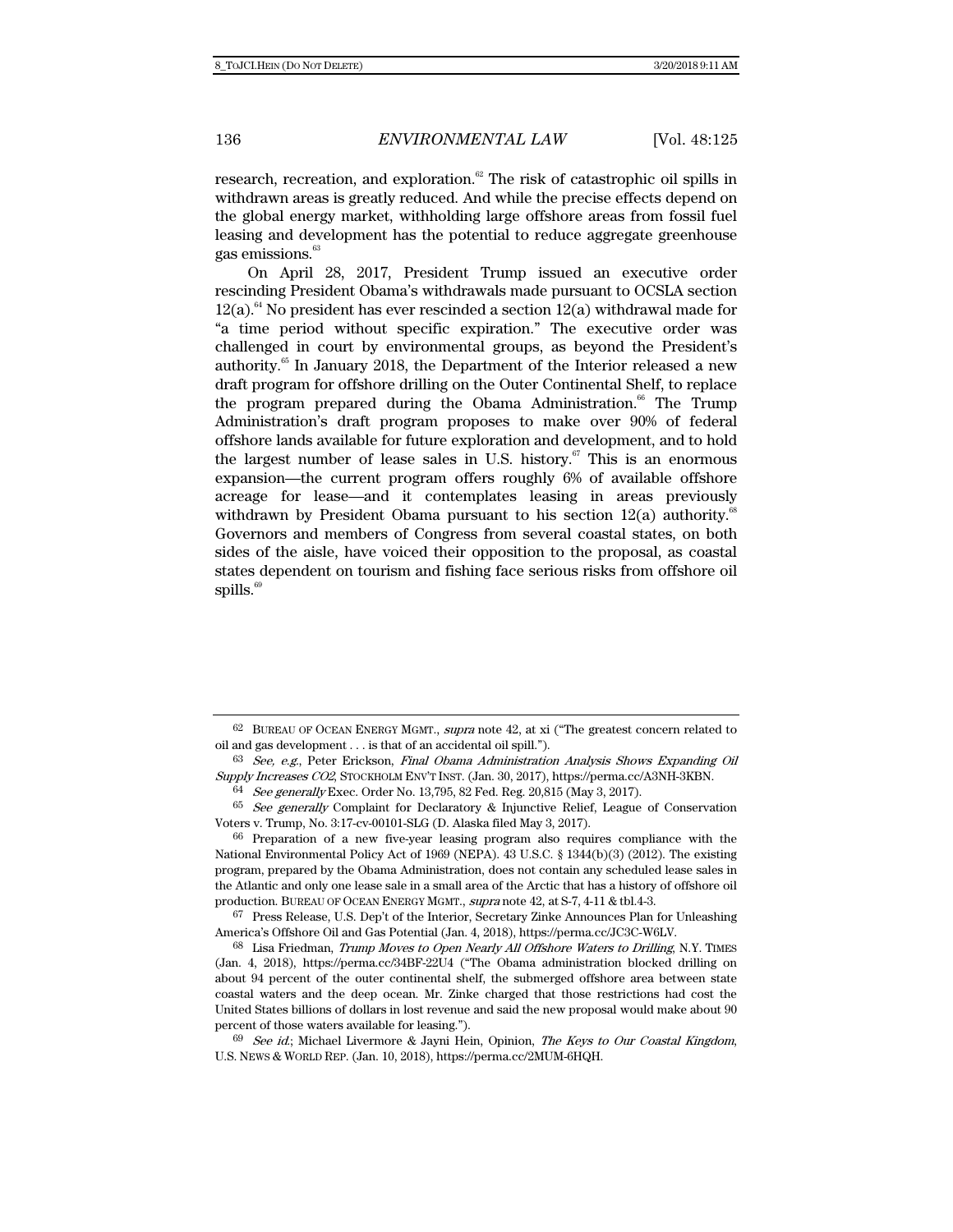#### B. National Monument Designations Pursuant to the Antiquities Act

The Antiquities Act of 1906 authorizes the President to identify "objects of historic or scientific interest" and reserve federal lands necessary to protect such objects as national monuments.<sup>70</sup> With limited exceptions, each president since the passage of the Antiquities Act has exercised his authority to designate national monuments.<sup>71</sup> The Antiquities Act offers a broader menu of protections for designated lands than OCSLA section 12(a), which is limited to prohibiting oil and gas leasing.

When presidents designate national monuments, they typically proclaim the existence of the monument and establish restrictions on activities within the monument area. Directives in national monument proclamations instruct land managing agencies (typically, the Bureau of Land Management, the National Park Service, or the Forest Service) to implement certain use restrictions and exercise their expertise to develop a management strategy for the monument.<sup>72</sup> The basic management goal for designated national monuments is protection and preservation.<sup>73</sup> Many national monument designations prohibit new coal mining, hard rock mining, and oil and natural gas production, as well as other activities like commercial fishing or the use of off-road vehicles.<sup>74</sup> As such, national monument status generally confers a broader set of public land protections than OCSLA section 12(a), which is limited to prohibiting mineral leasing.<sup>75</sup>

National monuments protect important ecological, scenic, and historical values for present and future generations. They also serve to preserve ecological areas valuable for scientific study and recreation. At the same time, many national monument designations have been controversial.<sup>76</sup> Critics of national monument designations have argued that "locking up" large areas of federal lands from development deprives nearby communities of revenue from prohibited activities like grazing, drilling, commercial

<sup>70</sup> Antiquities Act of 1906, 54 U.S.C. § 320301(a) (Supp. II 2015).

 $71$  See Kame'enui, supra note 2 (listing the national monuments designated during each president's administration).

<sup>72</sup> See id.

<sup>&</sup>lt;sup>73</sup> Id.<br><sup>74</sup> See, e.g., Proclamation No. 9558, 3 C.F.R. § 402 (2017) (prohibiting mining and mineral leasing in Bears Ears National Monument); Proclamation No. 9478, 3 C.F.R. § 231 (2017) (prohibiting commercial fishing, drilling, and mining in the Papahānaumokuākea Marine National Monument); Proclamation No. 7397, 3 C.F.R. § 22 (2002) (prohibiting mining, mineral leasing, and off-road vehicles in Sonoran Desert National Monument, while allowing some grazing to continue if BLM determines that grazing is compatible with the "paramount purpose" of protecting the monument).

<sup>75</sup> OCSLA, 43 U.S.C. § 1341(a) (2012).

<sup>76</sup> For instance, President Clinton's 1996 designation of the Grand Staircase-Escalante National Monument, consisting of 1.7 million areas in southern Utah, prompted vocal local opposition. See, e.g., Associated Press, Fightin' Words: National Monuments, NBC NEWS (Feb. 23, 2010), https://perma.cc/M76A-5UWW ("The last time they did that in Grand Staircase, they locked out a lot of ranchers, they locked out a whole bunch of clean coal.").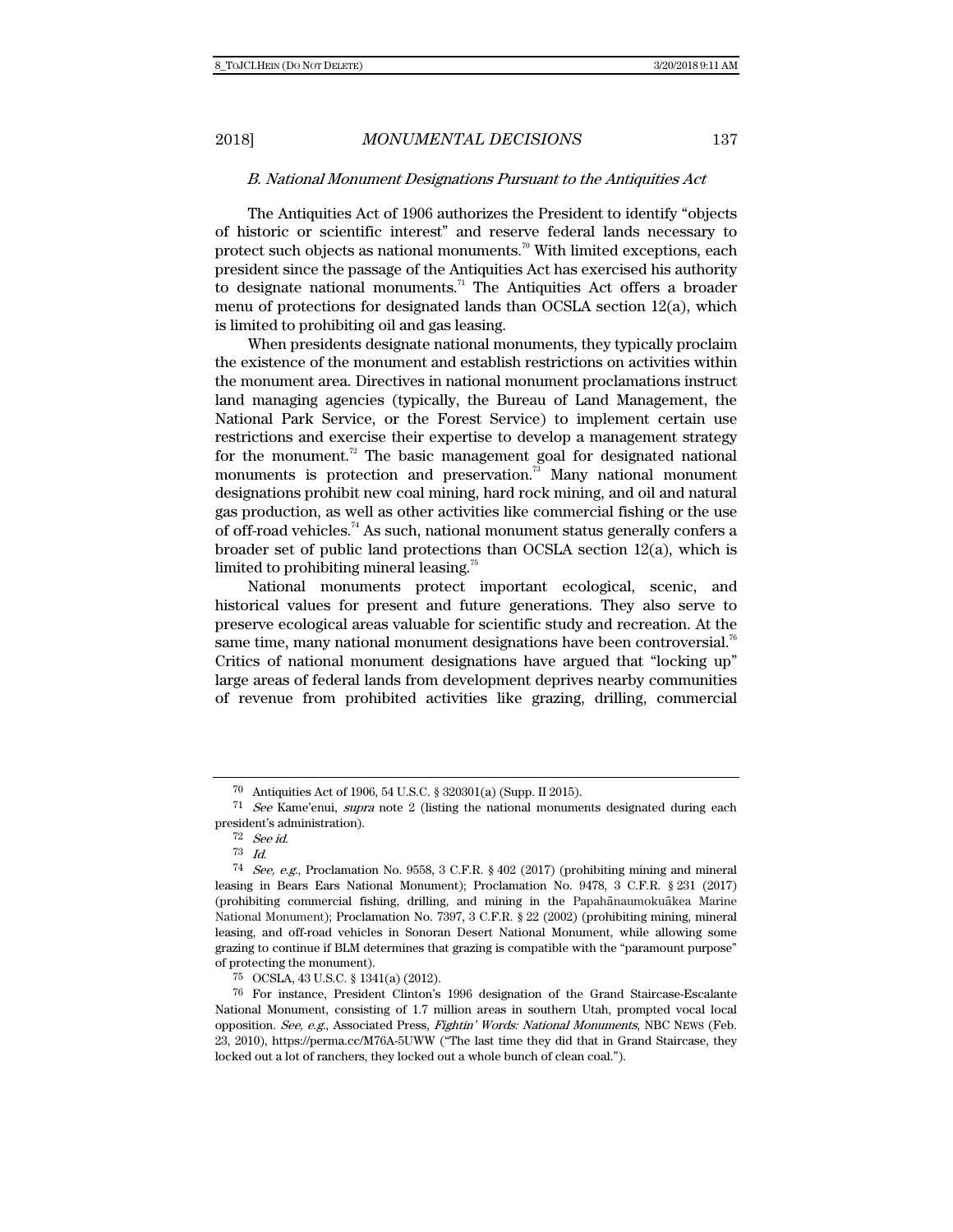fishing, and mining.<sup>77</sup> Supporters of monuments point to their environmental, social, and economic benefits. $78$ 

While the Antiquities Act describes "objects of historic or scientific interest," the Act has been interpreted and applied for more than a century to allow the protection of very large areas, such as the Grand Canyon.<sup>78</sup> Courts, including the United States Supreme Court, have consistently upheld the use of the Antiquities Act to protect large landscapes under the Act.<sup>80</sup>

President Obama continued the longstanding presidential practice of designating large land areas as national monuments under the Antiquities Act. One of President Obama's largest terrestrial monument designations was Bears Ears National Monument in southeastern Utah, encompassing approximately  $1.35$  million acres.<sup>81</sup> The President's  $2016$  Proclamation withdrew these federal lands from all forms of sale and disposition, as well as mineral and geothermal leasing.<sup>82</sup> The Proclamation cited the area's "cultural, prehistoric, and historic legacy," and its "diverse array of natural and scientific resources," such that monument status would ensure "that the prehistoric, historic, and scientific values of this area remain for the benefit of all Americans."<sup>83</sup>

President Obama also designated new marine monuments in the Atlantic and Pacific Oceans, placing these areas off limits to commercial fishing, drilling, and mining. The Northeast Canyons and Seamounts Marine National Monument covers 4,913 square miles located 150 miles southeast of Cape Cod—an area nearly the size of the state of Connecticut—and includes three underwater canyons deeper than the Grand Canyon and four underwater mountains home to rare and endangered species.<sup>84</sup> In his Proclamation, President Obama framed the monument designation as a response to growing threats to the ocean ecosystem.<sup>85</sup> He noted that these

<sup>77</sup> See, e.g., Todd Gaziano & John Yoo, Trump Can Reverse Obama's Last-Minute Land Grab, WALL STREET J. (Dec. 30, 2016), https://perma.cc/9HB4-MXNH.

 $78$  See, e.g., HEADWATERS ECON., UPDATED SUMMARY: THE ECONOMIC IMPORTANCE OF NATIONAL MONUMENTS TO COMMUNITIES 1 (2017), https://perma.cc/6YQJ-T8ZG ("[L]ocal economies surrounding all 17 of the national monuments studied expanded following the creation of the new national monuments."); Paul Lorah & Rob Southwick, Environmental Protection, Population Change, and Economic Development in the Rural Western United States, 24 POPULATION & ENV'T 255, 258–59 (2003) ("[T]he presence of natural amenities—pristine mountains, clean air, wildlife, and scenic vistas—stimulates employment, income growth and economic diversification by attracting tourists . . . ."); Ray Rasker et al., The Effect of Protected Federal Lands on Economic Prosperity in the Non-Metropolitan West, 43 J. REGIONAL ANALYSIS & POL'Y 110, 111 (2013).

 $79$  Mark Squillace, The Monumental Legacy of the Antiquities Act of 1906, 37 GA. L. REV. 473, 483, 490 (2003) [hereinafter Squillace, The Monumental Legacy].

 $80$  See Cameron v. United States, 252 U.S. 450, 455–56 (1920) (upholding the designation of the Grand Canyon as a national monument); Tulare County v. Bush, 306 F.3d 1138, 1140–41 (D.C. Cir. 2002) (discussing Giant Sequoia National Monument).

<sup>81</sup> See generally Proclamation No. 9558, 3 C.F.R. § 402 (2017).

<sup>82</sup> Id.

<sup>83</sup> Id.

<sup>84</sup> Michael P. Norton, Monument Designation for Seabed off Cape Cod Under Review by Trump Administration, MARBLEHEAD REP. (Apr. 27, 2017), https://perma.cc/7DS7-Y8W2.

<sup>85</sup> Proclamation No. 9496, 3 C.F.R. § 262 (2017).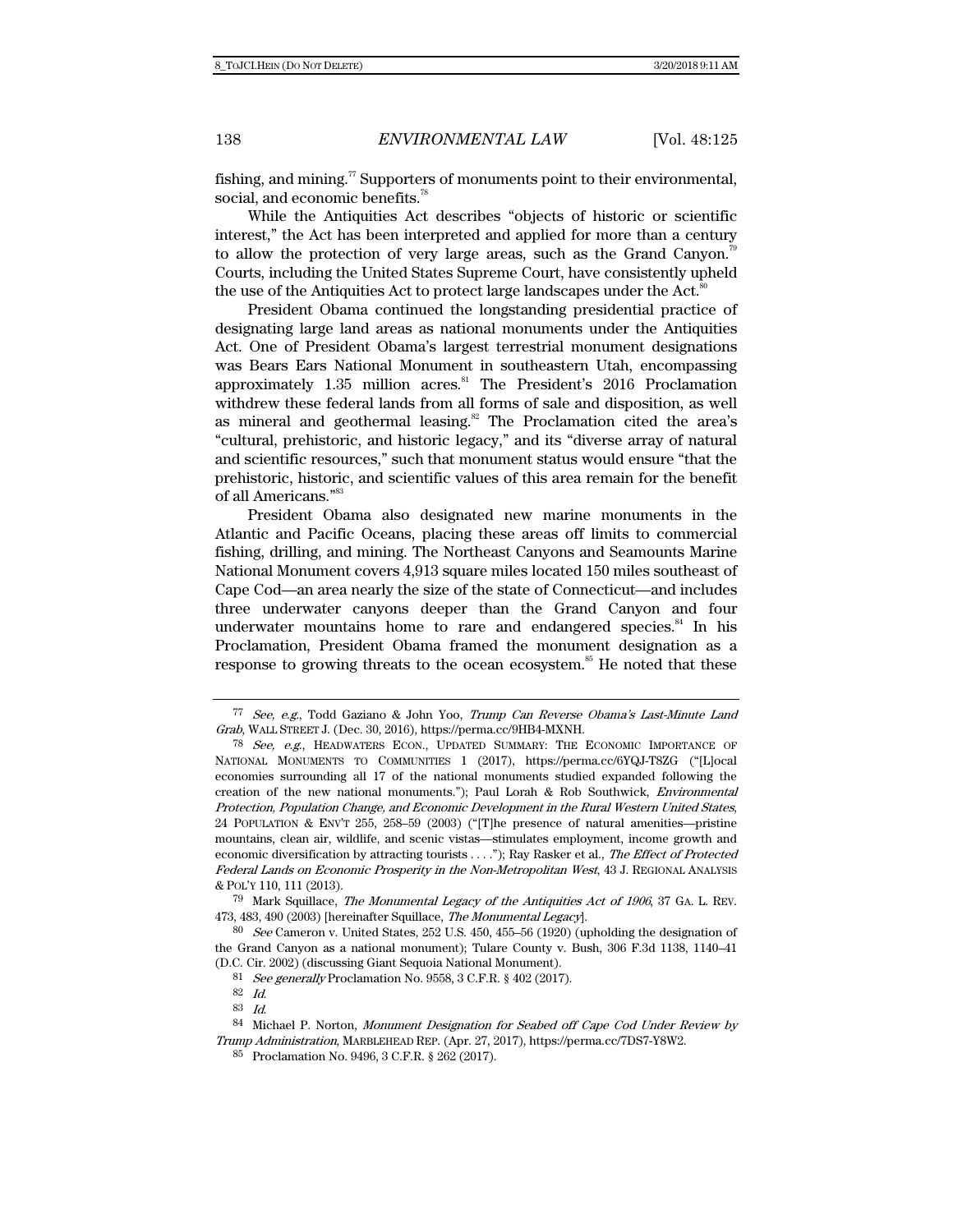"unique ecological resources" have long been the subject of scientific interest, and that "[t]hese habitats are extremely sensitive to disturbance from extractive activities."86

President Obama also expanded the existing Papahānaumokuākea Marine National Monument in the Pacific Ocean, originally created by President George W. Bush in  $2006$ ,  $87$  to more than 582,000 square miles, making it the largest marine protected area in the world.<sup>88</sup> The expansion prohibits commercial fishing and mineral extraction within the monument.<sup>89</sup> The Proclamation did not modify the existing marine monument designated by President George W. Bush, but designated additional, adjacent areas which "contain[] objects of historic and scientific interest" to be part of the Papahānaumokuākea Marine National Monument Expansion.<sup>90</sup>

Until now, no president has attempted to rescind a monument designation made by his predecessor. Executive Order 13792 directed the Secretary of the Interior to review all national monuments designated or expanded after January 1, 1996, that either include more than 100,000 acres of public lands or for which the Secretary determines inadequate "public outreach and coordination with relevant stakeholders" occurred.<sup>91</sup> Following this Executive Order, on May 11, 2017, the Department of the Interior announced that it was accepting public comments on twenty-seven monuments that it intended to review, including the Grand Staircase-Escalante National Monument and Bears Ears National Monument.<sup>92</sup> The public comment period was open for just sixty days, yet the Interior Department received nearly 3 million comments which were "overwhelmingly in favor of maintaining existing monuments."93 Secretary of

https://perma.cc/4PQR-A7BP.

the Secretary of Commerce should consider initiating the process under the National Marine Sanctuaries Act to designate the Monument Expansion area and the Monument seaward of the Hawaiian Islands National Wildlife Refuge and Midway Atoll National Wildlife Refuge and Battle of Midway National Memorial as a National Marine Sanctuary to supplement and complement existing authorities.

<sup>86</sup> Id.

<sup>87</sup> See Proclamation No. 8031, 3 C.F.R. § 67 (2007).

<sup>88</sup> Frances Kai-Hwa Wang, Obama To Expand Papah*ā*naumoku*ā*kea Marine National Monument in Hawaii, NBC NEWS (Aug. 26, 2016),

<sup>89</sup> See Proclamation No. 9478, 3 C.F.R. § 231 (2017).

 $90$  *Id.* The President also stated that:

Id. (citation omitted).

<sup>91</sup> Exec. Order No. 13,792, 82 Fed. Reg. 20,429, 20,429 (May 1, 2017).

<sup>92</sup> See generally Review of Certain National Monuments Established Since 1996; Notice of Opportunity for Public Comment, 82 Fed. Reg. 22,016 (May 11, 2017).

<sup>93</sup> U.S. DEP'T OF THE INTERIOR, REPORT SUMMARY BY U.S. SECRETARY OF THE INTERIOR RYAN ZINKE (2017), https://perma.cc/G8G6-NL28 [hereinafter ZINKE REPORT]; Conservation Groups File Lawsuit After President Trump Illegally Axed Majestic Bears Ears National Monument, EARTHJUSTICE (Dec. 7, 2017), https://perma.cc/HJ38-NKAQ ("'Nearly three million Americans voiced their support for national monuments during Trump's monument review, but he chose to ignore both the American people and the letter of the law to cater to the extractive industries who would gut our natural wonders,' said Heidi McIntosh, Managing Attorney in Earthjustice's Rocky Mountain office.").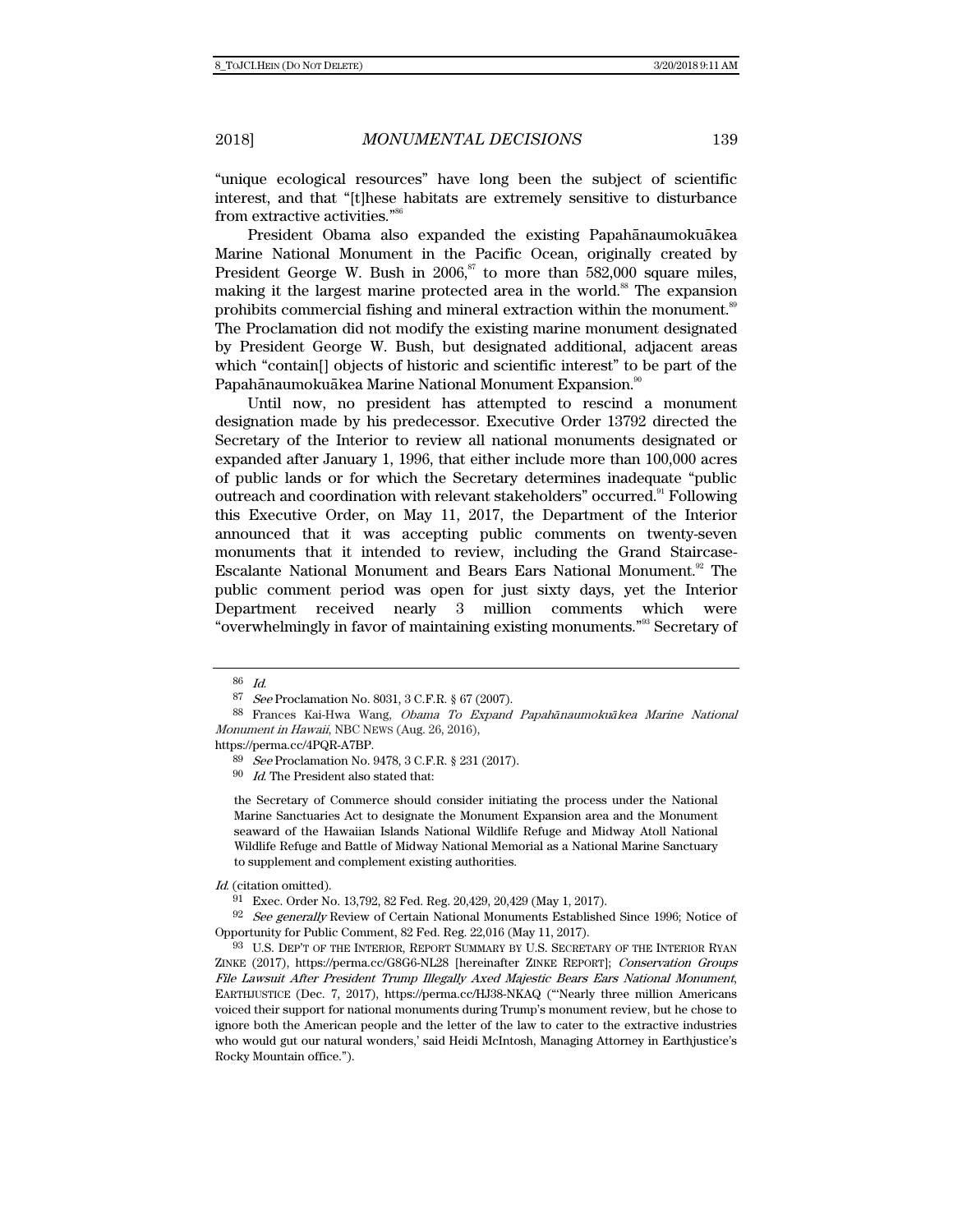the Interior Ryan Zinke released a two-page summary of his findings.<sup>94</sup> On September 17, 2017, the Washington Post published a leaked copy of Secretary Zinke's longer draft memorandum to President Trump, in which he recommended reducing the size of four national monuments and modifying the proclamations of several other monuments to allow a wider array of uses, including mining, hunting, commercial fishing, and grazing.<sup>95</sup>

On December 4, 2017, acting without congressional approval, President Trump issued a Proclamation reducing the size of Bears Ears National Monument in southern Utah by  $85%$  and separating it into two units.<sup>96</sup> He also reduced the boundaries of Grand Staircase-Escalante National Monument by nearly 50%, claiming that its current boundaries were "greater than the smallest area compatible with the protection of the objects for which lands were reserved."<sup>97</sup> Conservation organizations and Native American tribes filed lawsuits challenging the legality of these actions.<sup>98</sup>

No court has ever ruled on the legality of presidential monument modifications. In the first decades of the Antiquities Act's existence, some presidents reduced the size of national monuments designated by their predecessors. Most of these actions were relatively minor, and none of these modifications were challenged in court.<sup>99</sup> Further, no president has reduced the size of a monument since President Kennedy modified the boundaries of the Bandelier National Monument in New Mexico in 1963.<sup>100</sup> All of these presidential modifications occurred before the passage of the Federal Land Policy and Management Act in 1976, which expressly reserved to Congress the power to rescind and modify national monuments created under the Antiquities  $Act.^{101}$  In several instances, Congress has modified or abolished national monuments through legislation.<sup>102</sup>

97 Proclamation No. 9682, 82 Fed. Reg. 58,089, 58,091 (Dec. 8, 2017) (signed December 4, 2017); see also Nicholas Bryner et al., supra note 10.

98 Complaint for Declaratory & Injunctive Relief, Nat. Res. Def. Council v. Trump, No. 1:17 cv-02606 (D.D.C. filed Dec. 7, 2017); Complaint for Injunctive & Declaratory Relief, Hopi Tribe v. Trump, No. 1:17-cv-02590 (D.D.C. filed Dec. 4, 2017).

99 See Squillace et al., Presidents Lack Authority, supra note 16, at 65.

100 Proclamation No. 3539, 3 C.F.R. § 62 (Supp. 1963).

<sup>94</sup> ZINKE REPORT, supra note 93.

 $95$  See Juliet Eilperin, Shrink at Least 4 National Monuments and Modify a Half-Dozen Others, Zinke Tells Trump, WASH. POST (Sept. 17, 2017), https://perma.cc/M84Q-4UPT. See generally Memorandum from Ryan Zinke, Sec'y of the Interior, U.S. Dep't of the Interior, to President Donald J. Trump (Aug. 24, 2017), https://perma.cc/EJ56-NRAC.

<sup>96</sup> Proclamation No. 9681, 82 Fed. Reg. 58,081, 58,087 (Dec. 8, 2017) (signed December 4, 2017); see Lee Davidson & Thomas Burr, Trump Greeted by Cheers and Protests as He Visits Utah, Trims 2 Million Acres from Bears Ears and Grand Staircase-Escalante National Monuments, SALT LAKE TRIB. (Dec. 4, 2017), https://perma.cc/BX8J-W579.

<sup>&</sup>lt;sup>101</sup> Squillace et al., *Presidents Lack Authority, supra* note 16, at 65; see Federal Land Policy and Management Act of 1976, 43 U.S.C. § 1714(j) (Supp. II 2015) ("The Secretary shall not ... modify or revoke any withdrawal creating national monuments under chapter 3203 of [the Antiquities Act].").

<sup>102</sup> For example, Congress abolished the Wheeler National Monument in 1950, Act of Aug. 3, 1950, ch. 534, 64 Stat. 405; the Shoshone Cavern in 1954, Act of May 17, 1954, ch. 203, 68 Stat. 98; the Papago Saguaro in 1930, Act of Apr. 7, 1930, ch. 107, 46 Stat. 142; the Old Kasaan in 1955,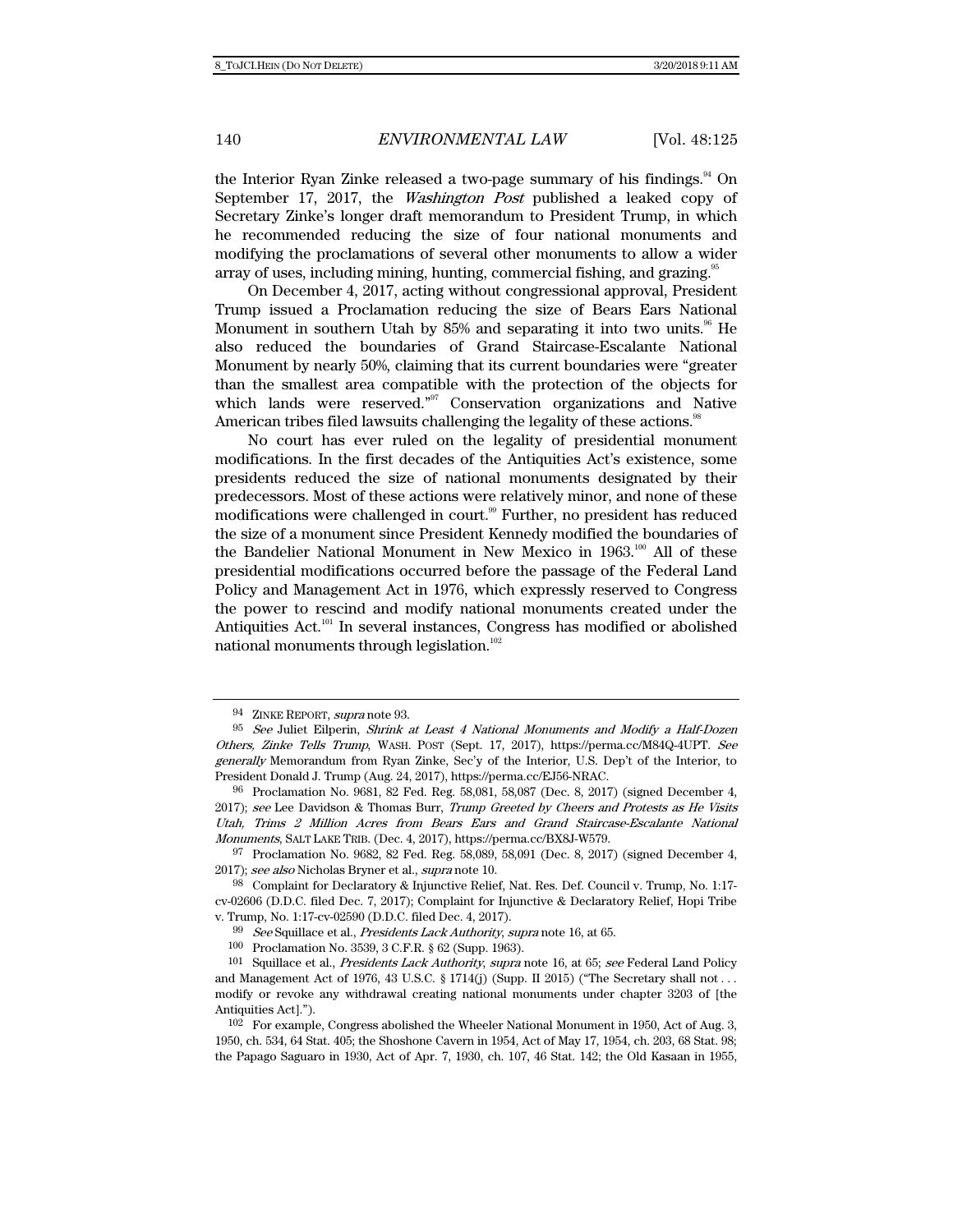The on-the-ground impacts of removing national monument status or diminishing the size of a national monument would depend upon the particular monument's characteristics and the protections that would be lost. Leasing for coal mining, oil, and natural gas production could resume if an area reverted back to its previous status under a management plan that allowed such extractive uses.<sup>103</sup> For marine monuments, commercial fishing, mining, and oil and gas leasing could resume, unless prohibited by other federal laws. This Article next turns to the Property Clause of the U.S. Constitution, which vests Congress with plenary authority over federal lands, and to the text and legislative history of the two statutory provisions at issue: OCSLA section 12(a) and the Antiquities Act.

#### III. THE CONSTITUTIONAL AND STATUTORY FRAMEWORK

This Part describes the relevant constitutional and statutory framework for OCSLA section 12(a) and the Antiquities Act. The Property Clause of the U.S. Constitution provides Congress with plenary power over federal lands. In OCSLA section 12(a) and the Antiquities Act, Congress delegated specific powers to the executive branch. A careful reading of these statutory provisions, as well as relevant history leading up to and subsequent to their passage, reveals that Congress granted to the President a one-way power to preserve federal lands in both provisions. Congress reserved its authority to rescind or modify these reservations once in place.

#### A. The Property Clause: Congress as Caretaker of Public Lands

The U.S. Constitution establishes a property system whereby Congress has plenary authority over public lands. The Property Clause of the Constitution provides that: "The Congress shall have Power to dispose of and make all needful Rules and Regulations respecting the Territory or other Property belonging to the United States."<sup>104</sup> As the U.S. Supreme Court has articulated, "[t]he power over the public land [is] thus entrusted to Congress . . . without limitations. And it is not for the courts to say how that trust shall be administered. That is for Congress to determine."105

A limited role for the executive branch in public lands decision making is embedded in the Property Clause of the U.S. Constitution. Congress may delegate its authority to the President or components of the executive branch so long as it sets out an "intelligible principle" to guide that exercise

Act of July 26, 1955, ch. 387, 69 Stat. 380; the Fossil Cyad in 1956, Act of Aug. 1, 1956, ch. 847, 70 Stat. 898; and the Castle Pinckney in 1956, Act of Mar. 29, 1956, ch. 104, 70 Stat. 61.

<sup>103</sup> For example, land within the Bears Ears National Monument in Utah was open to new coal mining, oil and gas production, and uranium prospecting and mining under the management plan in place prior to the designation of Bears Ears as a national monument in 2016. See BUREAU OF LAND MGMT.: MONTICELLO FIELD OFFICE, RECORD OF DECISION AND APPROVED RESOURCE MANAGEMENT PLAN 3 (2008).

<sup>104</sup> U.S. CONST. art. IV, § 3, cl. 2.

<sup>105</sup> Alabama v. Texas, 347 U.S. 272, 273 (1954) (internal quotations omitted).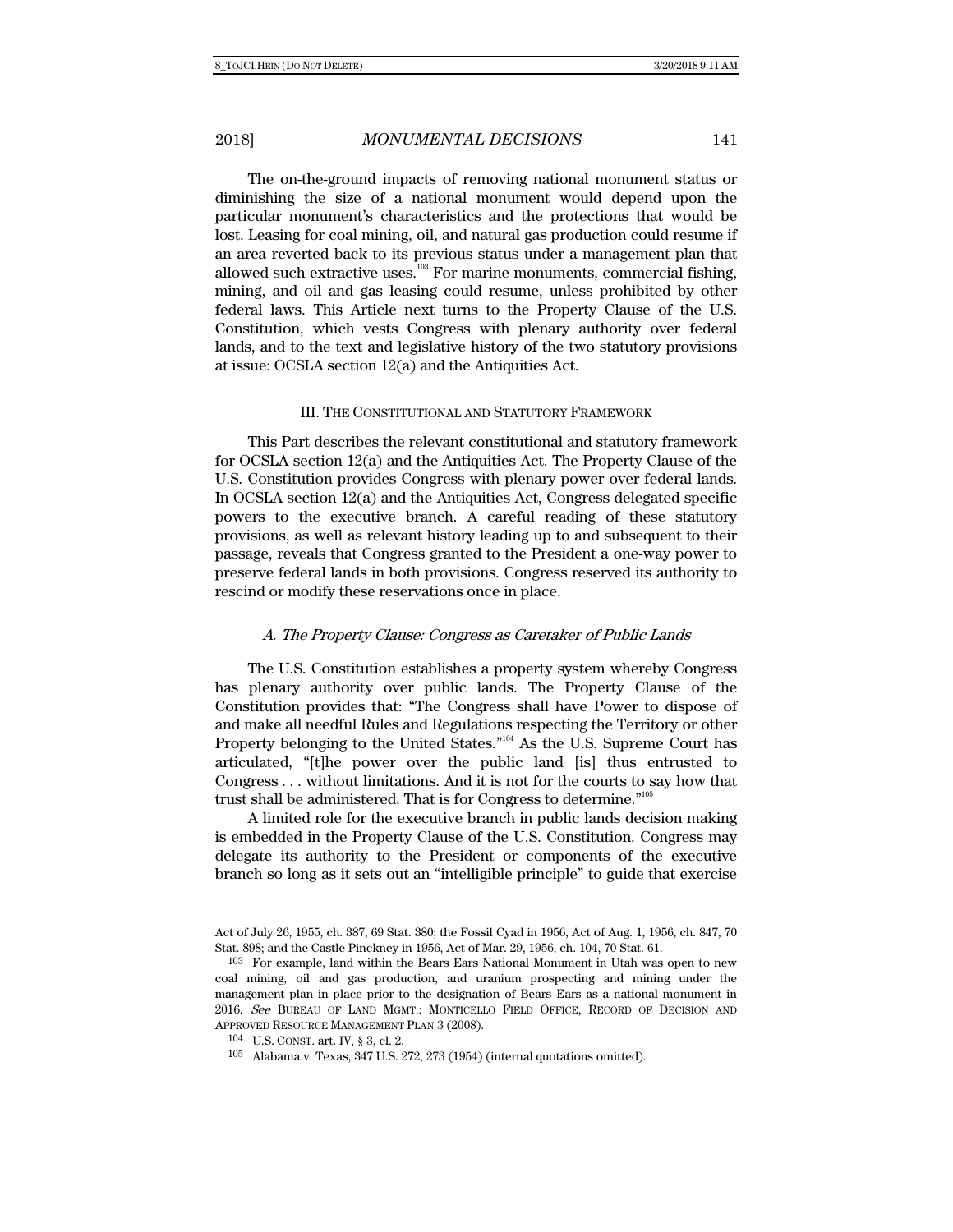of authority.<sup>106</sup> Requiring intelligible principles in statutory delegations ensures that "courts charged with reviewing the exercise of delegated legislative discretion will be able to test that exercise against ascertainable standards."<sup>107</sup>

In our increasingly complex society, "Congress simply cannot do its job absent an ability to delegate power under broad general directives."108 This is true with respect to management of federal lands and waters, which comprise approximately 640 million acres of land in the United States.<sup>109</sup> Through multiple statutes, Congress has delegated powers to numerous federal agencies, as well as the President, to manage public lands.<sup>110</sup> Congress frequently delegates broad authority to federal land management agencies such as the Bureau of Land Management (BLM), the Forest Service, the Fish and Wildlife Service, and the National Park Service to set rules and regulations to guide the administration, management, and development of federal lands. $^{\rm 111}$ 

Over its long history, Congress has "withdrawn," or exempted, some federal public lands from statutes that allow for resource extraction and development, and "reserved" them . . . for preservation and resource conservation. Congress has also, in several instances, delegated to the executive branch the authority to set aside lands for particular types of protection.<sup>112</sup>

<sup>106</sup> Accord J.W. Hampton, Jr. & Co. v. United States, 276 U.S. 394, 409 (1928) ("If Congress shall lay down by legislative act an intelligible principle to which the person or body authorized to fix such rates is directed to conform, such legislative action is not a forbidden delegation of legislative power.").

<sup>107</sup> Indus. Union Dep't v. Am. Petroleum Inst., 448 U.S. 607, 685–86 (1980) (Rehnquist, J., concurring). Courts reviewing agency actions pursuant to delegated authority may also consider whether Congress intended to vest important economic and policy considerations with the agency, and if so, whether it made that intent clear. See, e.g., Food & Drug Admin. v. Brown & Williamson Tobacco Corp., 529 U.S. 120, 160 (2000) (reviewing a policy change by the Food and Drug Administration to regulate tobacco products and stating, "we are confident that Congress could not have intended to delegate a decision of such economic and political significance to an agency in so cryptic a fashion").

<sup>108</sup> Mistretta v. United States, 488 U.S. 361, 372 (1989).

<sup>109</sup> CAROL HARDY VINCENT ET AL., CONG. RESEARCH SERV., R42346, FEDERAL LAND OWNERSHIP: OVERVIEW AND DATA 1 (2017) ("Four major federal land management agencies manage 610.1 million acres of this land, or about 95% of all federal land in the United States. These agencies are as follows: Bureau of Land Management (BLM), 248.3 million acres; Forest Service (FS), 192.9 million acres; Fish and Wildlife Service (FWS), 89.1 million acres; and National Park Service (NPS), 79.8 million acres. Most of these lands are in the West, including Alaska."). BLM is also responsible for subsurface mineral resources in areas totaling 700 million acres. BUREAU OF LAND MGMT., MINING CLAIMS AND SITES ON FEDERAL LANDS, at i (2016), https://perma.cc/CLK9- 7947. "Ownership and use of federal lands have stoked controversy for decades[,] . . . including the extent to which the federal government should own land," and how to balance the development and protection of natural resources on federal lands. VINCENT ET AL., supra, at 1.

<sup>110</sup> VINCENT ET AL., supra note 109, at 19.<br>111 Id. at 19–20.

<sup>112</sup> Squillace et al., Presidents Lack Authority, supra note 16, at 57 (footnote omitted) (citing Wilderness Act, 16 U.S.C. § 1133(d)(3) (2012)); see also Wild and Scenic Rivers Act, 16 U.S.C. § 1280(b).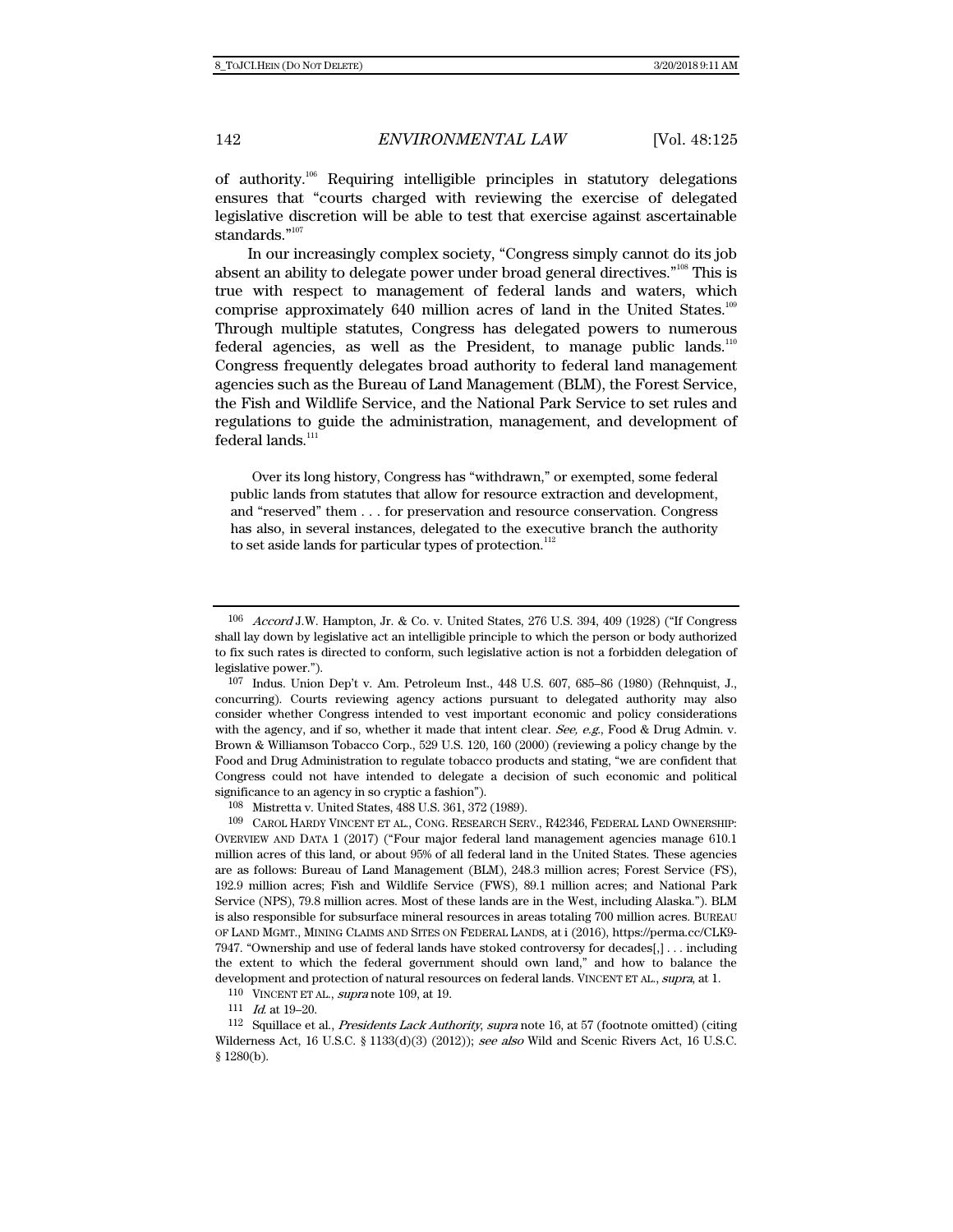The Antiquities Act and OCSLA section 12(a) are two such delegations, made to the President directly.<sup>113</sup>

 Both OCSLA section 12(a) and the Antiquities Act contain intelligible principles guiding the exercise of executive branch authority. However, the authority conveyed by Congress to the President in these provisions is limited. As described below, Congress delegated to the President the power to preserve public lands, but it did not delegate the power to lift such protections.114 The one-way levers of the Antiquities Act and OCSLA section 12(a) allow the executive branch to protect special objects and places by effectively pressing "pause," and reserve to Congress the ability to alter or remove these protections. This conclusion is bolstered by an examination of the plain text of the statutes, their legislative history, relevant attorney general opinions, and additional public land statutes passed before and after these Acts, which shows that Congress was clear in other laws when it sought to delegate "multidirectional" powers to the executive branch.

### B. OCSLA Section 12(a): Plain Text, Legislative History, and Contemporaneous Statutes

Congress enacted OCSLA in 1953 in order to establish an orderly framework for governing the exploration and development of fossil fuels on the Outer Continental Shelf.<sup>115</sup> In addition to promoting oil and gas development, Congress was mindful of protecting other values on the Outer Continental Shelf, including conservation. OCSLA provides that the Secretary of the Interior can "at any time prescribe and amend such rules and regulations as he determines to be necessary and proper in order to provide for the prevention of waste and conservation of natural resources of the Outer Continental Shelf, and the protection of correlative rights therein."<sup>116</sup>

In addition, Congress delegated separate authority to the President in OCSLA section 12(a). The plain language of OCSLA section 12(a) should be the starting point for analyzing its meaning, as in any exercise of statutory interpretation.<sup>117</sup> As the Supreme Court has stated, "There is ... no more persuasive evidence of the purpose of a statute than the words by which the legislature undertook to give expression to its wishes."118

OCSLA section 12(a) is titled "Reservations," and states, in full: "The President of the United States may, from time to time, withdraw from disposition any of the unleased lands of the outer Continental Shelf."119 A

<sup>113</sup> See id. at 56–57; see also discussion infra Part III.B.

<sup>114</sup> See discussion infra Part III.B.

<sup>115</sup> See OCSLA, 43 U.S.C. § 1332 (2012). See infra Part IV for more information on the history of OCSLA and the public trust doctrine.

<sup>116 43</sup> U.S.C. § 1334(a).

 $117$  See, e.g., Church of the Holy Trinity v. United States, 143 U.S. 457, 458 (1892) (interpreting a statute by looking at the plain language first).

<sup>118</sup> United States. v. Am. Trucking Ass'ns, Inc., 310 U.S. 534, 543 (1940).

<sup>119</sup> Ch. 345, § 12, 67 Stat. 462, 469 (codified at 43 U.S.C. § 1341(a)).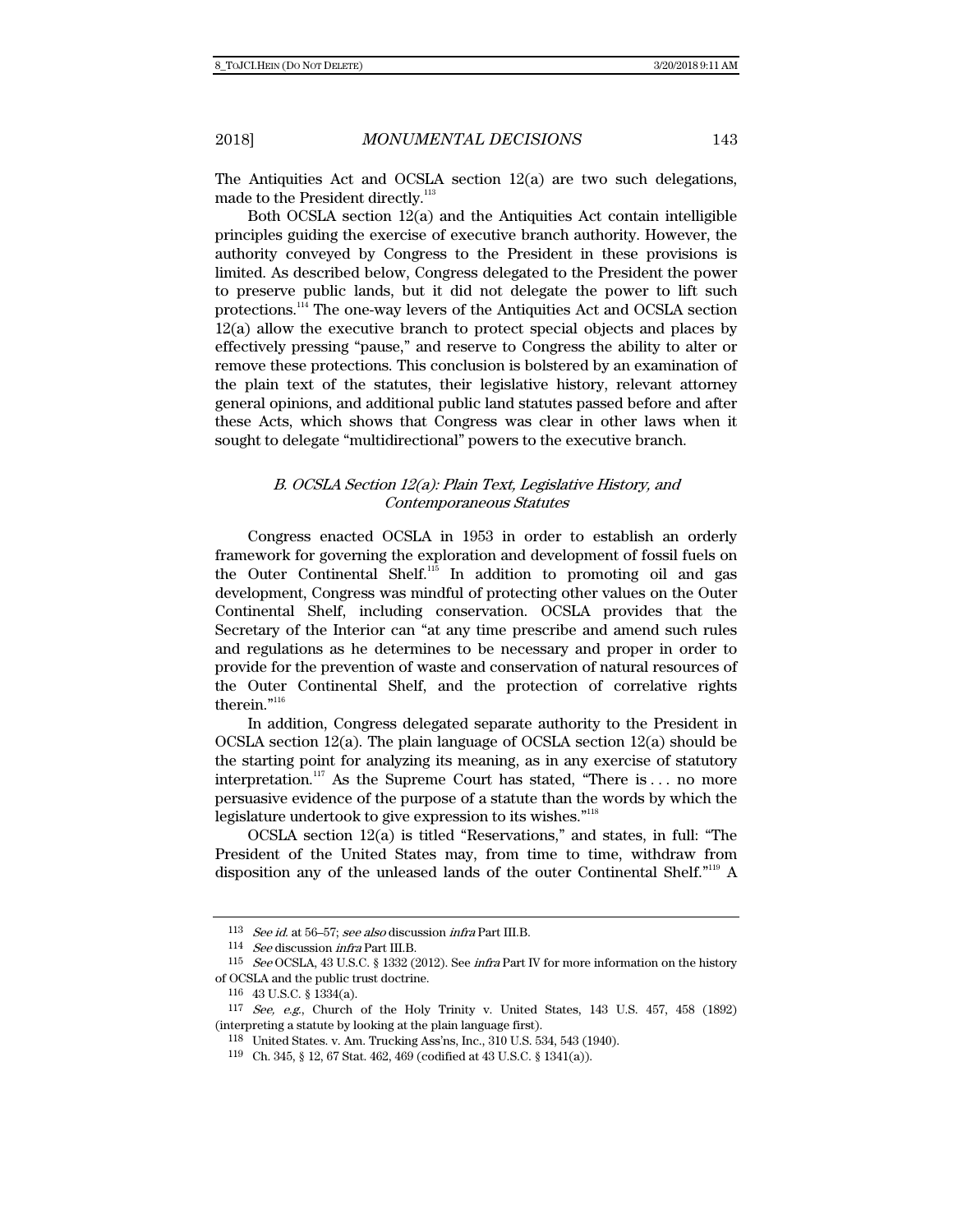plain reading of this provision shows that Congress granted to the President the power to withdraw offshore lands from disposition through leasing. Absent in this text is any mention of the power to reverse withdrawals of Outer Continental Shelf lands and return them to leasing. Section  $12(a)$  is titled, simply, "Reservations." Like the provision itself, this title does not indicate any more expansive powers, such as the power to restore withdrawn lands to leasing or to modify previous withdrawals.

Offshore lands withdrawn by the President using section 12(a) are not necessarily insulated from disposition by leasing permanently because Congress retains authority over those lands. Congress has plenary authority over public lands as set forth in the Property Clause of the U.S. Constitution, and can pass legislation restoring some or all of the lands withdrawn by the President to disposition by leasing.<sup>120</sup> But the plain text of section  $12(a)$  does not convey this authority to the President.

The legislative history of section 12(a) supports the interpretation that it was intended as a one-way lever to remove lands from disposition through mineral leasing. While there is not a great deal of legislative history addressing section 12(a), in particular, the 1953 Senate Report accompanying the bill that ultimately became OCSLA discusses "the authority of the President to withdraw certain areas of the seabed of the Continental Shelf from leasing," but not the authority to rescind any such withdrawals. $121$ 

The Senate Report also makes clear that Congress intended section 12(a) to be invoked by the President for a variety reasons, presumably including conservation. In the Committee Amendments, section  $12(a)$  was retitled from "National Emergency Reservations" to simply "Reservations," and a clause at the end of it that would have tied the President's authority to reserve land to "the interest of national security" was removed.<sup>122</sup> The explanation provided for this change reads: "The committee believes that the authority of the President to withdraw certain areas of the seabed of the Continental Shelf from leasing should not be limited to security requirements."<sup>123</sup> An Assistant Attorney General likewise recommended that this limitation be deleted:

[Section 12(a)] provides that the President may withdraw and reserve unleased areas for Federal use in the interest of national security. This provision is unnecessary, since leasing is not mandatory in any case; and it is undesirable, in that it may imply that it constitutes the only permissible reason for refusing

<sup>120</sup> See, e.g., Federal Land Policy and Management Act of 1976, 43 U.S.C. § 1701 ("Congress [can] exercise its constitutional authority to withdraw or otherwise designate or dedicate Federal lands . . . .").

<sup>121</sup> S. REP. NO. 83-411, at 26 (1953); see also Kevin O. Leske, "Un-Shelfing" Lands Under the Outer Continental Shelf Lands Act (OCSLA): Can a Prior Executive Withdrawal Under Section  $12(a)$  Be Trumped by a Subsequent President?, 26 N.Y.U. ENVTL. L.J. 1, 27–31 (2017) (describing the legislative history of section 12(a)).

<sup>122</sup> S. REP. NO. 83-411, at 22, 26.

 $123$  *Id.* at 26 (emphasis added).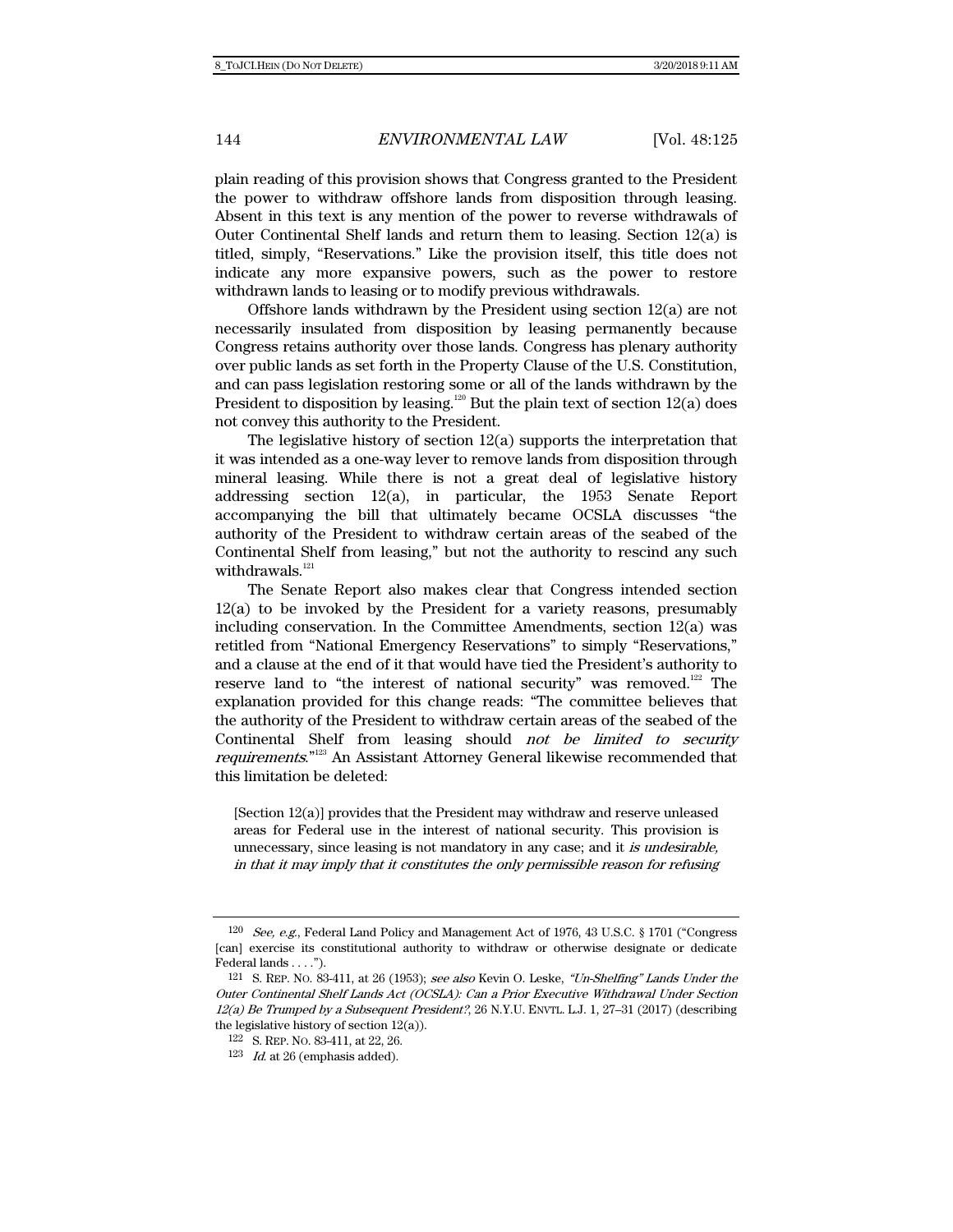to lease. It should be omitted, or at least the final phrase, "for the use of the United States in the interest of national security," should be deleted. $124$ 

The inaugural use of section 12(a) was President Eisenhower's action withdrawing offshore lands from leasing to create a marine sanctuary; from the beginning, the provision was understood as allowing broad withdrawal purposes, including for preservation.<sup>125</sup>

The absence of any explicitly delegated power to rescind OCSLA section 12(a) withdrawals should be contrasted with the "two-way" power delegated to the Secretary of Commerce in the National Marine Sanctuaries Act,<sup>126</sup> passed shortly after OCSLA, in 1972.<sup>127</sup> That Act provides for the creation of national marine protected areas, and sets forth "[p]rocedures for designation and implementation" of protected marine areas that the Secretary must follow.<sup>128</sup> In describing the "terms of designation" for new marine sanctuaries, the Act provides that: "The terms of designation may be modified only by the same procedures by which the original designation is  $made.^{"129}$  The terms of designation (and de-designation) of marine sanctuaries include public notice of the proposal, preparation and publication of a draft environmental impact statement and draft management plan, and at least one public hearing in the coastal area or areas that will be most affected by the proposed designation.<sup>130</sup>

The language of the National Marine Sanctuaries Act illustrates that when Congress sought to convey a multidirectional power to the executive branch, it did so explictly and set forth specific procedures to guide both designations and de-designations. Yet even when Congress amended OCSLA in 1978, it maintained section  $12(a)$  in its original form: without any express delegation of authority to undo prior offshore leasing withdrawals.<sup>131</sup>

In short, the plain text and limited legislative history of section  $12(a)$ support the interpretation that Congress delegated authority to the President to withdraw areas from offshore leasing, leaving it up to the legislative branch whether to later lease some of these public lands. In this manner, Congress retains its authority as ultimate caretaker of public lands and serves as a check on potentially overzealous reservations by the executive branch.

<sup>&</sup>lt;sup>124</sup> Id. at 39 (emphasis added). Section 12(a) was originally titled section 10(a). See id.

<sup>125</sup> See Proclamation No. 3339, 3 C.F.R. § 20 (Supp. 1960) (signed March 19, 1960), reprinted in 54 U.S.C. § 320101 (Supp. II 2015).

<sup>126 16</sup> U.S.C. §§ 1431–1445c (2012).

<sup>127</sup> Pub L. No. 92-532, 86 Stat. 1061 (1972).

<sup>128 16</sup> U.S.C. § 1434.

 $129$  *Id.* § 1434(a)(4) (emphasis added).

<sup>130</sup> See id. § 1434(a).

<sup>131</sup> See Outer Continental Shelf Lands Act Amendments of 1978: Statement on Signing S. 9 into Law, 1978 PUB. PAPERS 1530, 1531 (Sept. 18, 1978).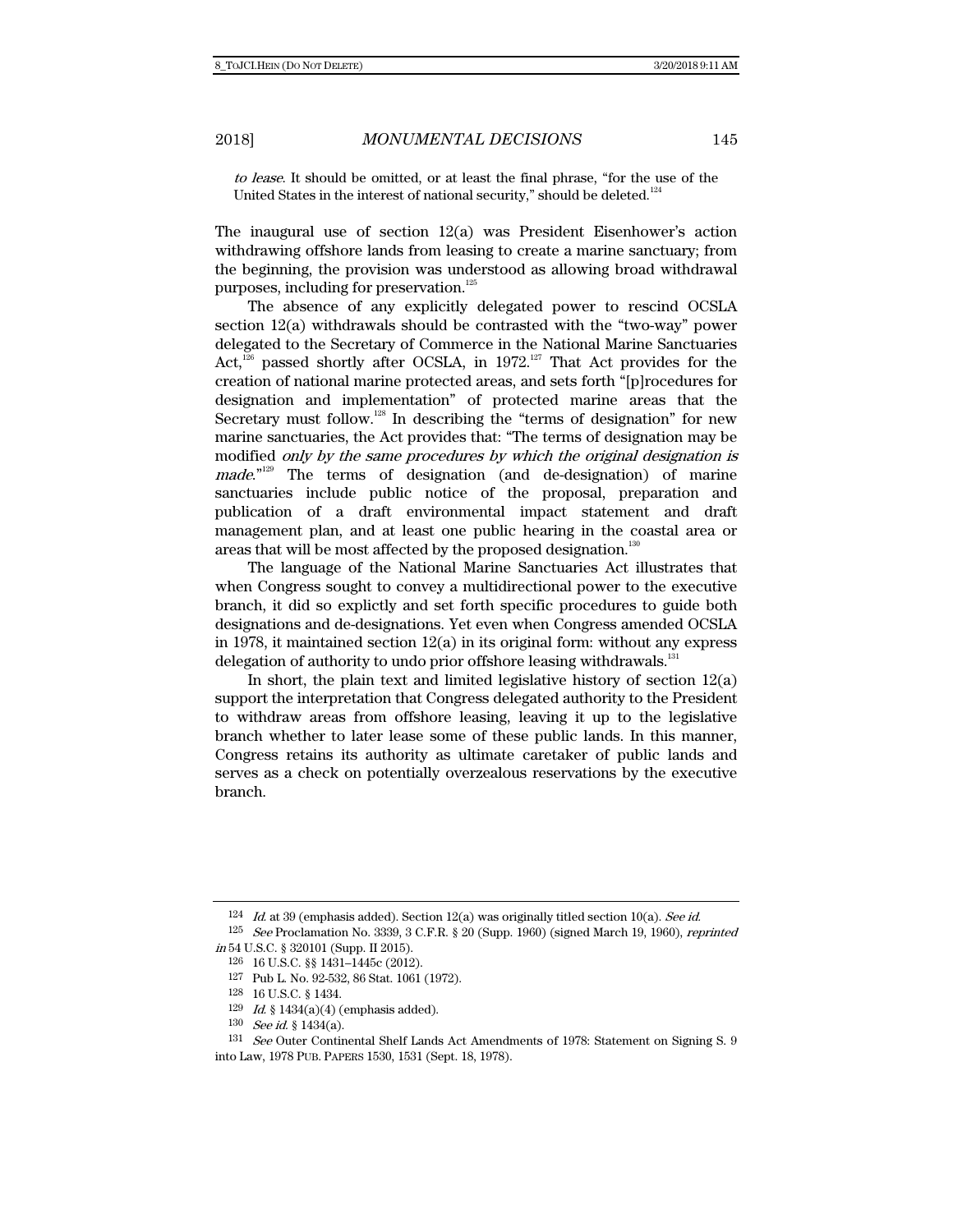### C. The Antiquities Act: Plain Text, Legislative History, and Contemporaneous Statutes

The Antiquities Act of 1906 is one of the nation's earliest laws providing for presidential discretion to reserve public lands for protection. Section 2 of the Antiquities Act grants the President the authority to withdraw public lands for the protection of objects of historic or scientific interest. It states:

the President of the United States is hereby authorized, in his discretion, to declare by public proclamation historic landmarks, historic and prehistoric structures, and other objects of historic or scientific interest that are situated upon the lands owned or controlled by the Government of the United States to be national monuments, and may reserve as a part thereof parcels of land, the limits of which in all cases shall be confined to the smallest area compatible with proper care and management of the objects to be protected.<sup>132</sup>

The plain language is clear that when it passed the Antiquities Act, Congress delegated to the President the power to reserve federal lands in order to create national monuments. Congress did not delegate the authority to abolish or diminish monuments.

In delegating the authority to create monuments, one of the drafters' aims was to empower the President to act quickly to prevent the destruction of unique and valuable objects and resources situated within the federal government's expansive land holdings.133 Scientists at the turn of the 19th century were concerned about the destruction and confiscation of unattended ruins and artifacts on federal lands.<sup>134</sup> Consistent with these concerns, some early bills leading up to the Antiquities Act's passage sought to punish vandals who disturbed ruins on public property.<sup>135</sup>

As explored more thoroughly in other scholarship, statutes passed just before and after the Antiquities Act reveal that Congress knew how to delegate the authority to modify federal land withdrawals, but chose not to do so in the Antiquities Act.<sup>136</sup> The Pickett Act of  $1910^{137}$  and the Forest Service Organic Act of  $1897^{138}$  each contain language authorizing presidential

 $136$  See Squillace et al., *Presidents Lack Authority, supra* note 16, at 57–58.

<sup>132</sup> Antiquities Act of 1906, 34 Stat. 225 (1906). The language of the Antiquities Act was edited and re-codified in 2014 at 54 U.S.C.  $\S$  320301(a)–(b) with the stated intent of "conform[ing] to the understood policy, intent, and purpose of Congress in the original enactments." Act of Dec. 19, 2014, Pub. L. No. 113-287, § 2, 128 Stat. 3094, 3094; see 54 U.S.C. § 320301(a)–(b) (Supp. II 2015).

<sup>&</sup>lt;sup>133</sup> See HAL ROTHMAN, AMERICA'S NATIONAL MONUMENTS: THE POLITICS OF PRESERVATION 47-48 (1989).

 $^{134}\;$  See id. at 6–8.

 $135$  See, e.g., id. at 44 ("The Lodge-Rodenberg bill also made collecting artifacts in the public domain a misdemeanor. . . . [Critics] stressed that this failed to differentiate between archeology and vandalism and made all excavators liable to prosecution . . . .").

<sup>137</sup> Act of June 25, 1910, ch. 421, 36 Stat. 847 (repealed 1976).

<sup>138</sup> Act of June 4, 1897, ch. 2, 30 Stat. 11, 34 (codified as amended at 16 U.S.C. §§ 473–482, 551 (2012)).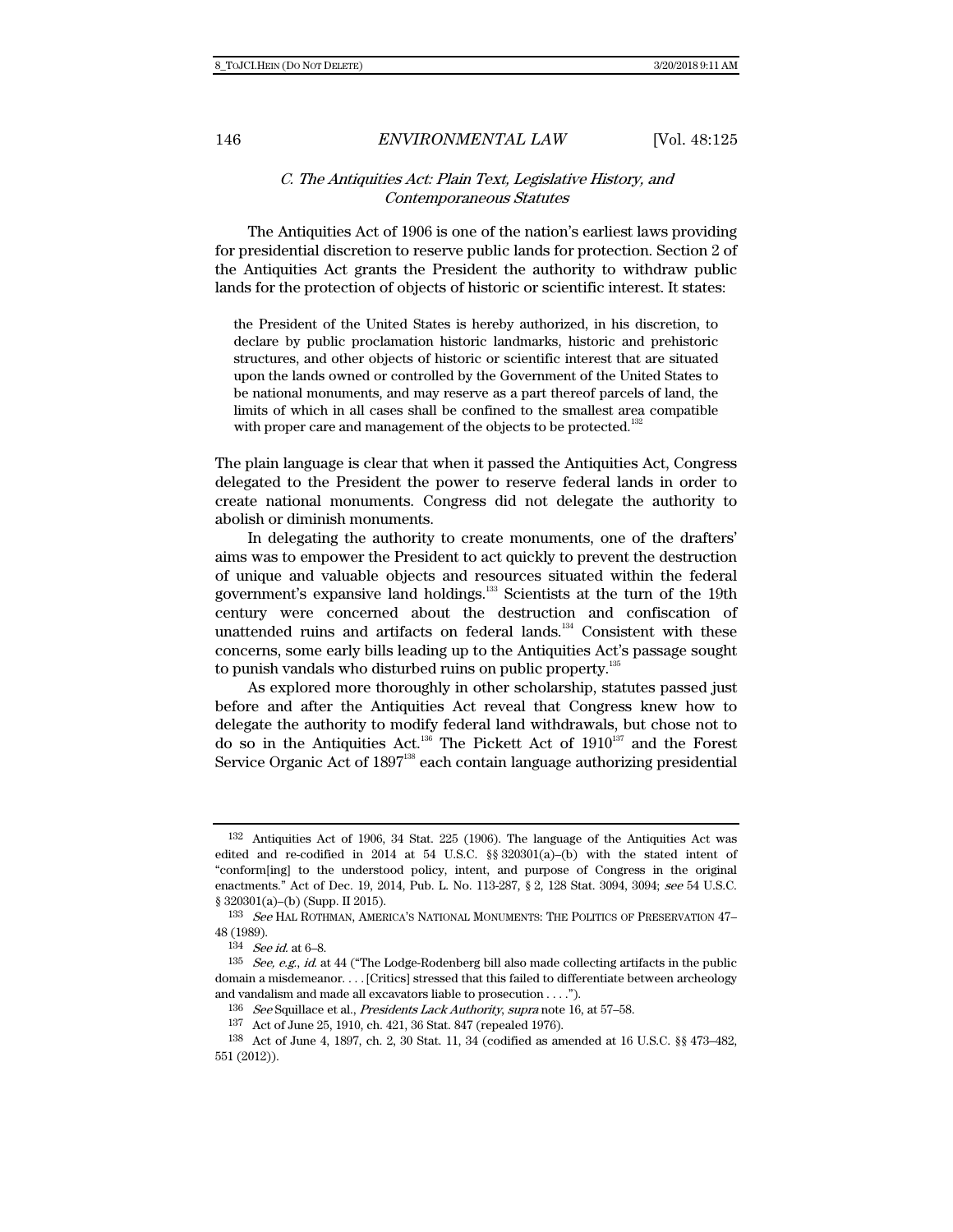modification of certain withdrawals of federal lands.<sup>139</sup> The contrast between the more expansive authority expressly delegated in these contemporaneous statutes—to reserve land, and then subsequently, to modify or abolish such reservations—and the lesser authority delegated in the Antiquities Act supports the interpretation that Congress intended to give the President the power to create monuments, alone.<sup>140</sup>

Moreover, when Congress passed the Federal Land Policy and Management Act in 1976, it clarified that national monuments can be revoked or modified by an act of Congress, only.141 The House Committee explained that the law "would also specifically reserve to the Congress the authority to modify and revoke withdrawals for national monuments created under the Antiquities Act."<sup>142</sup> No president, until President Trump's 2017 actions, has reduced the size of a national monument subsequent to the passage of the Federal Land Policy and Management Act.<sup>143</sup>

Finally, the executive branch has long acknowledged the limits to the President's authority over established national monuments. In 1938, Attorney General Cummings concluded that the Antiquities Act "does not authorize [the President] to abolish [national monuments] after they have been established."144 The opinion explained that "the reservation made by the President under the discretion vested in him by the statute was in effect a reservation by the Congress itself," and that, except where Congress expressly provided, "the President thereafter was without power to revoke or rescind the reservation."145 In 1924, the Solicitor General concluded that the President lacked the authority to reduce the size of a national monument.<sup>146</sup> And as recently as 2004, the Solicitor General represented to the Supreme Court that "Congress intended that national monuments would be permanent; they can be abolished only by [an] Act of Congress."<sup>147</sup>

<sup>139</sup> See 16 U.S.C. § 473; Act of June 25, 1910 § 1.

<sup>140</sup> See Letter from 121 Law Professors to Ryan Zinke, Sec'y, Dep't of the Interior, & Wilbur Ross, Sec'y, Dep't of Commerce (July 6, 2017), https://perma.cc/6HDY-RWN8.

<sup>141</sup> Federal Land Policy and Management Act of 1976, 43 U.S.C. § 1714(j) (2012).

<sup>142</sup> H.R. REP. NO. 94-1163, at 9 (1976); see also Squillace et al., Presidents Lack Authority, supra note 16, at 60–61 ("An examination of [the Federal Land Policy and Management Act of 1976]'s legislative history removes any doubt that section 204(j) was intended to reserve to Congress the exclusive authority to modify or revoke national monuments.").

<sup>143</sup> The last presidential national monument reduction, before President Trump's two 2017 reductions, was President Kennedy's modification of the Bandelier National Monument in 1963. See Proclamation No. 3539, 3 C.F.R. § 62 (Supp. 1963).

<sup>144</sup> Proposed Abolishment of Castle Pinckney National Monument, 39 Op. Att'y Gen. 185, 185 (1938).

 $145$  Id. at 187 (emphasis added).

<sup>146 &</sup>quot;Relying on a 1921 Attorney General opinion involving 'public land reserved for lighthouse purposes,' the Solicitor concluded that the President was not authorized to restore lands to the public domain that had been previously set aside as part of a national monument." Squillace et al., Presidents Lack Authority, supra note 16, at 66; see also Squillace, The Monumental Legacy, supra note 79, at 559–60.

<sup>147</sup> Reply Brief for the United States in Response to Exceptions of the State of Alaska at 32 n.20, Alaska v. United States, 545 U.S. 75 (2005) (No. 128). This brief was filed by Acting Solicitor General Paul Clement during the Presidency of George W. Bush. Id. at 50.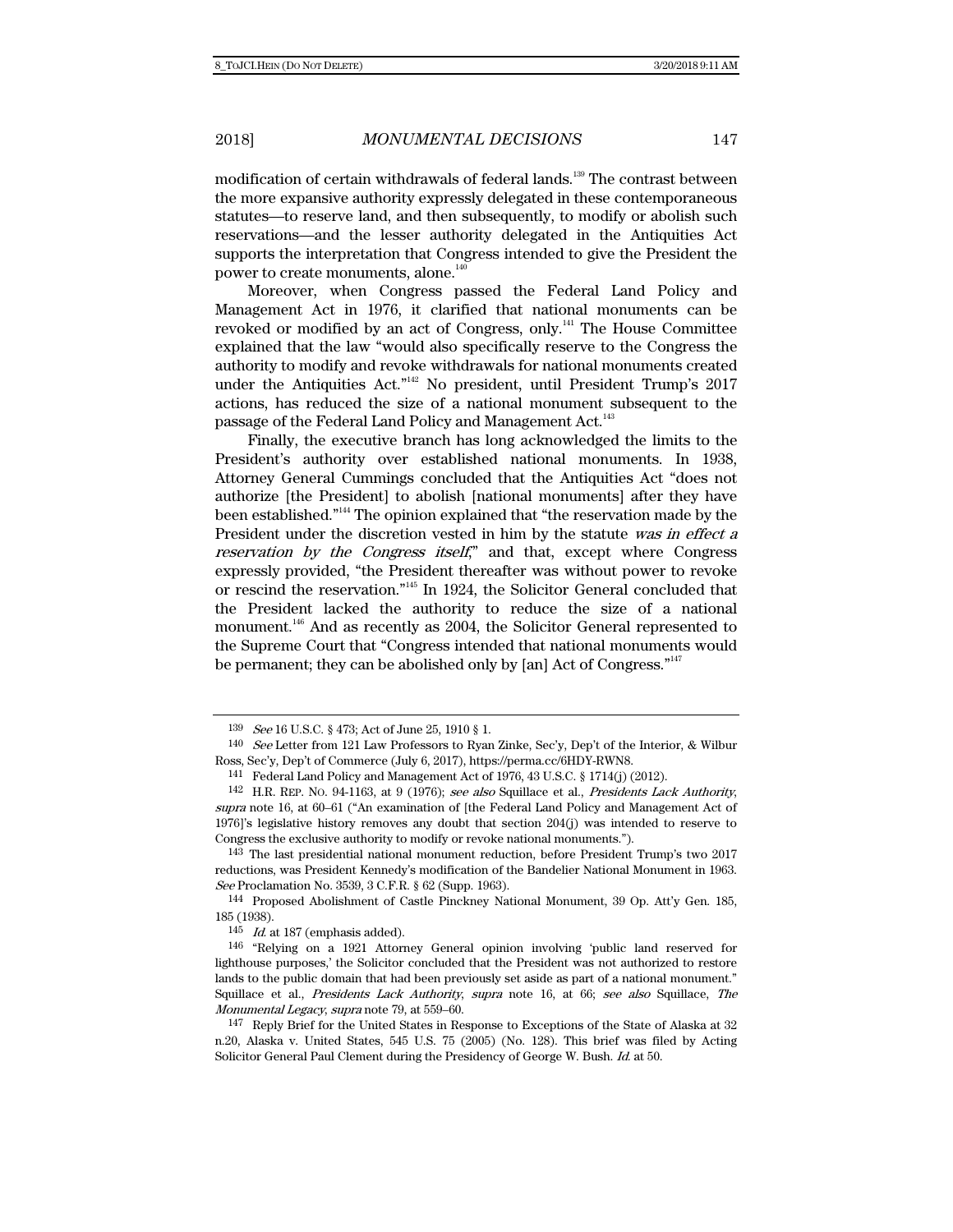In short, one-way levers to create national monuments and to reserve offshore lands reflect a congressional desire to allow relatively unencumbered executive branch action to protect special places, while preserving the legislative branch's prerogative over federal land management as established in the Property Clause. The one-way levers of the Antiquities Act and OCSLA section 12(a) thus maintain the traditional separation of powers between Congress and the President, which vests Congress with plenary authority over public lands.

While the statutes' plain text, legislative history, and relevant Attorney General opinions support the view that Congress conferred a one-way lever to preserve, courts interpreting these provisions should also consider the particular context of government stewardship of public lands, which can inform their understanding of the provisions.<sup>148</sup> In the spirit of this broader inquiry, this Article next examines a "procedural" rationale for the structure of these statutes, with roots in the common law public trust doctrine.

## IV. THE PUBLIC TRUST DOCTRINE: PROTECTING PUBLIC LANDS THROUGH DEMOCRATIC DECISION MAKING

The common law public trust doctrine provides important context for a history of public lands jurisprudence in which courts demand greater justification for actions allowing development or diminishment of public lands than for protecting or withdrawing those same lands. This Part describes the Roman, English, and U.S. common law origins of the public trust doctrine, as well as how it has evolved in the United States to serve as a bedrock public lands doctrine that prioritizes democratic decision making where important public trust interests are at stake.

The public trust doctrine, broadly stated, provides that the government holds certain lands and waterways in trust for public benefit and public use. The public trust doctrine has long been held to apply to lands beneath navigable waters and tidelands, finding that such lands are "inherently the property of the public at large."149 Much like national monuments, the public trust doctrine has been imbued with an almost mythic quality.<sup>150</sup> Both national monuments and the public trust doctrine fit neatly within the longstanding national narrative that certain natural and cultural treasures are common to all and worthy of lasting protection. The California Supreme

<sup>148</sup> See, e.g., Cass R. Sunstein, Interpreting Statutes in the Regulatory State, 103 HARV. L. REV. 405, 454 (1989) ("[T]he interpretation of a text requires courts to refer to background norms in interpreting terms.").

<sup>149</sup> Rose, Joseph Sax, supra note 21, at 351.

<sup>150</sup> See Araiza, supra note 27, at 695 & n.4 (citing Richard Lazarus, Changing Conceptions of Property and Sovereignty in Natural Resources: Questioning the Public Trust Doctrine, 71 IOWA L. REV. 631, 701 (1986) (noting the public trust doctrine's "mystical and romantic appeal")); Carol Rose, The Comedy of the Commons: Custom, Commerce, and Inherently Public Property, 53 U. CHI. L. REV. 711, 730 (1986) [hereinafter Rose, The Comedy of the Commons] ("A particularly striking aspect of this historical pattern is the resonance that public trust doctrine has in our law, despite frailties in its original authority.").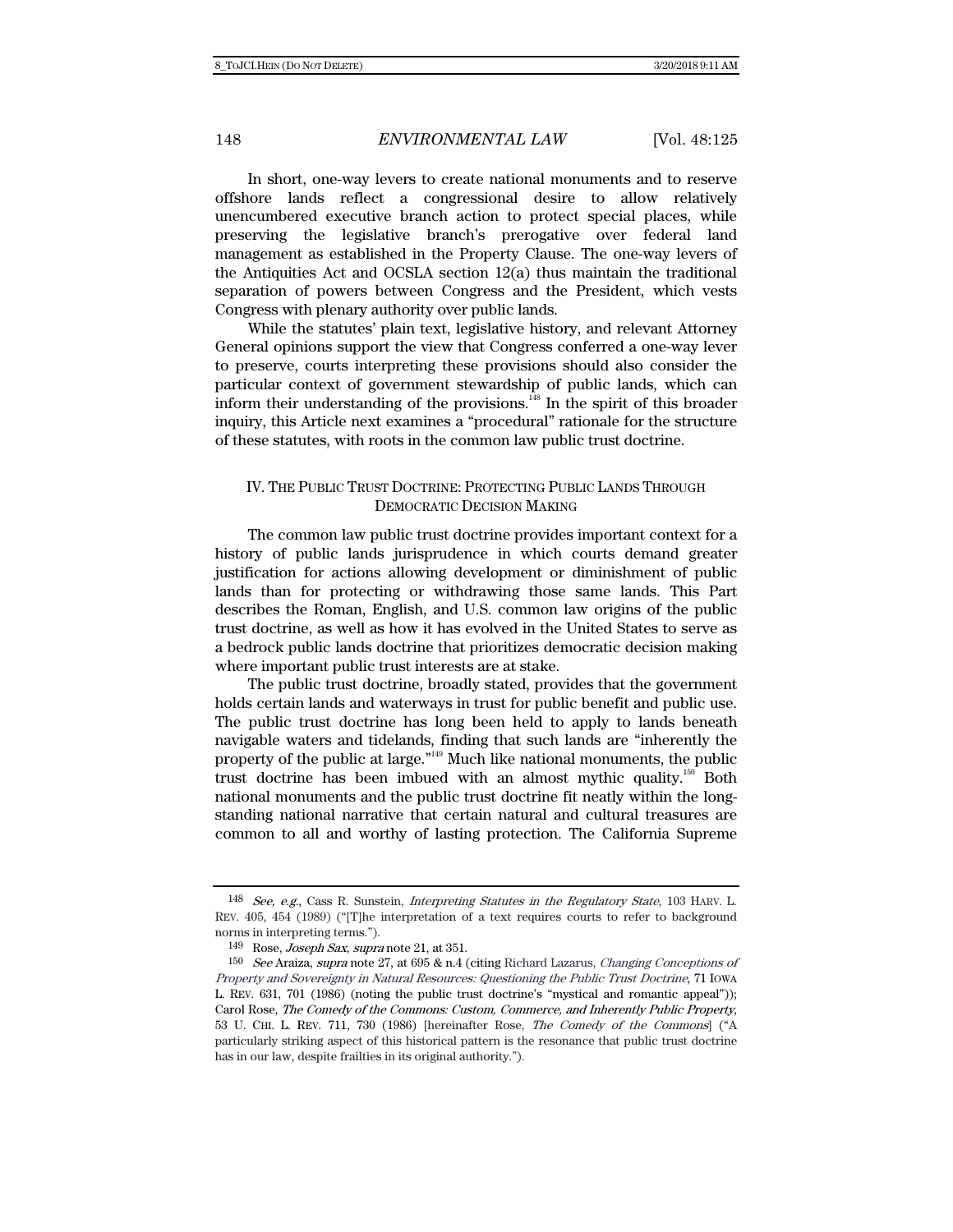Court articulated the government responsibility over public trust resources in *National Audubon Society v. Superior Court<sup>51</sup>:* 

[T]he public trust is more than an affirmation of state power to use public property for public purposes. It is an affirmation of the duty of the state to protect the people's common heritage of streams, lakes, marshlands and tidelands, surrendering that right of protection only in rare cases when the abandonment of that right is consistent with the purposes of the trust. $152$ 

While it is primarily a doctrine of state common law, and subject to a fair amount of controversy about the extent of its reach and application, $153$ the public trust doctrine has been recognized by the U.S. Supreme Court for well over a century.<sup>154</sup>

From a substantive standpoint, the doctrine declares certain natural resources to be property of the public at large, and certain uses to be "public trust uses," including navigation, fishing, commerce, and recreation.155 From a procedural standpoint, the doctrine imposes constraints on certain actors with respect to public trust lands and uses. Specifically, in many states, the public trust doctrine has evolved to constrain non-legislative actors from alienating or modifying public trust lands without explicit legislative authority.<sup>156</sup> This procedural aspect of the public trust doctrine likely serves a few aims. First, it vests decisions concerning commonly held public trust property with a broadly accountable democratic body, as opposed to lone actors or narrow interest groups.157 Second, it ensures that when a legislative body intends to allow alienation or diminishment of public trust resources, the legislature states so explicitly.158 This Article will return to these two aims in Part V, which describes how the public trust doctrine should serve as a background principle, or canon of interpretation, framing our

154 See Ill. Central R.R. v. Illinois (Illinois Central), 146 U.S. 387, 436–37 (1892).

155 See Wilkinson, Headwaters of the Public Trust, supra note 153, at 465; see also Rose, The Comedy of the Commons, supra note 150, at 728 n.69 ("The main additional contenders are now recreation and environmental preservation.").

<sup>151 658</sup> P.2d 709 (Cal. 1983).

<sup>152</sup> Id. at 724.

<sup>153</sup> For an overview of the debate surrounding the doctrine, see Charles F. Wilkinson, The Headwaters of the Public Trust: Some Thoughts on the Source and Scope of the Traditional Doctrine, 19 ENVTL. L. 425, 426 (1989) [hereinafter Wilkinson, *Headwaters of the Public Trust*] (explaining that the doctrine focuses on water-based property, valuable for both economic and conservation reasons, and that the doctrine's application can cause a quick "collision between two treasured sets of expectancy interests," private property owners and the general public); see also Rose, The Comedy of the Commons, supra note 150, at 713–14 (describing how modern courts have expanded the public trust doctrine to apply to a new public trust use, recreation, and geographically, to the "area from the tidelands to the dry sand areas landward of the hightide mark"). But see id. at 722 ("[T]he recent judicial expansions of public access, like the academic literature, often simply refer us back to traditional doctrines.").

<sup>156</sup> See Sax, The Public Trust Doctrine, supra note 20, at 563.

<sup>157</sup> Id. at 558.

 $158$  See id. at 502 ("[The court] will view with skepticism any dispositions of trust lands and will not allow them unless it is perfectly clear that the dispositions have been fully considered by the legislature.").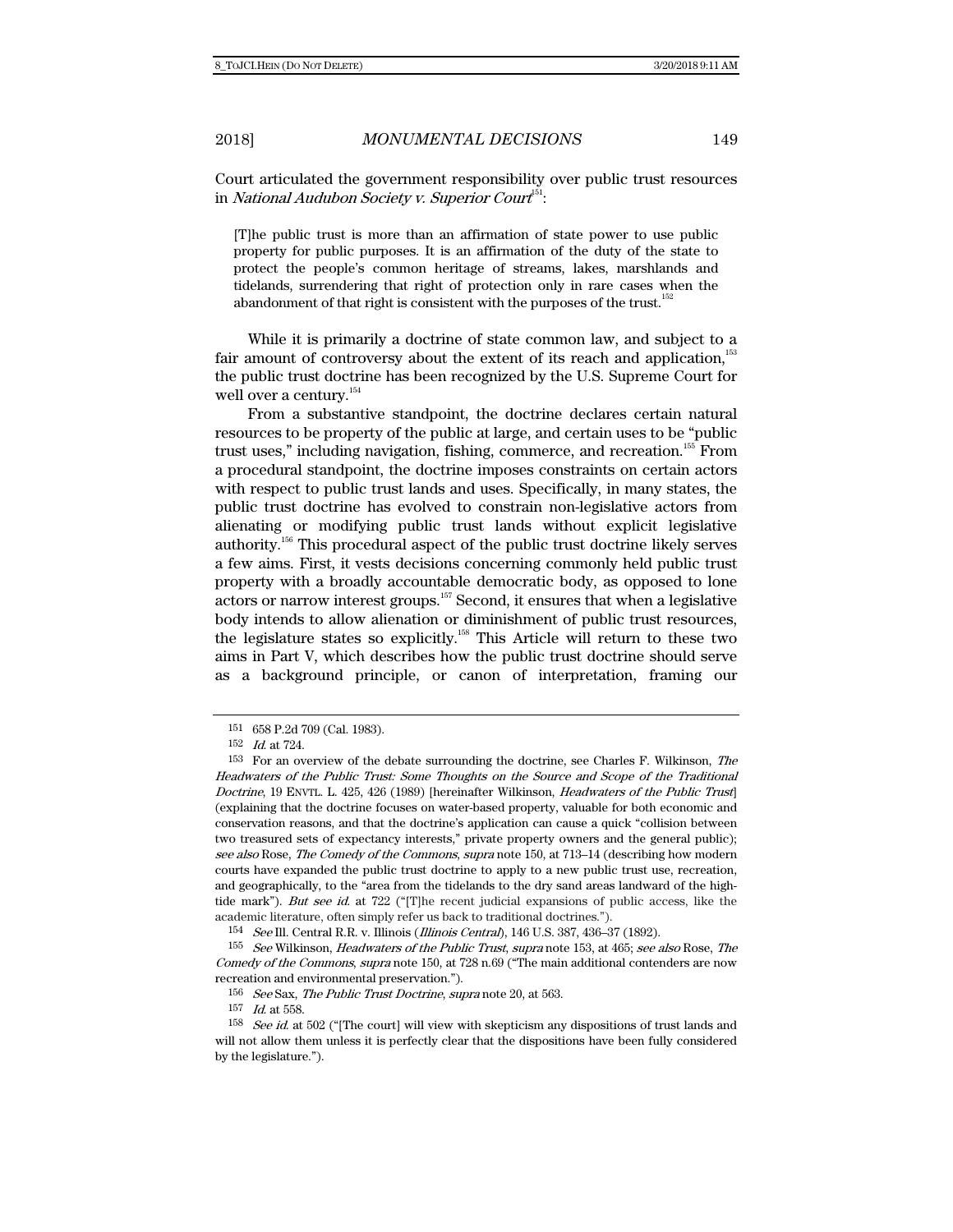understanding of public land preservation statutes including the Antiquities Act and OCSLA section 12(a).

### A. The Public Trust Doctrine in Roman and English Common Law

A full recitation of the Roman law origins of the public trust doctrine is beyond the scope of this Article and well covered in other works.<sup>159</sup> Nonetheless, an overview of key developments in Roman and English common law is instructive in introducing the natural resources traditionally protected by the doctrine and the corresponding restraints that the doctrine imposed upon the monarch and other government actors.

The public trust doctrine originated under Roman law as the principle that a sovereign state holds public lands—particularly the seabed and lands affected by the tides—in trust for the benefit of the public. "This [doctrine] permitted the public to use the ocean and the seashore for any noninjurious purpose."160 Some public interests, such as navigation and fishing, were considered public uses protected from infringement by the sovereign and other actors.161 In common areas like the sea, seashore, highways, and running water, "perpetual use was dedicated to the public."162

The English monarch originally claimed a private interest in the land beneath the sea, including the power to grant this land to individuals, removing it from the public domain.<sup>163</sup> Around the time of the Magna Carta (1215), the law began to recognize additional public rights in the seabed and seashore.<sup>164</sup> Subsequently, the monarch held two interests in the seashore and tidal lands: the "jus privatum" and the "jus publicum."165

The jus privatum was the proprietary interest in the seabed and seashore which the sovereign had previously possessed.<sup>166</sup> "This interest... was subordinate to the jus publicum, an interest which the [monarch] henceforth held in his capacity as representative of the people, for the

<sup>159</sup> See, e.g., Joseph L. Sax, Liberating the Public Trust Doctrine from Its Historical Shackles, 14 U.C. DAVIS L. REV. 185, 186 n.6 (1980) (citing JUSTINIAN, INSTITUTES, 2.1.1–.6 (J.B. Moyle trans., Oxford Univ. Press rev. ed. 1911)); Sax, The Public Trust Doctrine, supra note 20, at 475–78; Heather J. Wilson, Comment, The Public Trust Doctrine in Massachusetts Land Law, 11 B.C. ENVTL. AFF. L. REV. 839, 840–43 (1984) [hereinafter Wilson, Massachusetts]; see also James L. Huffman, Speaking of Inconvenient Truths—A History of the Public Trust Doctrine, 18 DUKE ENVTL. L. & POL'Y F. 1, 12–19 (2007).

<sup>160</sup> Wilson, Massachusetts, supra note 159, at 840. "Roman writers discuss[ed] public activities which were permitted upon the seashore, such as 'fishing, navigating and taking water.'" Id. at 843.

<sup>161</sup> Id.

<sup>162</sup> Sax, The Public Trust Doctrine, supra note 20, at 475 (quoting W.A. HUNTER, ROMAN LAW 311 (J. Ashton Cross trans., 4th ed. 1903)).

<sup>163</sup> Id.

<sup>164</sup> Wilson, Massachusetts, supra note 159, at 844 (citing R. HALL, ESSAY ON THE RIGHTS OF THE CROWN AND THE PRIVILEGES OF THE SUBJECT IN THE SEA SHORES OF THE REALM 43 n.(v) (2d ed. 1875)).

 $165$  *Id.* The "public right" to certain lands was called the "jus publicum" in Roman law. See Rose, The Comedy of the Commons, supra note 150, at 713.

<sup>&</sup>lt;sup>166</sup> Wilson, *Massachusetts, supra* note 159, at 844.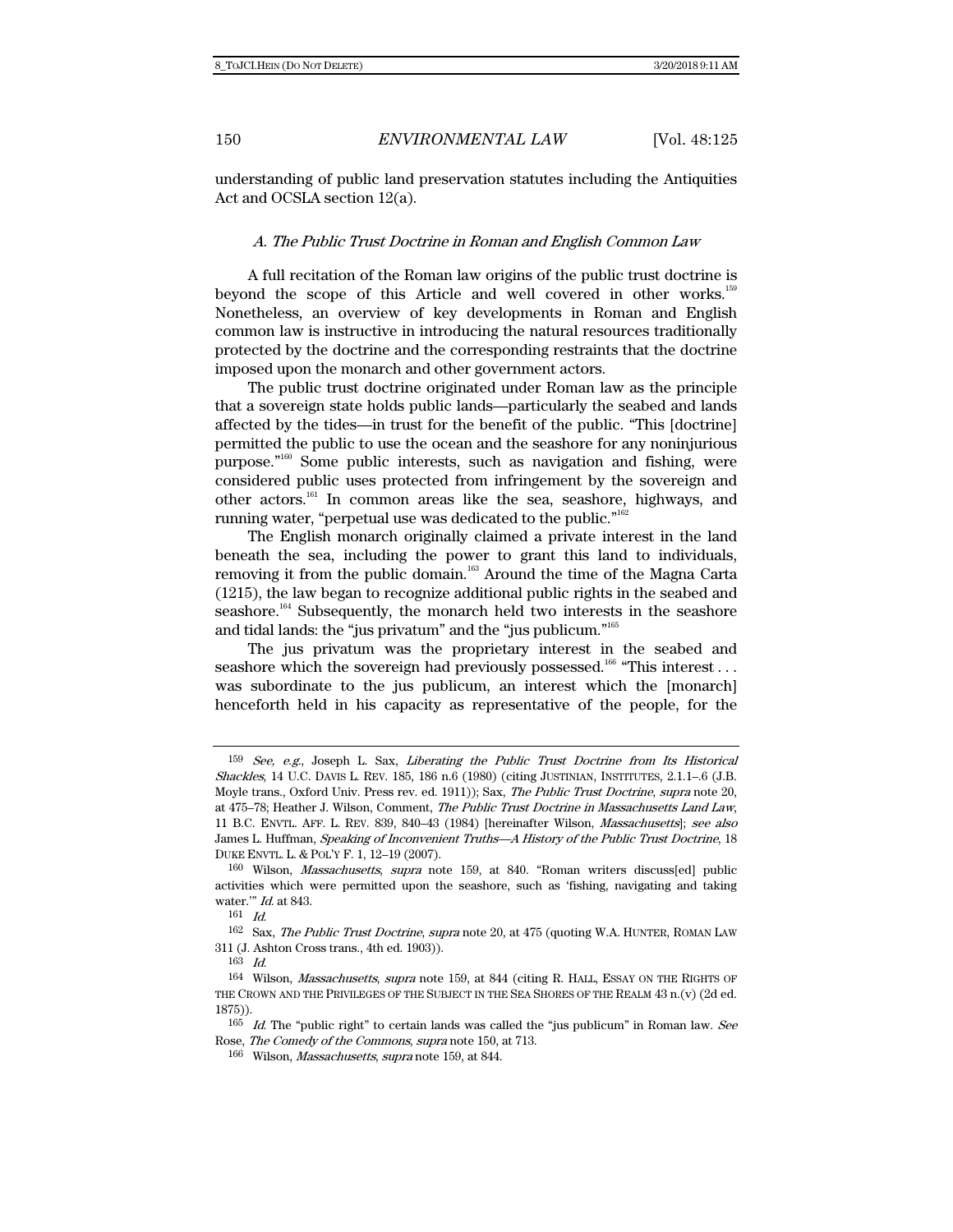protection of their common navigational and fishing rights."<sup>167</sup> The jus publicum could be alienated only by an act of Parliament.<sup>168</sup> Thus, these public lands were to be spared from potential total elimination at the hands of the monarch.

As the U.S. Supreme Court explained in Appleby v. City of New York, in English common law:

[T]he powers of the king are limited, and he can not now deprive his subjects of these rights by granting the public navigable waters to individuals. But there can be no doubt of the right of parliament in England, or the legislature of this state, to make such grants, when they do not interfere with the vested rights of particular individuals. . . . Hence the legislature as the representatives of the public may restrict and regulate the exercise of those rights in such manner as may be deemed most beneficial to the public at large; provided they do not interfere with vested rights which have been granted to individuals.<sup>169</sup>

Therefore, notwithstanding the restraints the public trust doctrine imposed upon the monarch, it arguably remained within the authority of Parliament to enlarge or diminish public trust rights for another legitimate public purpose. $170$ 

This structure has modern analogs in some U.S. states' public trust doctrines that persist today, which place additional constraints on nonlegislative actors with respect to public land management. OCSLA section 12(a) and the Antiquities Act, in reserving to the legislature the ability to remove protected land status once granted, parallel this structure and evince a "procedural" or "democratic" rationale for their one-way lever structure.

#### B. The Public Trust Doctrine in the United States

The history of the public trust doctrines in many eastern U.S. states extends back to before statehood. When the original thirteen colonies were

 $167$  *Id.; see also* Shively v. Bowlby, 152 U.S. 1, 57 (1894) ("At common law, the title and the dominion in lands flowed by the tide were in the King for the benefit of the nation."); Arnold v. Mundy, 6 N.J.L. 1, 71–72 (1821) ("[T]he wisdom of that law has placed it in the hands of the sovereign power, to be held, protected, and regulated for the common use and benefit. . . . This principle, with respect to rivers and arms of the sea, is clearly maintained in the case of the royal fishery upon the Banne . . . ."); STUART A. MOORE, A HISTORY OF THE FORESHORE AND THE LAW RELATING THERETO, AND HALL'S ESSAY ON THE RIGHTS OF THE CROWN IN THE SEA-SHORE 389 (WM. W. Gaunt & Sons, Inc. 1993) (1888) ("[F]or the jus privatum, that is acquired to the subject either by patent or prescription, must not prejudice the jus publicum.").

<sup>&</sup>lt;sup>168</sup> Wilson, *Massachusetts, supra* note 159, at 844; *see also* Appleby v. City of New York, 271 U.S. 364, 382 (1926); Martin v. Waddell, 41 U.S. (16 Pet.) 367, 410–12 (1842); Commonwealth v. Alger, 61 Mass. (7 Cush.) 53, 83 (1851). But see Wilkinson, Headwaters of the Public Trust, supra note 153, at 431 n.31 (citing a conflicting view from R. CLARK, WATERS AND WATER RIGHTS 101 (1970)).

<sup>169</sup> Appleby, 271 U.S. at 382 (quoting Chancellor Walworth).

<sup>&</sup>lt;sup>170</sup> See id.; Sax, The Public Trust Doctrine, supra note 20, at 476; see also Arnold, 6 N.J.L. at 50 (noting that the King of England never had the right in his sovereign capacity to grant away "the common property" in tidelands and navigable waterways, so neither did the colonies nor U.S. states).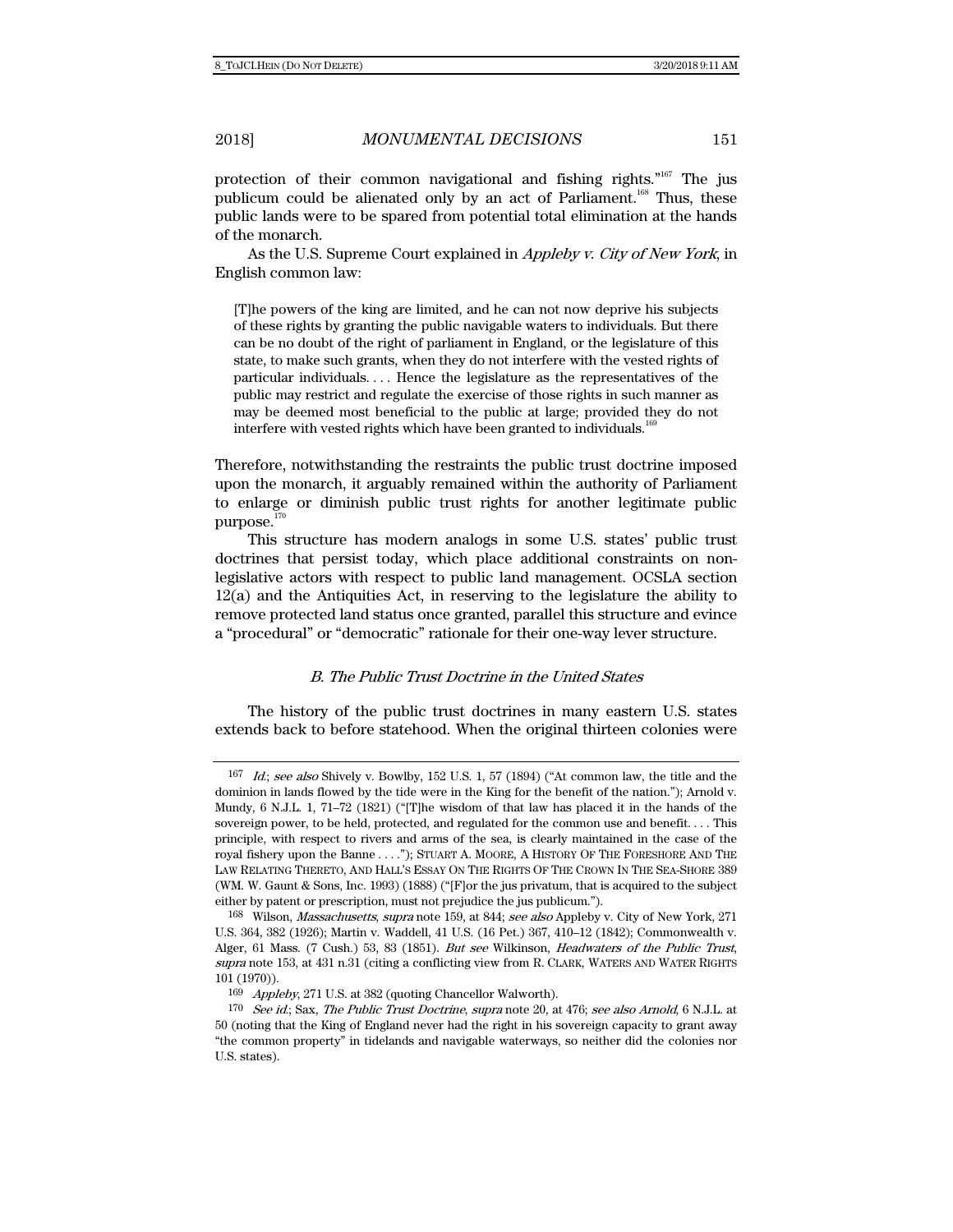settled, the Crown granted the title to and trusteeship of tidelands in the colonies to the companies chartered to settle those colonies.<sup>171</sup> A portion of the tidelands passed into private ownership, subject to the provision that the owners not interfere with "the rights of the public to have the benefit of the waters for navigation, fishing and fowling."<sup>172</sup> After the American Revolution, the states became entitled to the land under their navigable waters, subject to the public trust.<sup>173</sup> The public trust doctrine passed to new states of the Union under the Equal Footing Doctrine.<sup>174</sup> The states thus continue to act as trustee of public trust resources and of the public's rights to navigation, fishing, and other uses. $175$ 

The "lodestar" of the public trust doctrine is the U.S. Supreme Court's 1892 decision in *Illinois Central Railroad v. Illinois.<sup>176</sup>* In *Illinois Central*, the Supreme Court issued an opinion that provided a legal basis for later state pronouncements and reaffirmations of their common law public trust doctrines.177 Illinois had granted more than 1,000 acres underlying Lake Michigan to Illinois Central Railroad for harbor and commercial development.<sup>178</sup> A few years later, the state sued to invalidate its original grant. $179$  The Supreme Court ruled in the state's favor, holding that the original grant was voidable because navigable waterways, including those in inland navigable lakes and rivers, are held by the states "in trust for the people" so that "that they may enjoy the navigation of the waters, carry on commerce over them, and have liberty of fishing therein, freed from the obstruction or interference of private parties."180 The Court found that while Illinois could convey small parcels of the seabed or shore that would not injure the public trust, granting almost the entire waterfront of Chicago would, in effect, abdicate the state's legislative authority over navigation, and the public trust doctrine does not permit such an abdication.<sup>181</sup>

 $171$  See, e.g., Bos. Waterfront Dev. Corp. v. Commonwealth, 393 N.E.2d 356, 359 (Mass. 1979).

<sup>172</sup> Crocker v. Champlin, 89 N.E. 129, 130 (1909).

 $173$  See Robin Kundis Craig, A Comparative Guide to the Eastern Public Trust Doctrines: Classifications of States, Property Rights, and State Summaries, 16 PENN ST. ENVTL. L. REV. 1, 6 (2007) [hereinafter Craig, Eastern Public Trust].

<sup>&</sup>lt;sup>174</sup> Id. Under the Equal Footing Doctrine, each state succeeded on an equal footing with all others to the rights of sovereignty, jurisdiction, and eminent domain. See Pollard's Lessee v. Hagan, 44 U.S. (3 How.) 212, 223 (1845); Shively, 152 U.S. 1, 26 (1893) (noting that states admitted into Union after adoption of the Constitution granted "the same rights as the original States in tide waters, and in the lands below the high water mark"). Prior to each state's incorporation, its submerged lands were held in trust by the federal government. Once the titles to such lands were vested in a state, federal sovereignty over those lands was extinguished. See Summa Corp. v. California ex rel. State Lands Comm'n, 466 U.S. 198, 205 (1984).

<sup>175</sup> Sax, The Public Trust Doctrine, supra note 20, at 475–76.

 $176$  146 U.S. 387 (1892); see Sax, The Public Trust Doctrine, supra note 20, at 489 (calling Illinois Central the "lodestar" of the public trust doctrine).

<sup>177</sup> Rose, Joseph Sax, supra note 21, at 351–52.

<sup>178</sup> Sax, The Public Trust Doctrine, supra note 20, at 489.

<sup>179</sup> Id.

<sup>180</sup> Illinois Central, 146 U.S. at 452.

<sup>181</sup> Id. at 452–53.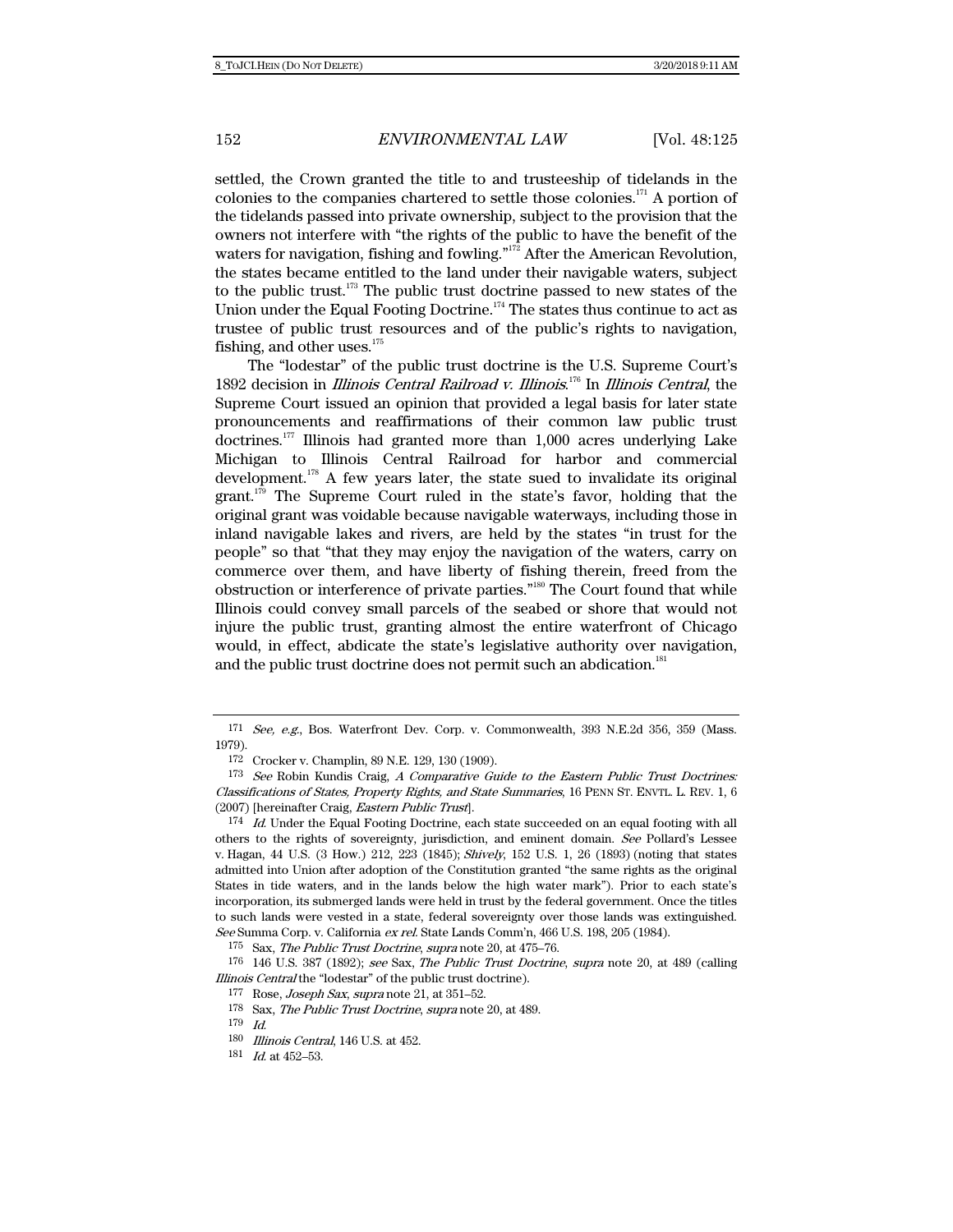### C. The Public Trust Doctrine as a Theory of Public Land Management Best Effectuated by Legislatures

In 1970, Professor Joseph Sax revived academic and judicial interest in the public trust doctrine through the publication of his seminal article, The Public Trust Doctrine in Natural Resource Law: Effective Judicial Intervention.<sup>182</sup> Sax described the "special regulatory obligations over shorelands" that states possess, "which are inconsistent with large-scale private ownership."183 Sax found that the public trust doctrine should affect how courts consider actions by governments that could convey public trust resources to private parties. He identified the "central substantive thought in public trust litigation" as:

When a state holds a resource which is available for the free use of the general public, a court will look with considerable skepticism upon any governmental conduct which is calculated *either* to reallocate that resource to more restricted uses *or* to subject public uses to the self-interest of private parties.<sup>184</sup>

Sax's review of judicial public trust cases led to his conclusion that decisions potentially affecting public trust interests should "be made by a body with a constituency broad enough to be responsive to the whole range of significant potential users."185 And as a result, "court[s] should look skeptically at programs which infringe broad public uses in favor of narrower ones,"<sup>186</sup> such as reducing national monument boundaries to lease land to private developers for fossil fuel production.

Sax thus read the doctrine as a theory of public land management best carried out by state legislatures, and pointed to states like Massachusetts and New York which embraced this "procedural" application of the doctrine.187 The theory underlying this principle is that legislatures answer to a broader constituency than municipal actors, and undertake a more deliberative and open process that guards against rash, ill-informed, or corrupt decisions with respect to public natural resources.<sup>188</sup> Sax was concerned about bad decisions being made by local governments or lone actors that may appear "rational from the atomistic perspective of the actor, but which, from the perspective of the larger community, is highly disadvantageous."189 As Professor Carol Rose noted, "Sax effectively treated the public trust as a common-law version of the then-novel 'hard look' doctrine for environmental impacts. . . . [T]he public trust doctrine required

189 Id. at 534.

<sup>182</sup> See generally Sax, The Public Trust Doctrine, supra note 20.

<sup>183</sup> Id. at 489.

<sup>184</sup> Id. at 490.

<sup>185</sup> Id. at 560–61.

<sup>186</sup> Id. at 491.

<sup>187</sup> Id. at 483, 492; see also Wilkinson, The Public Trust, supra note 27, at 310 (discussing required legislative authorization for administrative agencies to use public resources to promote private gain).

<sup>188</sup> Sax, The Public Trust Doctrine, supra note 20, at 490–91, 534.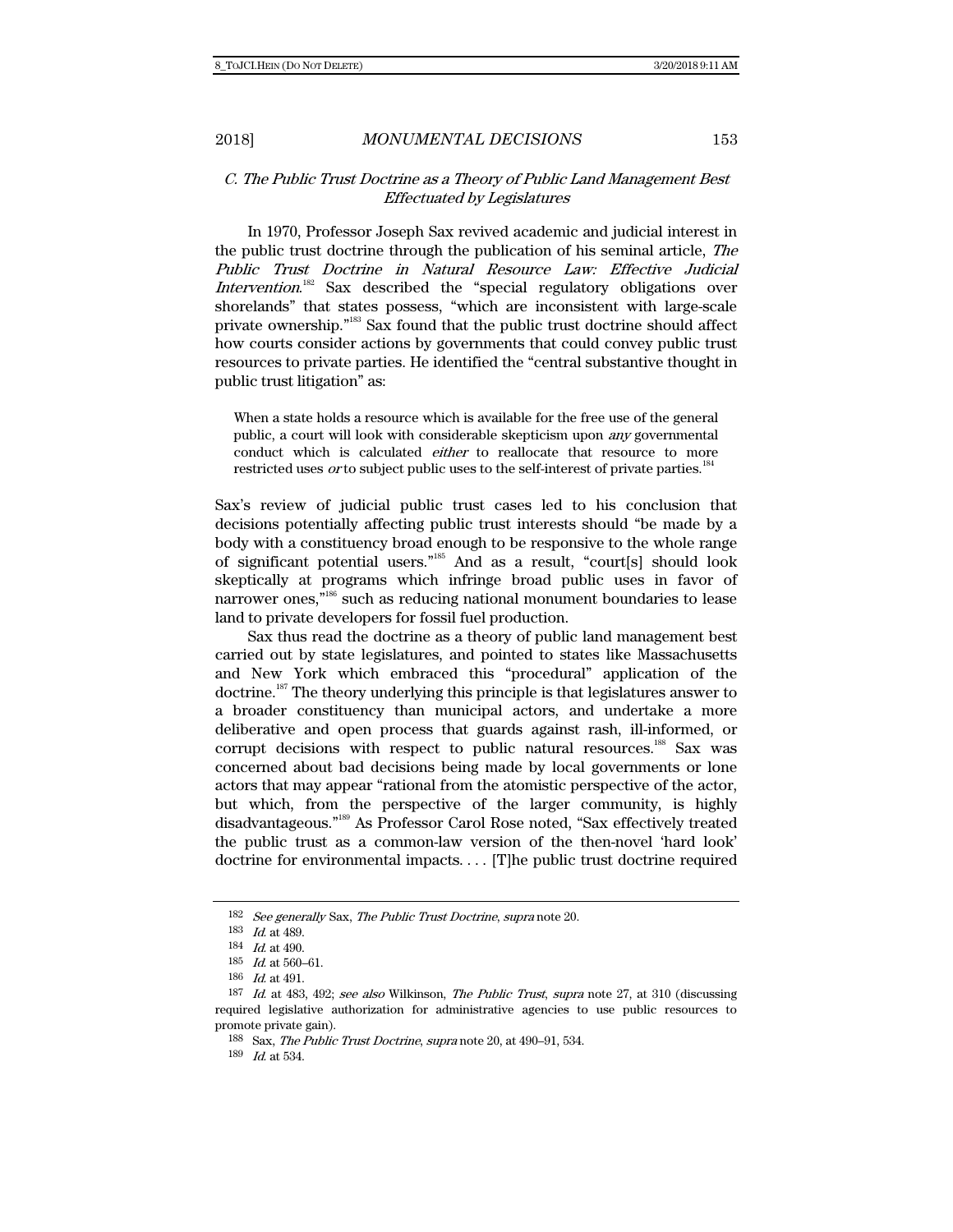the collection of adequate information, public participation in decisions, informed and accountable choices, and close scrutiny of private giveaways of environmental resources."190

Furthermore, Rose has described how the public trust doctrine emerged as a way to protect certain common natural resources that were more socially valuable as common resources than as privately owned resources: public lakes and rivers allow commerce and confer myriad public benefits that would not be possible in a different property regime.<sup>191</sup> Thus, the doctrine serves to protect certain common property, held by disparate "owners," or the "unorganized public."192 Given the political weakness of the unorganized public, the public trust doctrine protects broadly held social values that enhance public sociability, such as commerce on the waterways, and more recently, recreation in natural areas.<sup>193</sup>

Many states, through laws or common law jurisprudence, have ratified a "procedural" or "democratic" aspect of the public trust doctrine by requiring state legislatures to explicitly approve any potential alienation or modification of trust resources. For example, in Massachusetts, the land between the high and low water marks has traditionally been subject to the public trust.194 Common law public trust doctrine jurisprudence in Massachusetts has settled on the principle that a change in the use of public trust lands, or their conveyance to private parties, is impermissible without a clear showing of legislative approval.<sup>195</sup> As a result, "state agencies, municipalities, and other governmental entities [must] obtain legislative authorization before altering existing uses of public trust lands," and they are limited in their ability to directly regulate or to abrogate public trust lands.196 Massachusetts courts have tolerated some legislative alienation of public lands, but have looked skeptically at claims that this authority can be delegated.<sup>197</sup>

In New York, the common law public trust doctrine has evolved to encompass not only navigable-in-fact waterways and tidelands, but the

 $190 \; \text{Rose}$ , *Joseph Sax*, *supra* note 21, at 355.

<sup>191</sup> Rose, The Comedy of the Commons, supra note 150, at 721, 723, 775–81.

<sup>192</sup> Id. at 721.

<sup>193</sup> See id. at 723, 779.

<sup>194</sup> Bos. Waterfront Dev., 393 N.E.2d 356, 359–60 (Mass. 1979). The doctrine has evolved to allow public access to the ocean through the tidelands and shore land, as well as access to "great ponds," which otherwise might be blocked by private land ownership. Id. at 367.

<sup>195</sup> See., e.g., Trio Algarvio, Inc. v. Comm'r of the Dep't of Envtl. Prot., 795 N.E.2d 1148, 1151 (Mass. 2003); Gould v. Greylock Reservation Comm'n, 215 N.E.2d 114, 126 (Mass. 1966) ("In addition to the absence of any clear or express statutory authorization of as broad a delegation of responsibility by the Authority as is given by the management agreement, we find no express grant to the Authority of power to permit use of public lands and of the Authority's borrowed funds for what seems, in part at least, a commercial venture for private profit.").

<sup>196</sup> Wilson, Massachusetts, supra note 159, at 841; see Craig, Eastern Public Trust, supra note 173, at 64–68 (giving an overview of Massachusetts's public trust doctrine and its application).

 $197$  See, e.g., Moot v. Dep't of Envtl. Prot., 861 N.E.2d 410, 420 (Mass. 2007) (holding that "[t]he rights of the public in Commonwealth tidelands . . . cannot be relinquished by departmental regulation").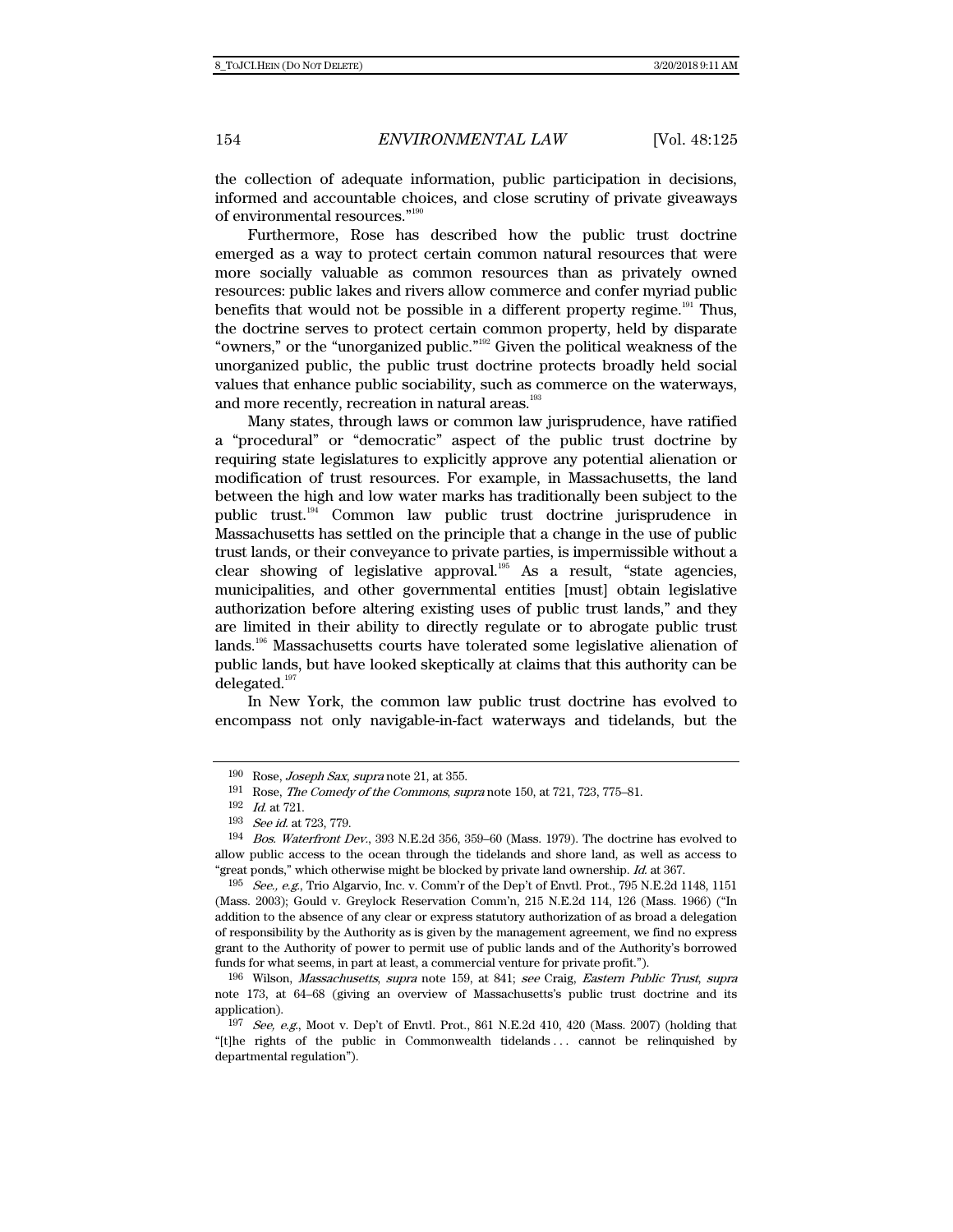protection of inland public parkland.198 While the precise origin of the evolution of the doctrine to parkland is unclear, New York public trust cases have long held that public parkland cannot be sold by cities or municipalities without state legislative authorization.199 As early as 1871, in *Brooklyn Park Commissioners v. Armstrong*,<sup>200</sup> the court described the City of Brooklyn as a trustee holding park lands for the purpose of public park use.<sup>201</sup> The court held that the City could not sell or convey land held in trust for public use without legislative sanction.<sup>202</sup> As recently as 2001, the New York Court of Appeals reaffirmed the public trust doctrine and held that disruption of public access to a park was a non-park use requiring state legislative authorization.<sup>203</sup> Therefore, the public trust doctrine in New York operates as a procedural constraint on non-legislative actors who could otherwise impair public trust lands or uses.

In New York, "[g]reat ramifications flow from a determination that a proposed activity is a non-park use," as the process of obtaining state legislative authorization for "parkland alienation" often takes more than a year and can attract robust opposition from local communities and their legislators.<sup>204</sup> New York generally passes fewer than twenty bills each year authorizing parkland alienation.<sup>205</sup> The state legislature regularly cites its "ongoing effort to protect the public trust as it relates to the use of parklands," and its policy of preserving open space.<sup>206</sup> Therefore, a "procedural" public trust doctrine has been integrated into the state legislative process, serving

199 Cyane Gresham, Note, Improving Public Trust Protections of Municipal Parkland in New York, 13 FORDHAM ENVTL. L.J. 259, 267–68 (2002).

200 45 N.Y. 234 (1871).

 $201$  *Id.* at 234–35 ("The title of the city, thus acquired, is impressed with a trust to hold the lands for the public use as a park, and it cannot, of itself, convey or dispose of them in contravention of the trust; but it is within the power of the legislature to relieve the city from such trust, and to authorize a sale, free therefrom.").

 $202$  *Id.* at 248. In 1920, the court in *Williams v. Gallatin* reached a similar result. 128 N.E. 121, 122 (N.Y. 1920) ("A park is a pleasure ground set apart for recreation of the public. . . . It need not, and should not, be a mere field or open space, but no objects, however worthy, . . . which have no connection with park purposes, should be permitted to encroach upon it without legislative authority plainly conferred . . . .").

 $203$  Friends of Van Cortlandt Park v. City of New York, 750 N.E.2d 1050, 1053–55 (N.Y. 2001).

204 Gresham, supra note 199, at 282–85.

 $205$  See id. at 285 (counting less than twenty bills each year from 1990–2000). For years 2014–2016, a review of New York State Assembly Local Government Committee annual reports shows that fewer than twenty parkland alienation bills were passed each year. See COMM. ON LOCAL GOV'TS, N.Y. STATE ASSEMBLY, 2016 ANNUAL REPORT 6–8 (2016), https://perma.cc/TGT9- ARA7 [hereinafter 2016 ANNUAL REPORT]; COMM. ON LOCAL GOV'TS, N.Y. STATE ASSEMBLY, 2015 ANNUAL REPORT 10–12 (2015), https://perma.cc/N8C4-BRSB; COMM. ON LOCAL GOV'TS, N.Y. STATE ASSEMBLY, 2014 ANNUAL REPORT 11–13 (2014), https://perma.cc/A5P2-GYDP. In general, the state encourages substitution of equivalent land (based on acreage or market value) for discontinued parkland. See, e.g., 2016 ANNUAL REPORT, supra, at 6.

<sup>206</sup> 2002 Annual Report, supra note 198. This language appears in several of the Committee's annual reports. See, e.g., 2016 ANNUAL REPORT, supra note 205, at 6.

<sup>198</sup> See, e.g., Craig, Eastern Public Trust, supra note 173, at 85–86 (listing state public trust protections); 2002 Annual Report, N.Y. ST. ASSEMBLY (Dec. 15, 2002), https://perma.cc/FY8M-YLDX ("Case law has been established which requires that any use of public parkland for nonparkland purposes must be authorized by the New York State Legislature.").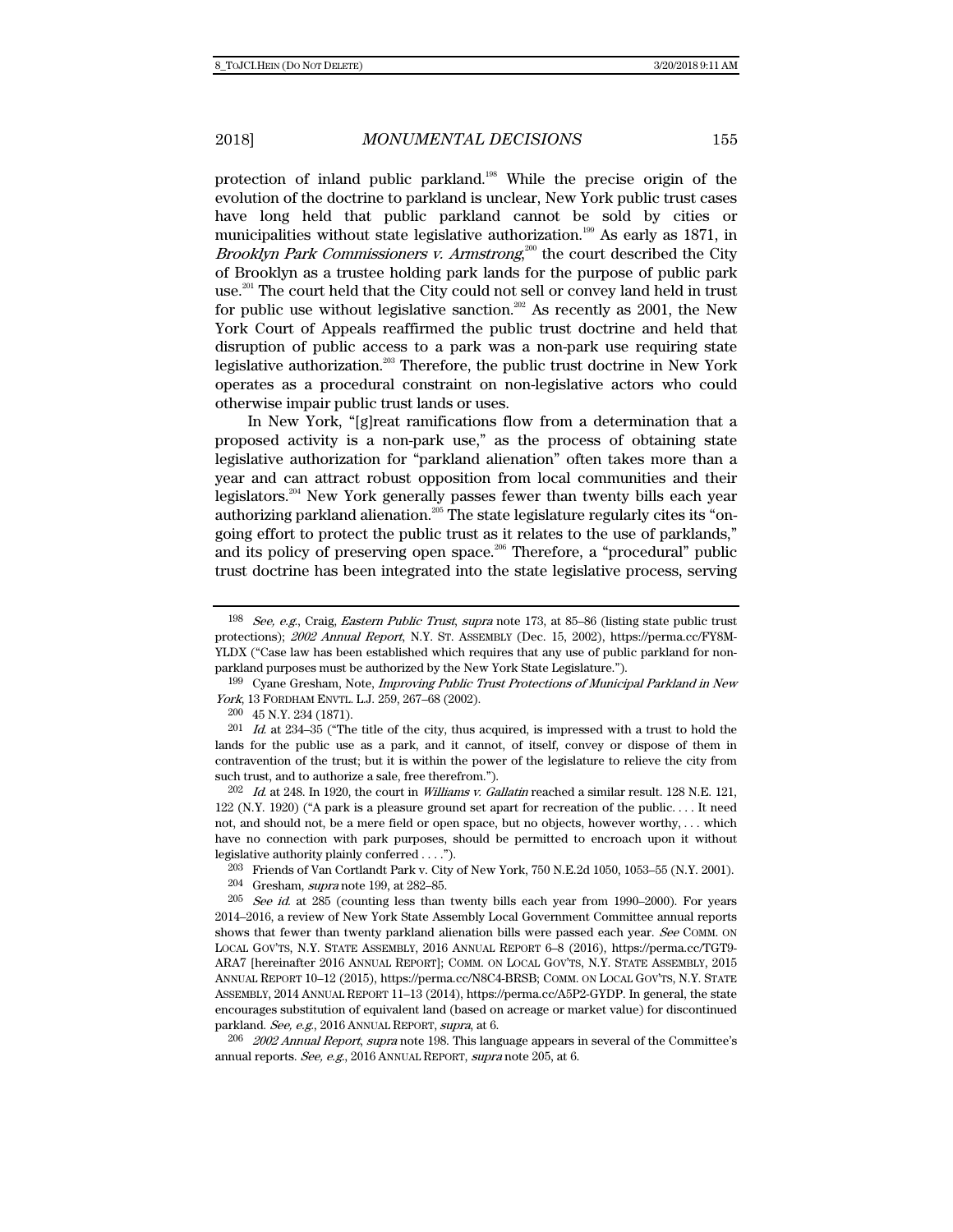as a check on potential impairment of public trust rights by municipal actors and others outside the legislature.

Other states have embraced a similar approach to public trust lands management.<sup>207</sup> For example the California Supreme Court has articulated: "Nothing short of a very explicit provision . . . would justify us in holding that the Legislature intended to permit the shore of the ocean, between high and low-water mark, to be converted into private ownership."208

Notably, some courts and scholars have found that even legislatures cannot alienate certain public trust lands except in furtherance of a "trust" purpose.<sup>209</sup> Thus, notwithstanding the distinction between legislatures and other actors evident in the history of public trust doctrine jurisprudence, even legislatures can be limited by the doctrine, as the Illinois legislature was in *Illinois Central*, when they do not adequately protect public trust values.<sup>210</sup>

In short, the common law public trust doctrine has long been interpreted by several states to constrain actions that threaten to alienate or diminish public trust resources. State common law jurisprudence has evolved to judicially ratify constraints on non-legislative actors with respect to public trust land management, while also serving as a backstop against complete legislative abdication of public trust duties. In this manner, the public trust doctrine supplies a procedural and democratic rationale for the structure of the Antiquities Act and OCSLA section 12(a): in limiting presidential power to a one-way lever to conserve public resources,

FLA. CONST. art. X, § 11. Alabama has longstanding judicial restrictions on alienation by municipalities. See Douglass v. City Council of Montgomery, 24 So. 745, 746 (Ala. 1898) (holding that municipalities "cannot of course, dispose of property of a public nature, in violation of the trusts upon which it is held"). New Jersey allows the state legislature to convey public trust land only "in furtherance of the purposes of the doctrine." Borough of Neptune City v. Borough of Avon-by-the-Sea, 294 A.2d 47, 54 (N.J. 1972).

208 Kimball v. Macpherson, 46 Cal. 103, 108 (1873).

209 See Daniel R. Coquillette, Mosses from an Old Manse: Another Look at Some Historic Property Cases About the Environment, 64 CORNELL L. REV. 761, 811-14 (1979) (criticizing Sax and arguing that the public may have property rights that restrain the legislature from alienating property except in furtherance of "trust" purposes); Rose, The Comedy of the Commons, supra note 150, at 721 n.39 (not making this claim directly, but citing, inter alia, Coquillette, supra); see also City of Berkeley v. Superior Court, 606 P.2d 362, 364–65, 369 (Cal. 1980); Patrick Deveney, Title, Jus Publicum, and the Public Trust: An Historical Analysis, 1 SEA GRANT L.J. 13, 52–54 (1976) (describing the origin and transformation of the public trust doctrine in the United States); Leonard R. Jaffee, The Public Trust Doctrine Is Alive and Kicking in New Jersey Tidalwaters: Neptune City v. Avon-by-the-Sea—A Case of Happy Atavism?, 14 NAT. RESOURCES J. 309, 318, 334–35 (1974) (defending the claim that tidewater resources are property of New Jersey citizens, and therefore beyond legislative authority to alienate).

210 See Illinois Central, 146 U.S. 387, 452–54 (1892).

<sup>207</sup> For example, the Florida constitution has provided since 1970 that land under navigable waters

is held by the state, by virtue of its sovereignty, in trust for all the people. Sale of such lands may be authorized by law, but only when in the public interest. Private use of portions of such lands may be authorized by law, but only when not contrary to the public interest.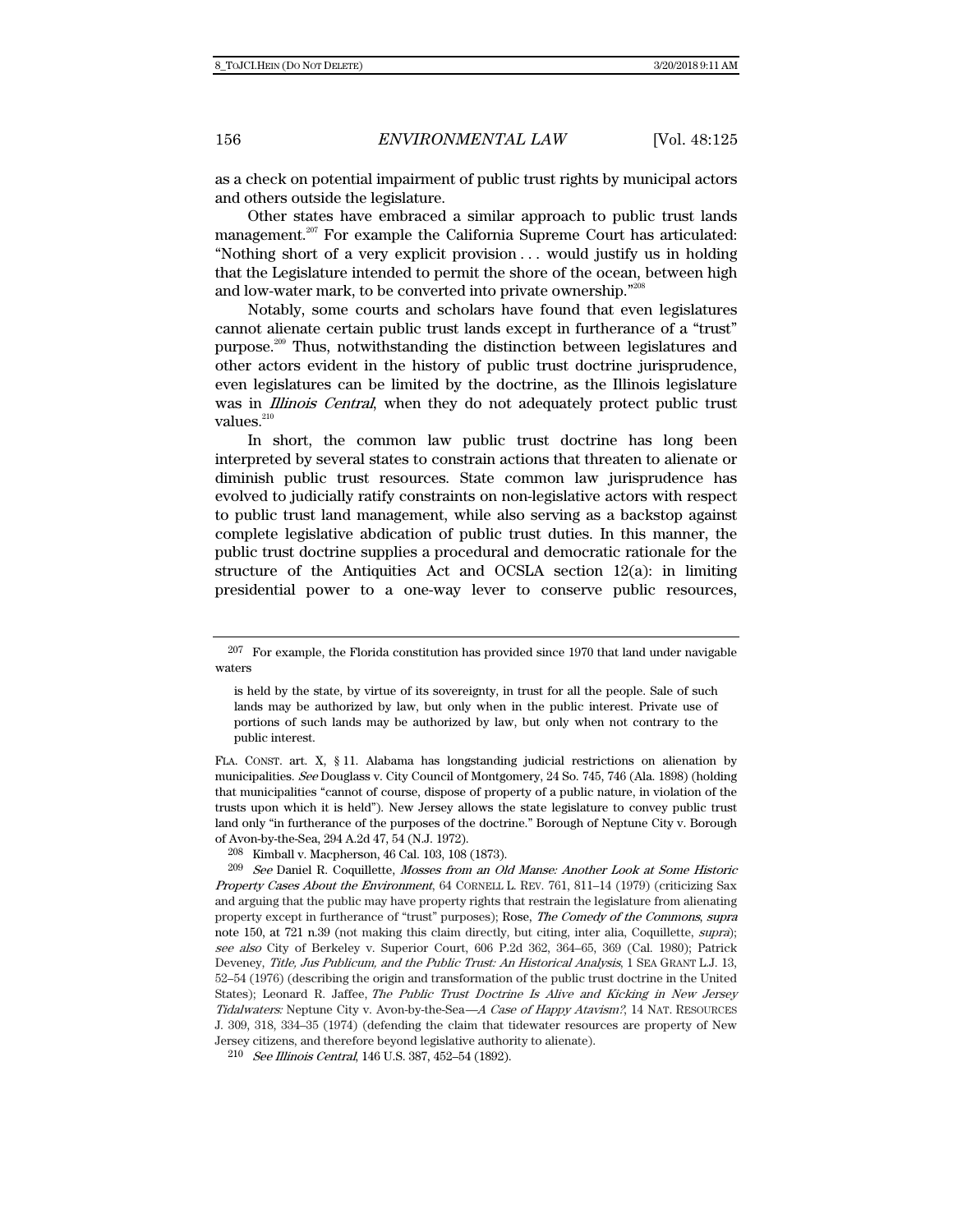presidents cannot diminish protected common property. The structure of OCSLA section 12(a) and the Antiquities Act are squarely in line with the public trust doctrine's restraints on impairment of public lands by nonlegislative actors. The President's "atomistic" views about national monuments and other shared natural resources should not be the final say with respect to long-term public use and enjoyment of them. Too much of our common natural, historical, and cultural legacy is at stake, especially when removing protections would open these lands to private development.

The next Part explains how courts can use the public trust doctrine as an interpretive aid to understand the structure of the Antiquities Act and OCSLA section 12(a). As a canon of interpretation, the public trust doctrine would frame the analysis in favor of public trust values and preservation.

### V. THE PUBLIC TRUST DOCTRINE AS A CANON OF STATUTORY INTERPRETATION FOR PUBLIC LAND STATUTES

Beyond proving an illuminating analogy, the public trust doctrine should serve as a background principle to inform our understanding and interpretation of public land statues. As a background principle or canon of interpretation, the public trust doctrine would lack independent legal effect, but would act as an "interpretive aid" for other public lands laws or regulations.211 In order to effectuate the democratic values on which the doctrine is based, the public trust doctrine should serve as a particular kind of interpretative rule—requiring a "clear statement" from the legislature before recognizing any right to impair or diminish public trust values. Thus situated, a public trust doctrine canon of interpretation would confirm that the Antiquities Act and OCSLA section 12(a) confer a one-way lever in the direction of preservation to the President.

Canons of statutory interpretation have long been used by courts to assist in interpreting statutes and regulations.<sup>212</sup> They have also been criticized for their ubiquity and diversity, which renders their usefulness as an interpretive aid to courts less clear.<sup>213</sup> Most famously, Karl Llewellyn noted that for nearly every canon in circulation, another canon can be found which states the opposite principle.<sup>214</sup> Despite these critiques, canons are frequently used and cited by courts, and a legal literature has developed with

<sup>&</sup>lt;sup>211</sup> See Araiza, supra note 27, at 697 (proposing use of the public trust doctrine as a canon rather than a hard rule); David H. Getches, Managing the Public Lands: The Authority of the Executive to Withdraw Lands, 22 NAT. RESOURCES J. 279, 286–87 (1982); Wilkinson, The Public Trust, supra note 27, at 273–74, 276, 311–13.

<sup>&</sup>lt;sup>212</sup> See Sunstein, supra note 148, at 453 ("To a large degree, interpretive principles including the traditional 'canons'—serve the same function in public law. They too help judges to construe both statements and silences; they too should not be seen as the intrusion of controversial judgments into 'ordinary' interpretation." (footnote omitted)).

 $213$  See id. at 451-52.

<sup>214</sup> See Karl N. Llewellyn, Remarks on the Theory of Appellate Decision and the Rules or Canons About How Statutes Are To Be Construed, 3 VAND. L. REV. 395, 395–96 (1950) (noting several juxtaposed canons); see also Araiza, supra note 27, at 703.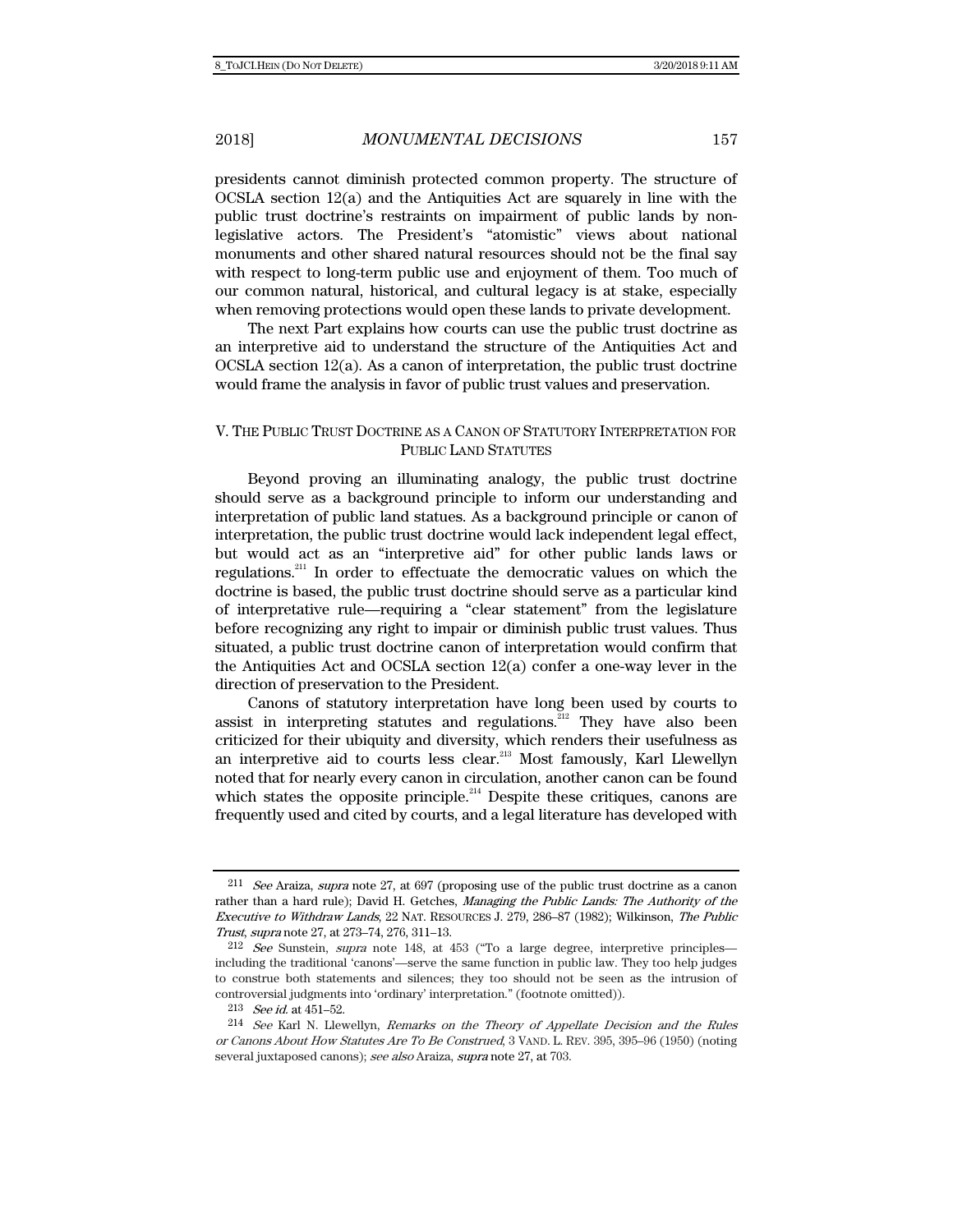respect to a normative framework for analyzing canons of construction.<sup>215</sup> Professor William Eskridge has set forth normative evaluative principles for canons of statutory interpretation.216 As Eskridge has observed, interpretive rules that cut across statutes can assist rule-of-law values like predictability and objectivity, democratic values, and widely held public values.<sup>217</sup>

In the early 1980s, public lands scholars Charles Wilkinson and David Getches argued that the public trust doctrine supports the principle that courts should demand greater justification for administrative decisions opening or allowing development on public lands than for protecting or withdrawing the same lands. Wilkinson urged that the doctrine be accepted as a means of construing the obligations of federal agencies under public land laws.<sup>218</sup> He suggested that "[i]f there are unresolved questions on the face of statutes, courts should assume that Congress intended to protect and preserve the public resources as a trustee would."<sup>219</sup> Writing decades before the present controversy over national monuments and offshore leasing moratoria, Wilkinson noted that such a canon of construction could assist courts in determining the extent of protection afforded to wildlife, public recreation, aesthetic opportunities, stream flows, and more.<sup>220</sup> Judicial interpretation would point in the direction of protection and preservation if courts were to construe public lands and environmental statutes to effectuate Congress's intent to act as trustee with the duty of preserving the public's resources. $^{221}$ 

Getches likewise described how the public trust doctrine could be used akin to a canon of construction:

The theory is that public lands are to be held and managed consistently with a trust implied from the high standards set for stewardship of federal lands in modern statutes. Thus, as gaps must be filled and vague statutes interpreted, the context is to be one of protection of the public interest in federal lands and resources.<sup>222</sup>

Writing more recently, Professor William Araiza proposed that the doctrine be used as an interpretive canon to assist in judicial interpretation of statutes and administrative regulations.<sup>223</sup> The doctrine as a canon of interpretation would be "parasitic" on the underlying statute or regulation,

 $215$  See, e.g., William N. Eskridge, Jr., The New Textualism and Normative Canons, 113 COLUM. L. REV. 531, 552, 576 (2013) (reviewing ANTONIN SCALIA & BRYAN A. GARNER, READING LAW: THE INTERPRETATION OF LEGAL TEXTS (2012)).

<sup>216</sup> Id. at 576.

<sup>&</sup>lt;sup>217</sup> Id. at 576-81; see also Lisa Heinzerling, The Power Canons, 58 WM. & MARY L. REV. 1933, 1980–81 (2017) (citing Eskridge and applying his normative framework to Supreme Court pronouncements).

<sup>218</sup> Wilkinson, The Public Trust, supra note 27, at 311–13.

 $^{219}\;$   $\emph{Id.}$  at 312.

<sup>220</sup> Id.

<sup>221</sup> Id. at 312–13.

<sup>222</sup> Getches, supra note 211, at 334.

 $223$  Araiza, *supra* note 27, at 698.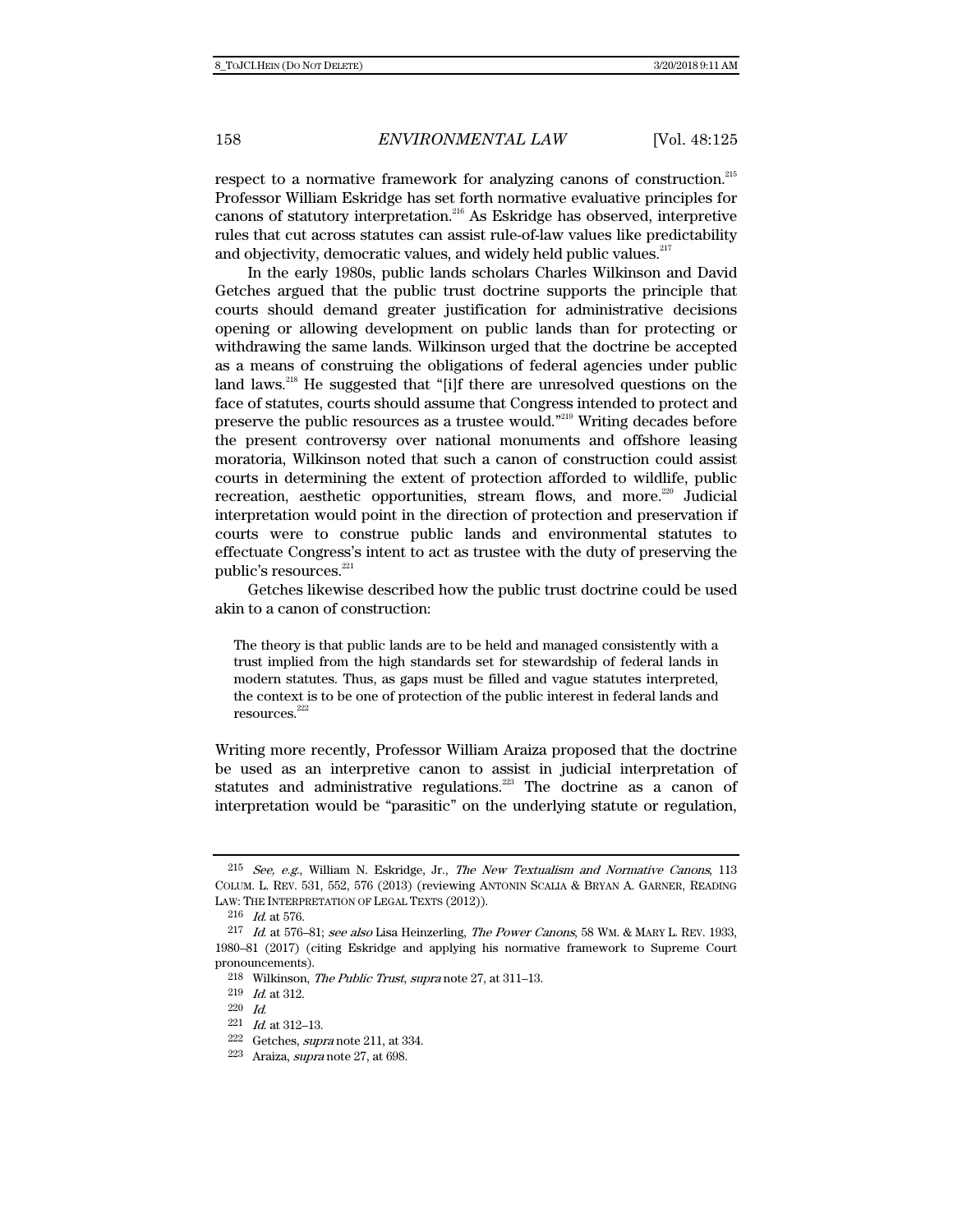meaning that it would not expand any right or confer any freestanding authority, but would assist in construing the underlying statute and favor the public trust value.<sup>224</sup> As Araiza writes: "The argument is that the principle underlying the public trust doctrine—that 'social' uses of natural resources generate benefits that merit protection—is so important that it warrants consideration when courts construe laws or review government actions that affect those uses."225 Other scholars have called for a broader "green canon of construction" that would extend beyond the narrow canon that I propose here. $226$ 

While a public trust canon could take various forms, one of the ways in which it could function is as a "clear statement" requirement.<sup>227</sup> In its strongest version, a clear statement requirement is a rule of narrow statutory construction that rejects interpretations that override "substantive values embodied in the rule, unless the statute explicitly so provides."<sup>228</sup>

A clear statement canon of construction would require legislature to be specific when it wants to confer a certain power or reach a particular result.229 It also ensures that adequate attention will be paid by courts to the interests that motivated the legislation at issue. The Supreme Court has used a clear statement canon of construction on numerous occasions before interpreting a statute to impose requirements that would otherwise break with overriding statutory purpose.<sup>230</sup> As Professor Cass Sunstein has

227 See id. at 721.

<sup>228</sup> William D. Popkin, *Law-Making Responsibility and Statutory Interpretation*, 68 IND. L.J. 865, 880-81 (1993); see also Michael E. Solimine, Rethinking Exclusive Federal Jurisdiction, 52 U. PITT. L. REV. 383, 385 (1991) (noting that Justice Scalia's concurrence in Tafflin v. Levitt, 493 U.S. 455, 469–473 (1990), argued that the presumption in favor of concurrent federal and state jurisdiction should only be considered rebutted if Congress explicitly provided for exclusive federal jurisdiction in the statutory text, or in other words, provided a clear statement).

 $229$  See Sunstein, supra note 148, at 457–58 ("Some principles designed to fulfill institutional goals require a 'clear statement' before courts will interpret a statute to disrupt time-honored or constitutionally grounded understandings about proper governmental arrangements. Clearstatement principles force Congress expressly to deliberate on an issue and unambiguously to set forth its will; they commonly appear in statutory interpretation as a subset of the category of interpretive norms.").

230 Clear statement rules are commonly applied in federalism cases. For example, in Atascadero State Hospital v. Scanlon, 473 U.S. 234 (1985), the Supreme Court stated that Congress may abrogate the states' Eleventh Amendment immunity "only by making its intention

<sup>224</sup> Id. at 718–19.

<sup>225</sup> Araiza, supra note 27, at 704 (footnote omitted).

<sup>226</sup> Professor Dan Farber has described how an existing federal law, the National Environmental Policy Act (NEPA), provides textual support for a "green canon of construction." DANIEL A. FARBER, ECO-PRAGMATISM: MAKING SENSIBLE ENVIRONMENTAL DECISIONS IN AN UNCERTAIN WORLD 125–27 (1999). NEPA section 102 provides that: "The Congress authorizes and directs that, to the fullest extent possible: (1) the policies, regulations, and *public laws* of the United States shall be *interpreted* and administered in accordance with the policies set forth in this chapter." 42 U.S.C. § 4332 (emphasis added). Those policies are listed in NEPA section 101 and include, "fullfill[ing] the responsibilities of each generation as trustee of the environment for succeeding generations" and "preserv[ing] important historic, cultural, and natural aspects of our national heritage." Id.  $\S$  4331(b). Farber argues that this language can be viewed as establishing a "green canon of construction" that judges should apply in interpreting ambiguous environmental and public land statutes. FARBER, supra.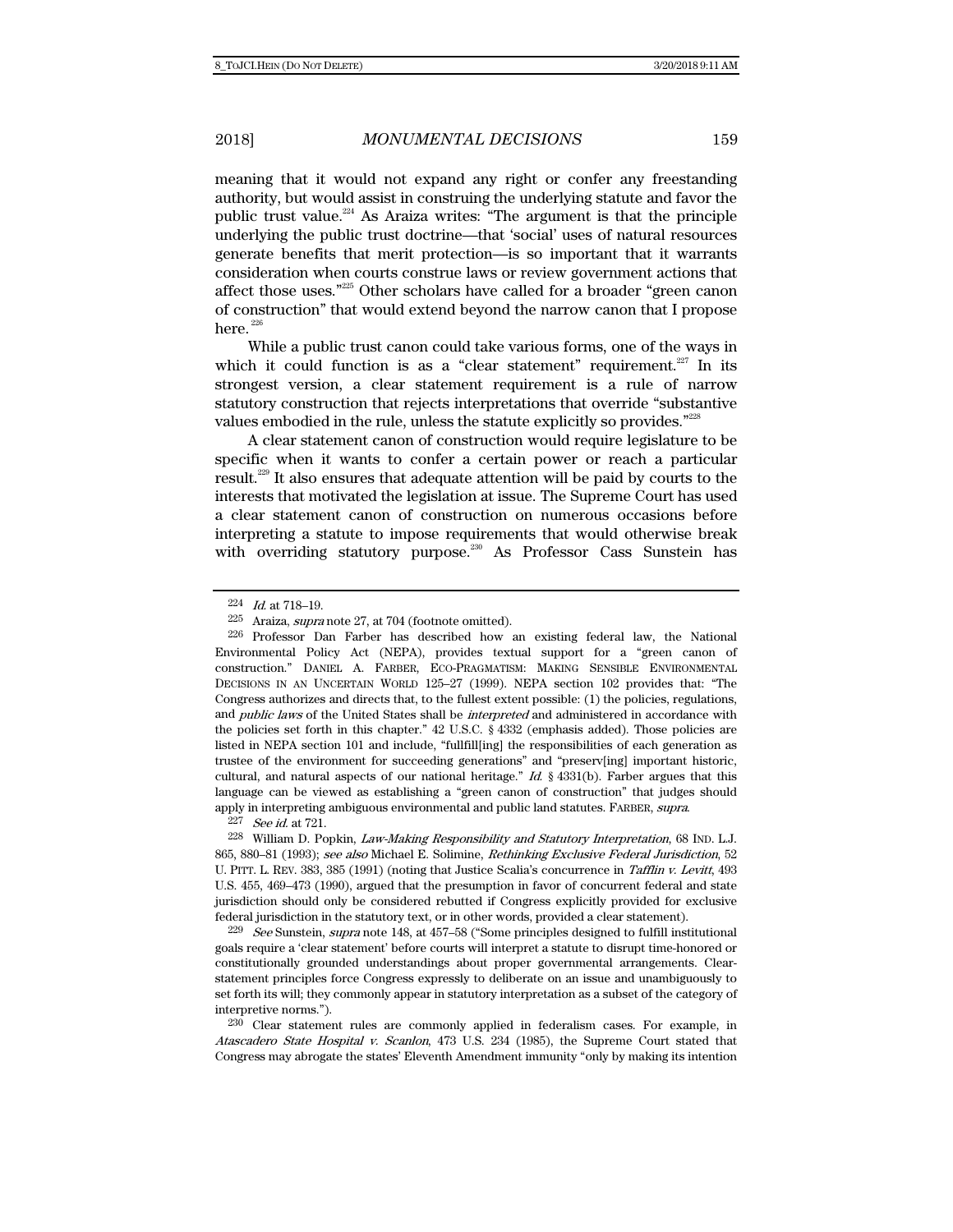explained, a clear statement canon is similar to a principle in favor of narrowing agency discretion when there is any doubt as to statutory authority, as such a principle "works against regulatory pathologies produced by factional power or self-interested behavior of bureaucrats."<sup>231</sup>

Treating the public trust doctrine as a "clear statement" canon of interpretation for public land preservation statutes makes sense, given how the doctrine has developed in some states to require, quite literally, a clear statement from legislatures before allowing the modification or impairment of public trust lands or trust uses.<sup>232</sup> This is more than mere word play; a public trust canon of construction that requires a clear statement from Congress before accepting an interpretation that would upset statutory purpose would serve to protect socially valuable common resources and the interests of disparate resource owners, like the unorganized public, which Rose identified as underpinning the public trust doctrine.<sup>233</sup> Moreover, a clear statement public trust canon would guard against the abuses or biases of lone actors, which Sax identified as a concern motivating the doctrine, $^{234}$ as well as factional or bureaucratic self-interest.235

Running a potential public trust doctrine canon of interpretation through Eskridge's normative framework for evaluation, as a clear statement principle, the canon would promote objectivity, at least in part, as it would not substitute any interest groups' views for another; it simply requires a clear statement before interpreting a statute to infringe on preexisting public land protections. The canon would serve democratic values, as it would vest primary authority for public land decision making with the most democratic of the three branches, Congress, unless the statute explicitly indicated otherwise. Finally, the canon would protect widely shared public values, such as public land preservation. Indeed, the public trust doctrine is premised on the notion that certain lands and resources are common to all, and incompatible with private ownership and exploitation.

231 Sunstein, supra note 148, at 458.

 $232$  See discussion supra Part IV. And even then, legislatures themselves may be unable to diminish or alienate public trust resources where doing so would be incompatible with protecting the public's interest in the lands and waters remaining. See Illinois Central, 146 U.S. 387, 452–53 (1892) (explaining that State control over navigable waters is "title held in trust for the people of the State," which requires legislators to act in the public's interest when enacting laws that diminish or alienate public trust resources).

 $233$  See Rose, The Comedy of the Commons, supra note 150, at 721–23. Of course, there are other forms that a public trust canon could take; however, a clear statement requirement aligns with past judicial interpretations of the doctrine. See discussion supra Part IV.

unmistakably clear in the language of the statute."  $Id$  at 242. This canon of construction, the Court explained, was dictated by "[t]he fundamental nature of the interests implicated by the Eleventh Amendment." Id.; see Ernest A. Young, The Rehnquist Court's Two Federalisms, 83 TEX. L. REV. 1, 16 (2004) ("The [Supreme] Court's less flashy clear statement rules may be an even more important set of examples. Those rules enhance the political and procedural checks on federal lawmaking in a number of sensitive areas, including regulation of traditional state functions, abrogation of state sovereign immunity, imposition of conditions on federal funding, and preemption of state law."); see also Solimine, supra note 228, at 401–02, nn.122–27.

<sup>234</sup> See Sax, The Public Trust Doctrine, supra note 20, at 531, 534.

 $235$  Sunstein, *supra* note 148, at 458.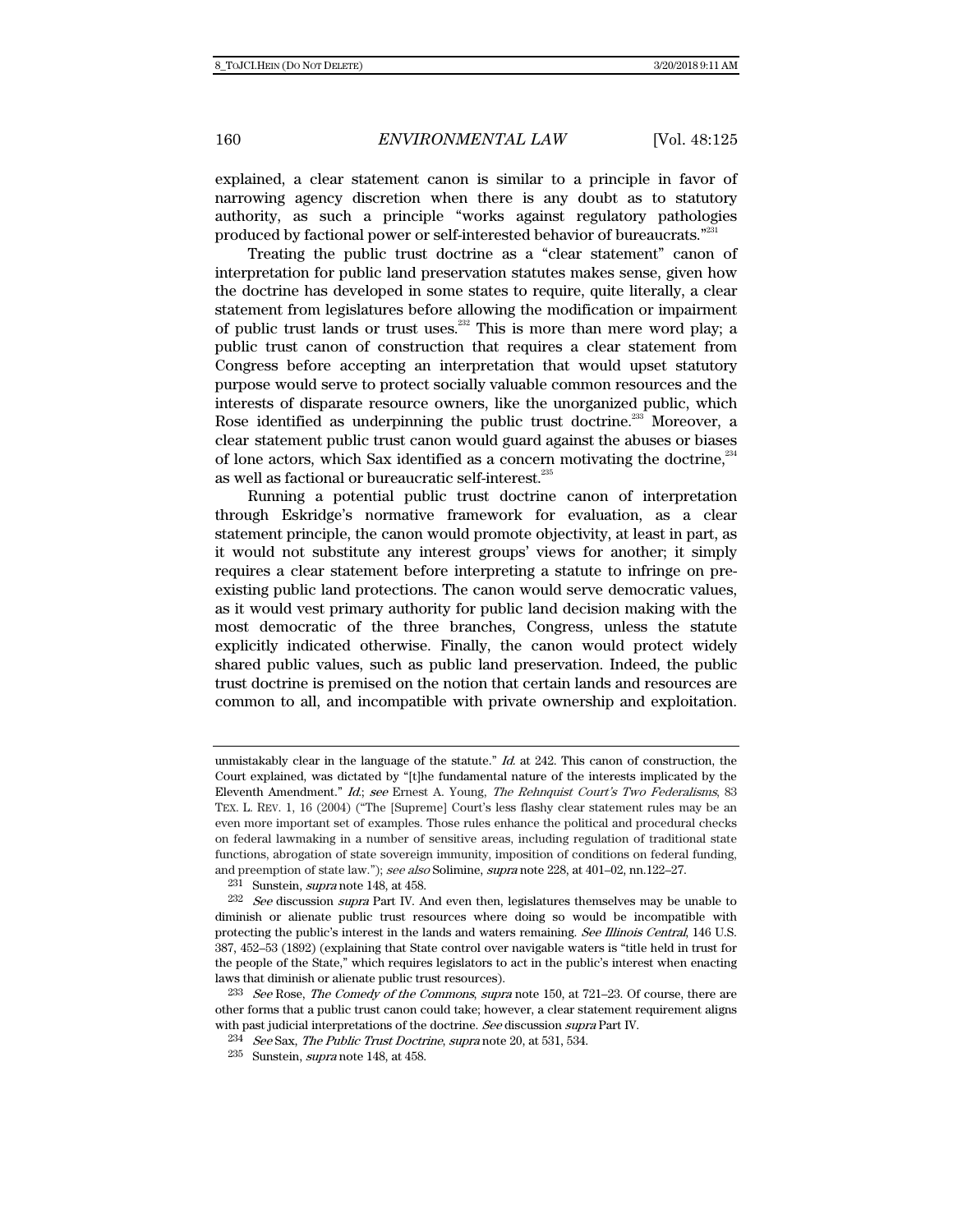As a canon, the doctrine would give appropriate weight to widely shared values, where doing so would be consistent with legislative text and purpose.

In short, a public trust doctrine canon of interpretation would serve to protect social and environmental values from infringement. Applied here, a public trust canon would confirm that the Antiquities Act and OCSLA section 12(a) confer a one-direction power to the President in the direction of preservation, consistent with the statutes' plain text, legislative history, and relevant legal opinions.

In the final Part, this Article describes how the public trust doctrine illuminates the wisdom of the structure established in OCSLA section  $12(a)$ and the Antiquities Act.

### VI. THE WISDOM OF ONE-WAY EXECUTIVE BRANCH LEVERS IN THE ANTIQUITIES ACT AND OCSLA SECTION 12(A)

Both the Antiquities Act and OCSLA section 12(a) provide one-way levers for the President to protect special places for the benefit of present and future generations. Congress did not give the President the power to undo or diminish these reservations of public land. The drafters of the Antiquities Act intended for the President to be able to act decisively to make conservation decisions through national monument designations.<sup>236</sup> And the drafters of OCSLA section 12(a) intended to confer a broad power to reserve resources of the Outer Continental Shelf, including for conservation purposes.<sup>237</sup> The legislative branch serves as a check on these executive branch powers by retaining the authority to revoke or modify national monument designations and offshore leasing withdrawals through legislative action.

Until now, no president has ever rescinded a permanent offshore leasing withdrawal made by a prior president pursuant to section  $12(a)$  of OCSLA. And until now, no president has embarked upon a far-reaching review of national monuments designated by his predecessors and announced steep reductions in monument size, even in the face of overwhelming public support for maintaining monuments.<sup>238</sup>

The fact that such actions are unprecedented is unsurprising, because the President does not possess the power to rescind or diminish these protections. Congress retained these powers exclusively, pursuant to its plenary authority over public lands set forth in the Property Clause of the U.S. Constitution. This conclusion is bolstered by an examination of the plain text of the statutes, their legislative history, relevant attorney general opinions, as well as additional public land statutes passed before and after

 $236$  S. REP. No. 106-250, at 1 (2000); see also supra notes 133-135 and accompanying text.

<sup>237</sup> H.R. REP. NO. 83-1031, at 9 (1953); see also supra notes 121–125 and accompanying text.

 $238$  See discussion supra Parts II.B and III.C.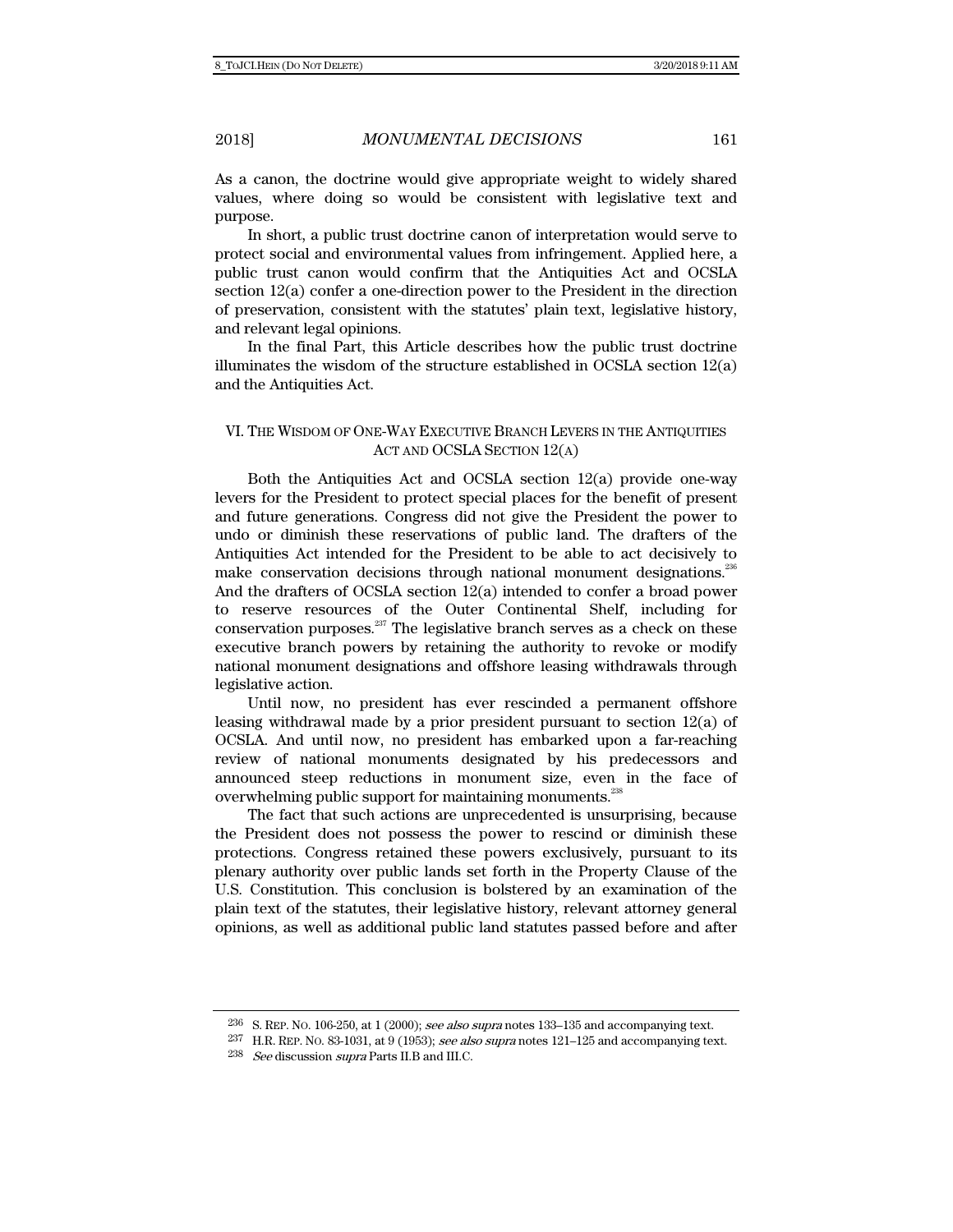these Acts that show Congress was clear when it sought to delegate "multidirectional" powers to the executive branch.<sup>239</sup>

Moreover, understanding OCSLA section 12(a) and the Antiquities Act as one-way presidential levers to preserve is consistent with the public trust doctrine, which in some states imposes restrictions on alienation of public lands absent specific legislative approval. $^{240}$  The logic behind this principle is that legislatures answer to a broader constituency than municipal actors, and by virtue of their numerous rules of procedure and process, undertake a more deliberative, open process that helps to guard against rash or corrupt decisions with respect to public lands and natural resources.

By reserving to the legislative branch the power to reduce or abolish national monuments and offshore protected areas, the one-way levers of OCSLA and the Antiquities Act parallel this public trust doctrine jurisprudence. Congress, like state legislatures, is designed to operate through a sequential, democratic process that helps to guard against impulsive, misinformed, or unethical decisions with respect to public lands and resources. There is a significant risk to giving the President the power to rescind national monuments at will: the nation's cultural, historical, and scenic legacy would rest upon the particular preferences or whims of one person, with their attendant biases and blind spots. Similarly, a concern about the biases of lone and local actors trumping the broader public interest animated and informed Professor Sax's articulation of the public trust doctrine as best effectuated by state legislatures.<sup>241</sup> Crafting these provisions as one-way levers reflects considerable foresight in light of the recent, unprecedented actions of the Trump Administration that pits shortterm local interests, such as fossil fuel production, against the broader longterm public interest in maintaining offshore protected areas and national monuments, as demonstrated through the millions of public comments opposed to shrinking any national monument boundaries.<sup>242</sup>

Congress is a deliberative body; protecting public lands through congressional action often entails multiple hearings with witnesses, several rounds of legislation drafting, and protracted negotiations. Such a deliberative process has benefits and may lead to worthwhile compromises,

<sup>&</sup>lt;sup>239</sup> See generally Squillace et al., Presidents Lack Authority, supra note 16 (using similar factors to demonstrate that "Congress intended to reserve for itself the power to revoke or modify national monument proclamations").

<sup>240</sup> See discussion infra Part IV.C.

<sup>241</sup> For example, Sax described the controversy surrounding whether the Town of Emeryville could legally fill and develop parts of San Francisco Bay. Sax, The Public Trust Doctrine, supra note 20, at 532–34. This experience "suggest[ed] the need to adjust traditional decision-making mechanisms for [common] resources like the bay in light of the potential disjunction between the perceived benefit to the local entity and the total impact of such local choices on the community of users as a whole." Id. at 534.

<sup>242</sup> See Exec. Order No. 13,792, 82 Fed. Reg. 20,429, 20,429 (May 1, 2017) (directing the Secretary of the Interior to review all monuments designated or expanded after January 1, 1996, for which the Secretary determines inadequate "public outreach and coordination with relevant stakeholders" occurred); Valerie Volcovici, U.S. Interior Department Receives Over 2 Million Comments on Monument Review, REUTERS, July 11, 2018, https://perma.cc/PC3L-SV96.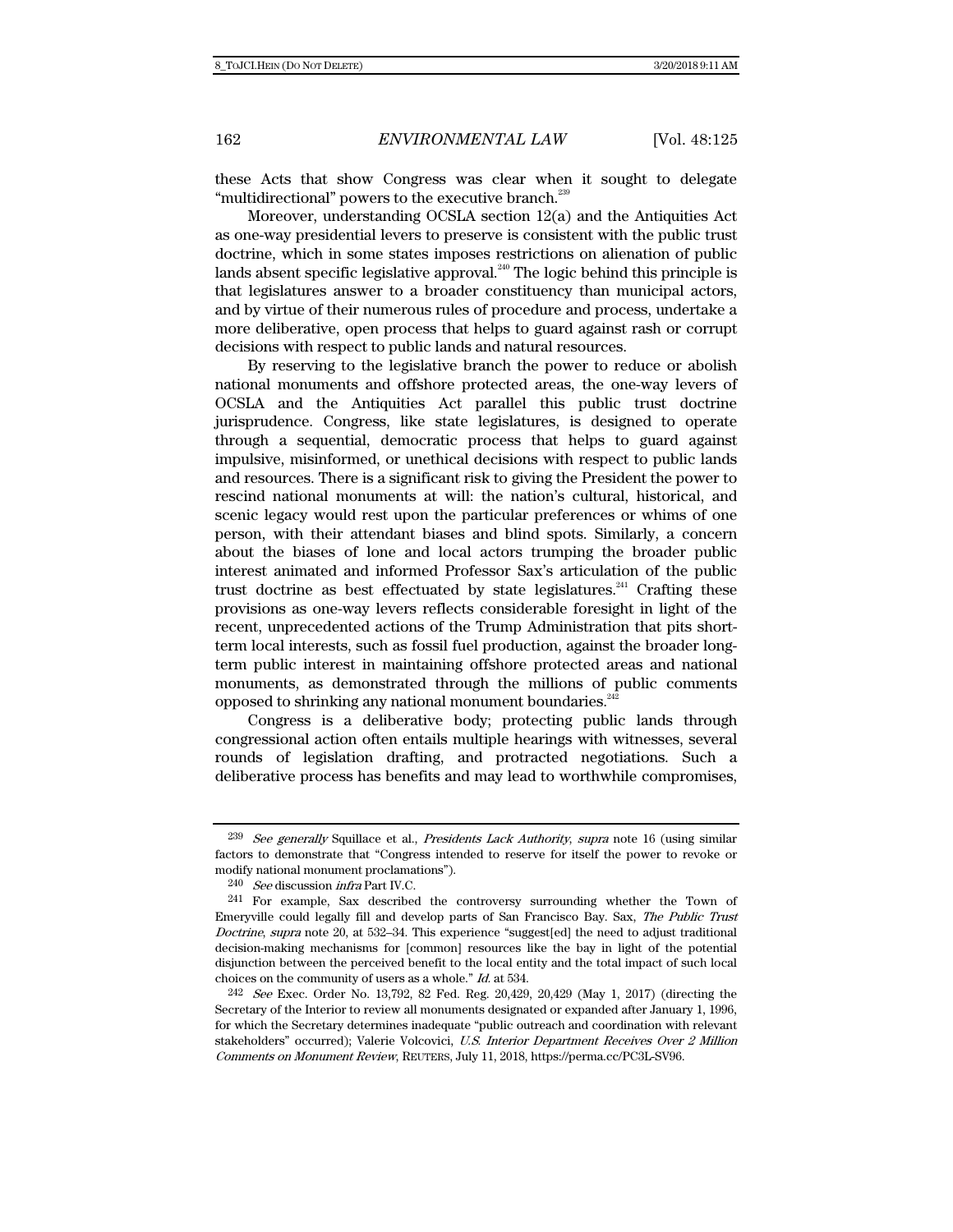but it can also imperil the preservation of special places that require swift protection.<sup>243</sup> A president unrestrained by these processes can, by contrast, act quickly and decisively. Without such "bold executive actions," many of the monuments, national parks, and marine reserves that we value today would not exist.<sup>244</sup>

But while speed and decisiveness in protecting public lands may be an asset, which helps explain why Congress delegated to the executive branch the authority to create monuments and offshore reserves in the first place, haste in *removing* such protections and opening these lands to development could threaten their very existence. Once protected status is removed, such federal lands typically default to their original management plans, which may allow for resource extraction, commercial fishing, and other uses previously found to imperil their security or longevity. Congress may not be able to act quickly enough to stop such executive branch actions to prevent the permanent degradation of former monuments and offshore reserves.

Therefore, the Antiquities Act and OCSLA section 12(a) are part of a lineage of public lands jurisprudence that requires the "monumental" decision of whether to rescind public land protections to be made by legislatures, or at least through explicitly delegated authority. This important context counters the argument made by Gaziano and Yoo that, "Almost every grant of power, by Constitution or statute, implicitly also includes the power of reversal."245 As Bruce Fein and W. Bruce DelValle have argued: "Exceptions to the Constitution's entrustment of all legislative power to Congress should be narrowly construed to safeguard against executive tyranny."<sup>246</sup> It would be unwise to read unrestrained executive branch power into statutes where none exists, especially where statutory purpose and intent is to preserve public objects and places for the benefit of present and future generations.

Gaziano and Yoo cite examples from different legal contexts to support their claim that "a discretionary government power usually includes the power to revoke it—unless the original grant expressly limits the power of revocation."247 But different rules apply in different legal contexts, and in the public lands context, every grant of power does not include the power of reversal. For instance, Gaziano and Yoo cite the example of agency rulemaking authority, which is generally understood to allow an agency to repeal regulations, consistent with statutory authority.<sup>248</sup> But this example is distinct from the present issue in at least two important ways: first, the

<sup>&</sup>lt;sup>243</sup> See John D. Leshy, Shaping the Modern West: The Role of the Executive Branch, 72 U. COLO. L. REV. 287, 304 (2001) ("Although the existence of an immediate threat is not a necessary precondition to protective action, where threats do exist, the executive is almost always able to act more quickly than the Congress.").

 $^{244}$  See id. at 301–02, 304 (describing the hurdles to protection through legislative action and stating that only a fraction of lands considered are ultimately protected).

<sup>&</sup>lt;sup>245</sup> Gaziano & Yoo, *Magical Legal Thinking, supra* note 22.

<sup>246</sup> BRUCE FEIN & W. BRUCE DELVALLE, DISTORTING THE ANTIQUITIES ACT TO AGGRANDIZE EXECUTIVE POWER—NEW WINE IN OLD BOTTLES 4 (2017), https://perma.cc/2SAU-XFGT.

<sup>&</sup>lt;sup>247</sup> YOO & GAZIANO, PRESIDENTIAL AUTHORITY, *supra* note 22, at 7.

<sup>248</sup> Id. at 7–8.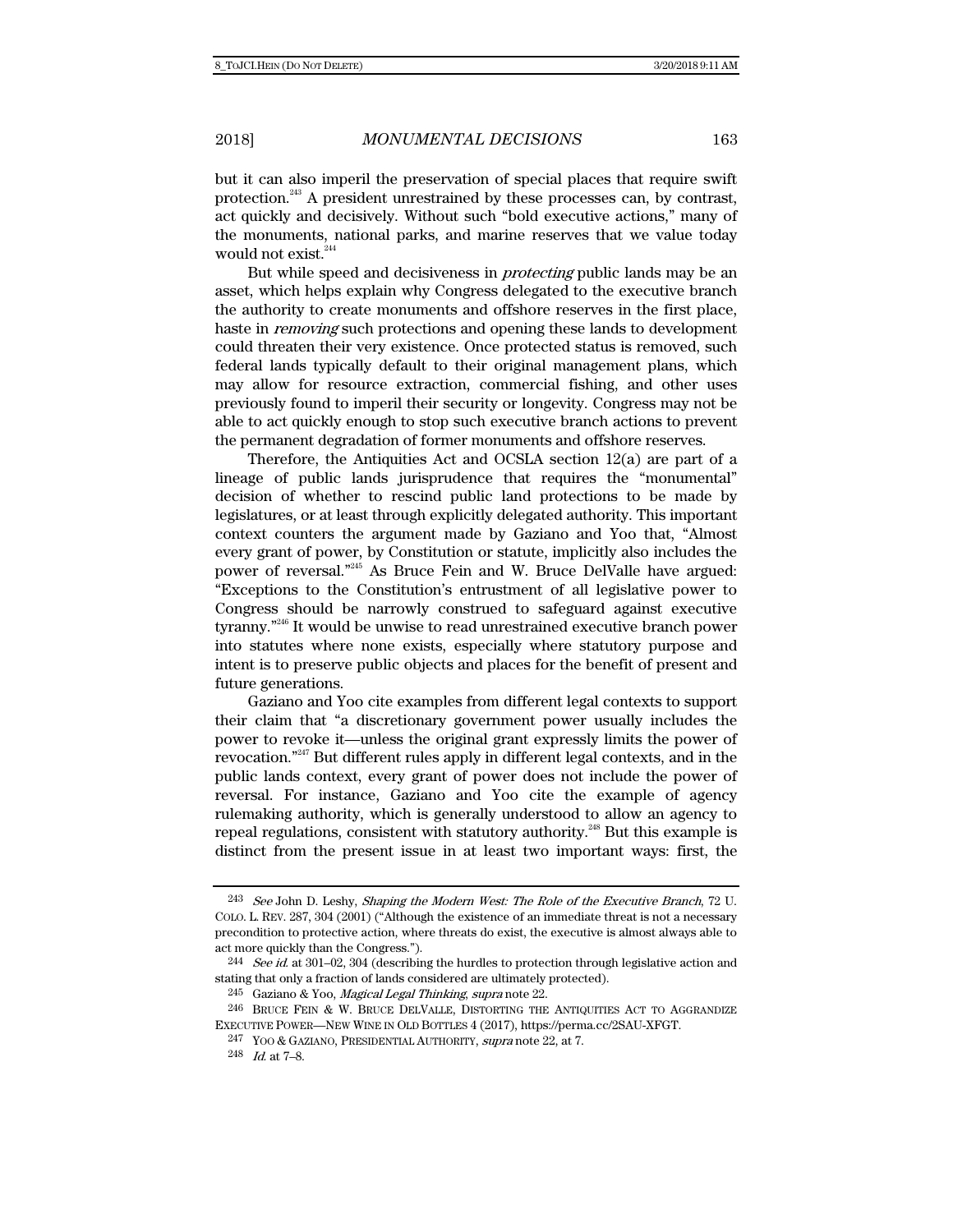President is not an agency and is not subject to the APA and its procedural protocol that applies to agency actions issuing, repealing, and revising regulations, such as the "notice and comment" rulemaking process.<sup>249</sup> Here, by contrast, without such procedural constraints, a President could essentially delete national monuments by keystroke.<sup>250</sup>

Second, the agency rulemaking example and the others cited by Gaziano and Yoo are not congressionally delegated powers deriving from the Property Clause of the U.S. Constitution. For instance, they cite the power of higher courts to overrule lower courts' judicial opinions, as well as executive branch powers deriving directly from the Constitution.<sup>251</sup> Each of these examples is distinct from the situation at hand; some of these examples deal with different branches of government or actors; others describe different sources of constitutional authority, like the Treaty Clause.<sup>252</sup> Here, by contrast, the Constitution gives Congress, not the President, the power to administer federal lands.<sup>253</sup> Congressional authority over public lands is "without limitations."254 The legislative branch delegated the power to designate national monuments and to withdraw offshore areas from leasing to the executive branch through specific laws, but it did not confer the ability to diminish or revoke those reservations. And as described in Part III, statutes passed contemporaneous to the Antiquities Act and OCSLA section 12(a) show that when Congress sought to delegate a multidirectional power with respect to public land protections, it did so explicity.<sup>255</sup>

Finally, the particular context of protected federal lands is relevant to interpreting these provisions as one-way levers, as demonstrated by the longstanding public trust jurisprudence described in Part IV. As one more example of how public lands are distinct and have been treated as such for centuries, implied executive branch power to reserve and protect federal lands, but not to open such lands to development, existed for a century before Congress expressly revoked it in the Federal Land Policy and Management Act, passed in 1976.<sup>256</sup> In *United States v. Midwest Oil Co.,*<sup>257</sup> the Supreme Court explained the long history of executive branch "reservations" and congressional acquiescence to such reservations:

 $249$  See Franklin v. Massachusetts, 505 U.S. 788, 796 (1992) (holding that the President is not an "agency" under the APA); see also APA, 5 U.S.C. §§ 551–559 (2012) (laying out extensive procedures for notice and comment rulemaking that apply to agencies).

<sup>250</sup> While the broad electorate would serve as one check on this authority, through the power to select another president later, for presidents in their final term, this check is less powerful.

<sup>251</sup> See YOO & GAZIANO, PRESIDENTIAL AUTHORITY, supra note 22, at 7–8.

<sup>252</sup> See U.S. CONST. art. II, § 2, cl. 2 ("He shall have Power, by and with the Advice and Consent of the Senate, to make Treaties, provided two thirds of the Senators present concur  $\dots$ .").

<sup>253</sup> See id., art. IV, § 3, cl. 2.

<sup>254</sup> See Alabama, 347 U.S. 272, 273 (1954).

<sup>255</sup> See discussion supra Parts III.B–.C.

<sup>256</sup> See Getches, supra note 211, at 313.

<sup>257 236</sup> U.S. 459 (1915).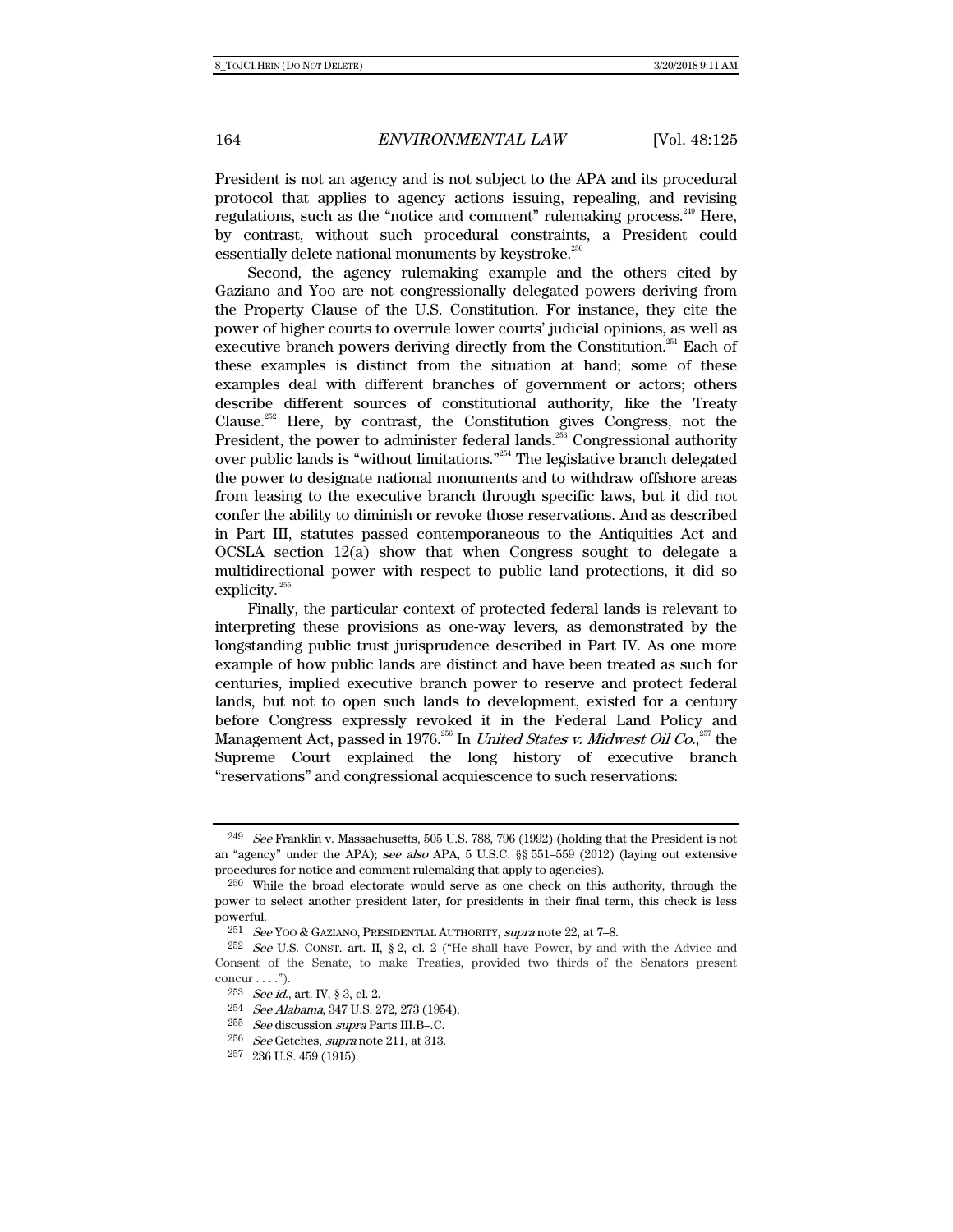The Executive . . . withdrew large areas in the public interest. These orders were known to Congress, as principal, and in not a single instance was the act of the agent disapproved. Its acquiescence all the more readily operated as an implied grant of power in view of the fact that its exercise was not only useful to the public but did not interfere with any vested right of the citizen.<sup>258</sup>

The Court noted that "the withdrawal orders prevented the acquisition of any private interest in such land."<sup> $259$ </sup> Thus, implied executive branch authority to reserve public lands served to prevent private interests from controlling and exploiting public land. This implied authority to withdraw and protect public lands existed for so long, until expressly repealed by the Federal Land Policy and Management Act, because it fit neatly in line with the stewardship goals of the federal government and did not intrude upon the legislative branch's ultimate prerogative over public lands.<sup>260</sup> As Getches explained: "To allow [private] uses without some delegation of authority from Congress arguably usurps the authority of the legislative branch under the Property Clause. To deny private uses, on the other hand, preserves congressional prerogatives and flexibility."261

In short, the public trust doctrine illuminates the wisdom of the structure established in OCSLA section 12(a) and the Antiquities Act, and shows that it is not novel. The doctrine provides important context for a history of public lands jurisprudence in which courts demand greater justification for actions allowing development on public lands than for protecting the same lands. Indeed, the doctrine can be applied as a canon of interpretation that requires a "clear statement" by Congress before interpreting a statute to allow actions that could otherwise impair public lands and resources.

#### VII. CONCLUSION

President Trump has already taken actions with respect to public lands that this Article argues no president has the authority to take. These actions include reversing presidential withdrawals of Outer Continental Shelf areas from oil and gas leasing and embarking on a far-reaching "review" of existing national monuments, culminating in sharp boundary reductions.<sup>262</sup> Moreover, the Trump Administration may attempt to take additional actions, likewise without legislative authority, that threaten the preservation of our nation's protected lands.

Ultimately, the legality of these executive branch actions will be decided by the federal courts. In examining the extent of presidential power over protected public lands as set forth in the Antiquities Act and OCSLA section 12(a), courts should look first to the statutory text and constitutional

<sup>258</sup> Id. at 475.

<sup>259</sup> Id. at 479.

<sup>260</sup> See Getches, supra note 211, at 287–88.

<sup>261</sup> Id. at 287.

<sup>262</sup> See discussion supra Part II.